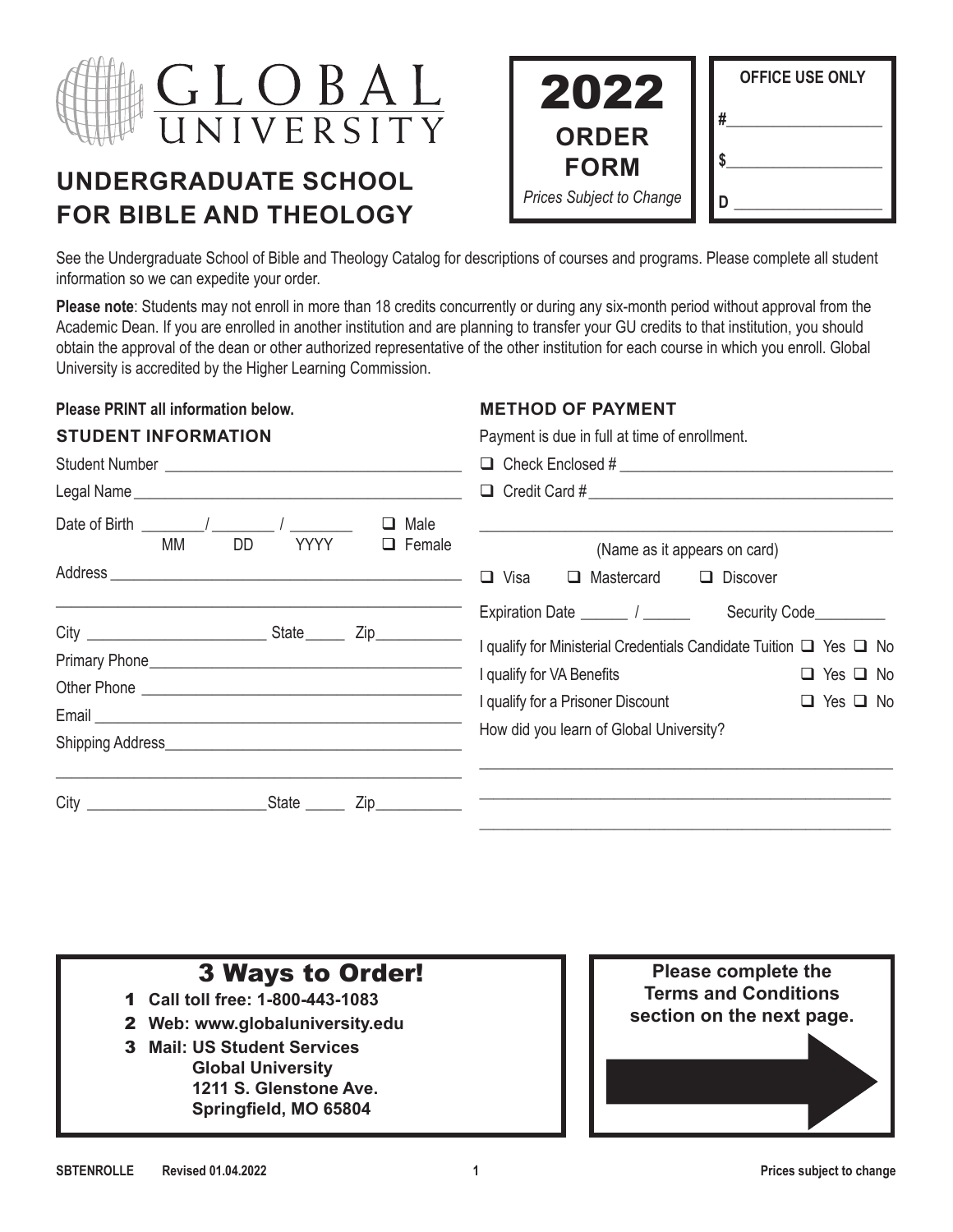### **TERMS AND CONDITIONS**

Each course enrollment becomes official when purchased and will expire six (6) months from the date the order is processed. If the course is not completed within six (6) months, the student must re-enroll (pay tuition again) to complete the course.

#### **Undergraduate School of Bible and Theology Cancellation and Refund Policy**

We strive to develop instructional materials and programs that will be completely satisfactory to the students who enroll with us. However, if it is necessary for you to withdraw from a course, the following refund policy will apply:

- 1. No refund of the application fee will be made after five (5) business days.
- 2. You may withdraw from a course if the course status is "In Progress."
	- a. You may cancel a course enrollment within five (5) business days after the date on which your order was placed. If you cancel a course enrollment during this time, you will be given a complete refund of all tuition paid, less shipping and handling fees. Communication of cancellation may be made online (go to "Documents and Forms" on the Undergraduate School of Bible and Theology page of GU's website).
	- b. You may request to withdraw from a course from five (5) business days and up to three (3) months from the date the order was placed and be refunded 50 percent of the tuition paid.
	- c. No refunds are given for course withdrawals requested after three (3) months from the date the order was processed.
- 3. Refunds will be given on textbooks returned in resalable condition, less a 20 percent restocking fee. No refunds will be given for Independent-Study Textbooks or Study Guides.

Please report any discrepancies with the order within thirty (30) days of the invoice date.

#### **Acknowledgement and Agreement**

I understand and agree to the above-stated policies of Global University.

Signature \_\_\_\_\_\_\_\_\_\_\_\_\_\_\_\_\_\_\_\_\_\_\_\_\_\_\_\_\_\_\_\_\_\_\_\_\_\_\_\_\_\_\_\_\_\_\_\_\_\_\_\_\_\_\_\_\_\_\_\_\_\_\_ Date\_\_\_\_\_\_\_\_\_\_\_\_\_\_\_\_\_\_\_\_\_\_\_\_\_\_\_\_\_\_\_\_\_\_\_\_

### **SHIPPING AND HANDLING**

| <b>Shipping and Handling Charges</b>                                                                                                                                                      |  |  |  |  |  |  |
|-------------------------------------------------------------------------------------------------------------------------------------------------------------------------------------------|--|--|--|--|--|--|
| Standard shipping with printed materials (5-9 business days) \$15.00 per course<br>(\$15.00 per course in addition to standard shipping for Alaska, Hawaii, Guam, and Puerto Rico)\$      |  |  |  |  |  |  |
| Standard shipping per textbook if not combined with printed course \$15.00\$                                                                                                              |  |  |  |  |  |  |
| FedEx Ground (2-5 business days) \$5.00 per course in addition to standard shipping<br>(\$15.00 per course in addition to standard shipping for Alaska, Hawaii, Guam, and Puerto Rico) \$ |  |  |  |  |  |  |
| <b>Additional Rush Charges</b>                                                                                                                                                            |  |  |  |  |  |  |
| FedEx 2nd Day \$35.00 in addition to standard shipping<br>(\$50.00 for Alaska, Hawaii, Guam, and Puerto Rico per course in addition to standard shipping)\$                               |  |  |  |  |  |  |
| FedEx Next Day \$50.00 in addition to standard shipping                                                                                                                                   |  |  |  |  |  |  |
|                                                                                                                                                                                           |  |  |  |  |  |  |
| Donations to assist Global University with ministry costs (Any donation, large or small, is greatly appreciated) \$                                                                       |  |  |  |  |  |  |
|                                                                                                                                                                                           |  |  |  |  |  |  |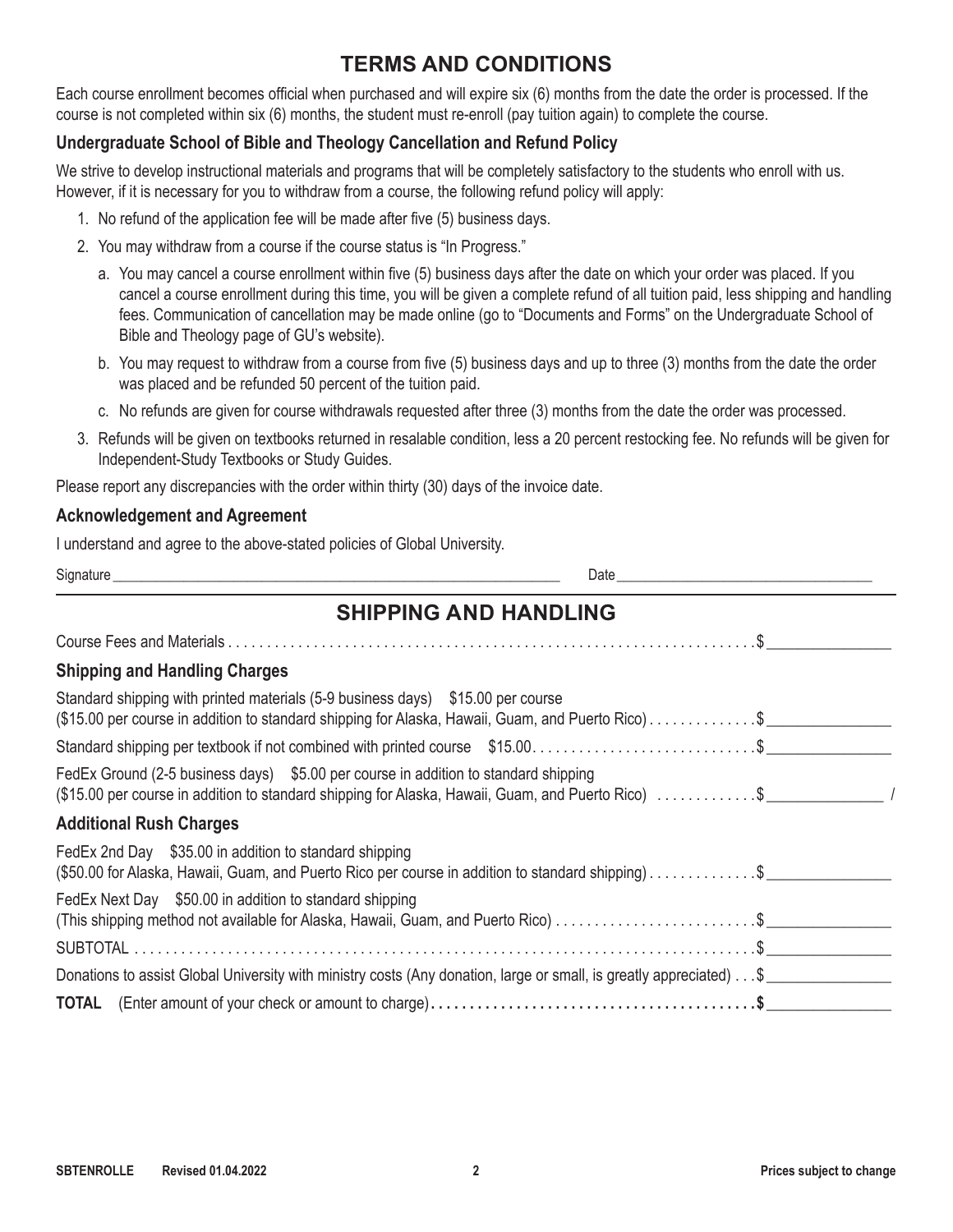





# **LOGOS BIBLE SOFTWARE AVAILABLE AT DISCOUNTED PRICES**

Take your study to a whole new level!

# **As a Global University student . . .**

- Receive a 20% discount on the Logos base package of your choice
- Payment plans available from Logos

**Global University recommends the purchase of one of the popular Logos base packages:**



### [https://www.logos.com/basepackages#pentecostal](https://www.logos.com/basepackages#pentecostal )

### **How do I order Logos Bible Software at the academic discount?**

- 1. Choose your Logos library.
- 2. Call a US Student Services representative at 800.443.1083, option 4.
- 3. Enroll in undergraduate courses and select a digital library.

*Please note: Logos Bible Software fulfills all orders for libraries and digital courses.*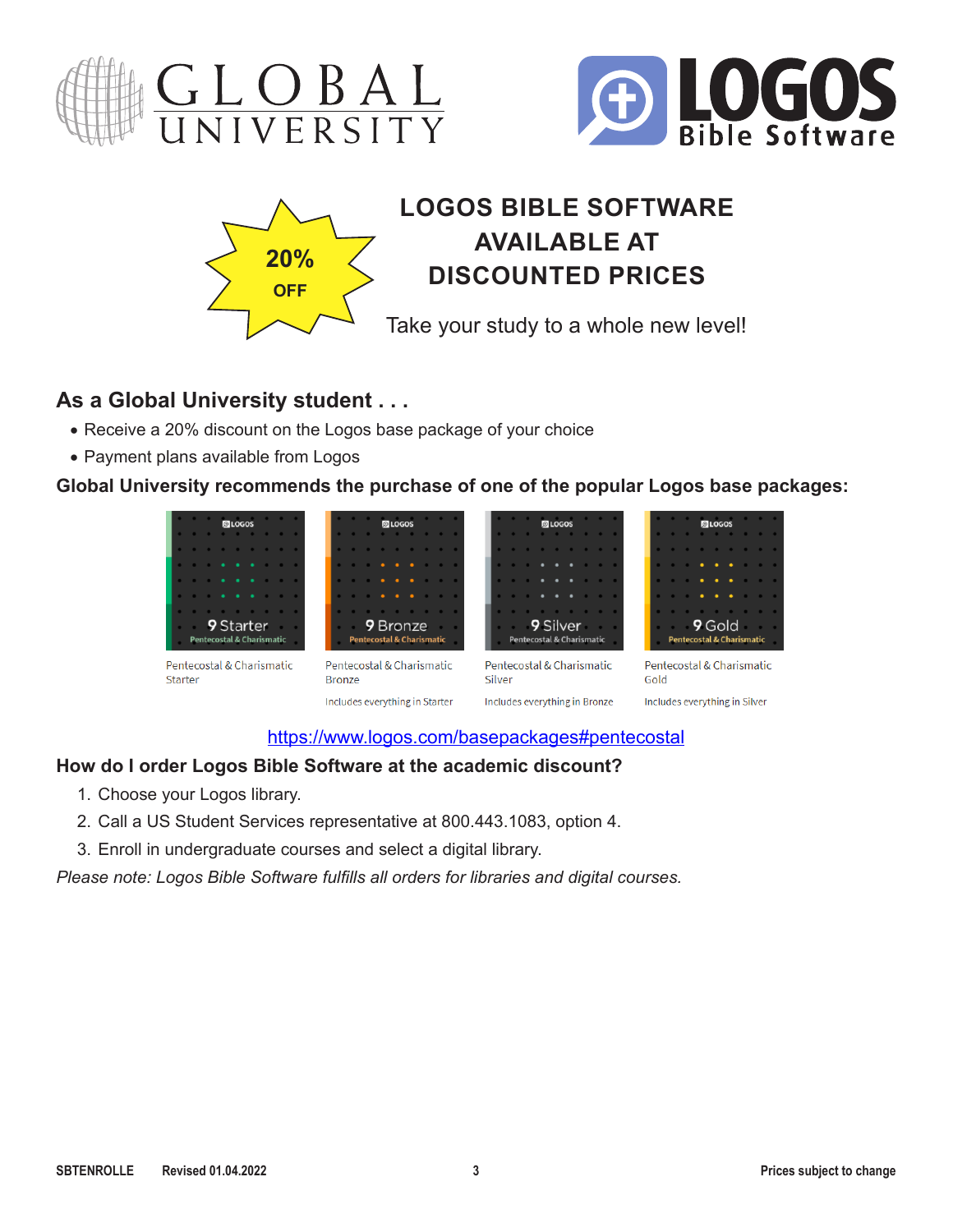# **GUIDE TO ORDER FORM AND TERMINOLOGY**

This page shows how to use this order form. Choose the digital or printed course and enter order quantities for each line in the far left column. Costs for digital and print courses are the same, but all printed materials require a shipping fee. Enter the total amount for each page at the bottom of the far right column. Order total and shipping and handling can be calculated on page 2 of this form.

| Quantity | Credit   | Course #        | <b>Course Materials</b>                                              | <b>Product</b><br><b>Number</b> | <b>Tuition</b> | Fee<br><b>Services</b><br>Support | Text(s) | <b>Total</b>                                               |
|----------|----------|-----------------|----------------------------------------------------------------------|---------------------------------|----------------|-----------------------------------|---------|------------------------------------------------------------|
|          |          | <b>BIB###2</b>  | <b>Course Title</b>                                                  |                                 |                |                                   |         |                                                            |
|          | credit   | <b>Digital</b>  | Digital course                                                       | ABIB###E-80                     |                |                                   | \$45.00 |                                                            |
|          | $\sim$   | <b>Printed</b>  | Printed course with digital course access                            | ABIB###E-90                     |                |                                   |         |                                                            |
|          |          |                 |                                                                      |                                 | \$294.00       | \$50.00                           | \$45.00 | \$389.00                                                   |
|          |          | <b>BIB###3</b>  | <b>Course Title</b>                                                  |                                 |                |                                   |         |                                                            |
|          | credit   | <b>Digital</b>  | Digital course                                                       | ABIB###E-80                     |                |                                   | \$45.00 |                                                            |
|          | $\infty$ | <b>Printed</b>  | Printed course with digital course access                            | ABIB###E-90                     |                |                                   |         |                                                            |
|          |          | <b>Textbook</b> | Required Collateral Reading Textbook: Title, Author, ISBN, Publisher | ABIB###E-T1                     |                |                                   | \$28.00 |                                                            |
|          |          |                 |                                                                      |                                 | \$441.00       | \$50.00                           | \$73.00 | \$564.00                                                   |
|          |          |                 |                                                                      |                                 |                | -                                 |         | $\mathbf{A} \mathbf{A} = \mathbf{A} \mathbf{A} \mathbf{A}$ |

**Total for page: \$953.00**

### **Independent-Study Textbook (IST)**

The Independent-Study Textbook (IST) is your teacher, textbook, and study guide in one package. The IST (printed, online, or digital) is required to complete the course.

#### **Study Guide**

The study guide (SG) is written to accompany an outside textbook. For a course in study guide format, the study guide (printed or digital) and the accompanying textbook (listed on the order form as "required textbook") are required to complete the course.

#### **Collateral Reading (CRA) Textbook\***

A collateral reading textbook may be required to complete a Collateral Reading Assignment (CRA) in order to upgrade the course from 2 credits to 3 credits. The collateral reading textbook is listed on the order form as "CRA textbook."

#### **Required Textbook**

A textbook that may be produced by an outside publisher and is required for completion of a course. All textbooks not produced by GU are only available in PRINT format when ordered from GU. Only GU-produced materials are available in digital format.

#### **Required Reading**

Some courses require students to read material accessible on the internet. For students without internet access or who prefer a print version, the required reading is compiled in a print packet available for purchase with course materials.

#### **Digital Course**

The Global University IST or study guide will be available to download in PDF format at<http://www.globaluniversity.edu>and for mobile devices at<http://www.globaluniversity.mobi/>. If you order a course in print format, you will also have access to the IST or study guide as a PDF download, if available. Any required textbooks or collateral reading textbooks must be purchased in print format as Global University does not own the copyright to these textbooks.

#### **Services Support Fee**

The Services Support fee is required for all degree-level courses (except GUO1011). This fee provides students access to thousands of resources and tools through the Global University library website [\(http://library.globaluniversity.edu](http://library.globaluniversity.edu)). It also covers the development and support of enhanced online learning technology, as well as assessment services.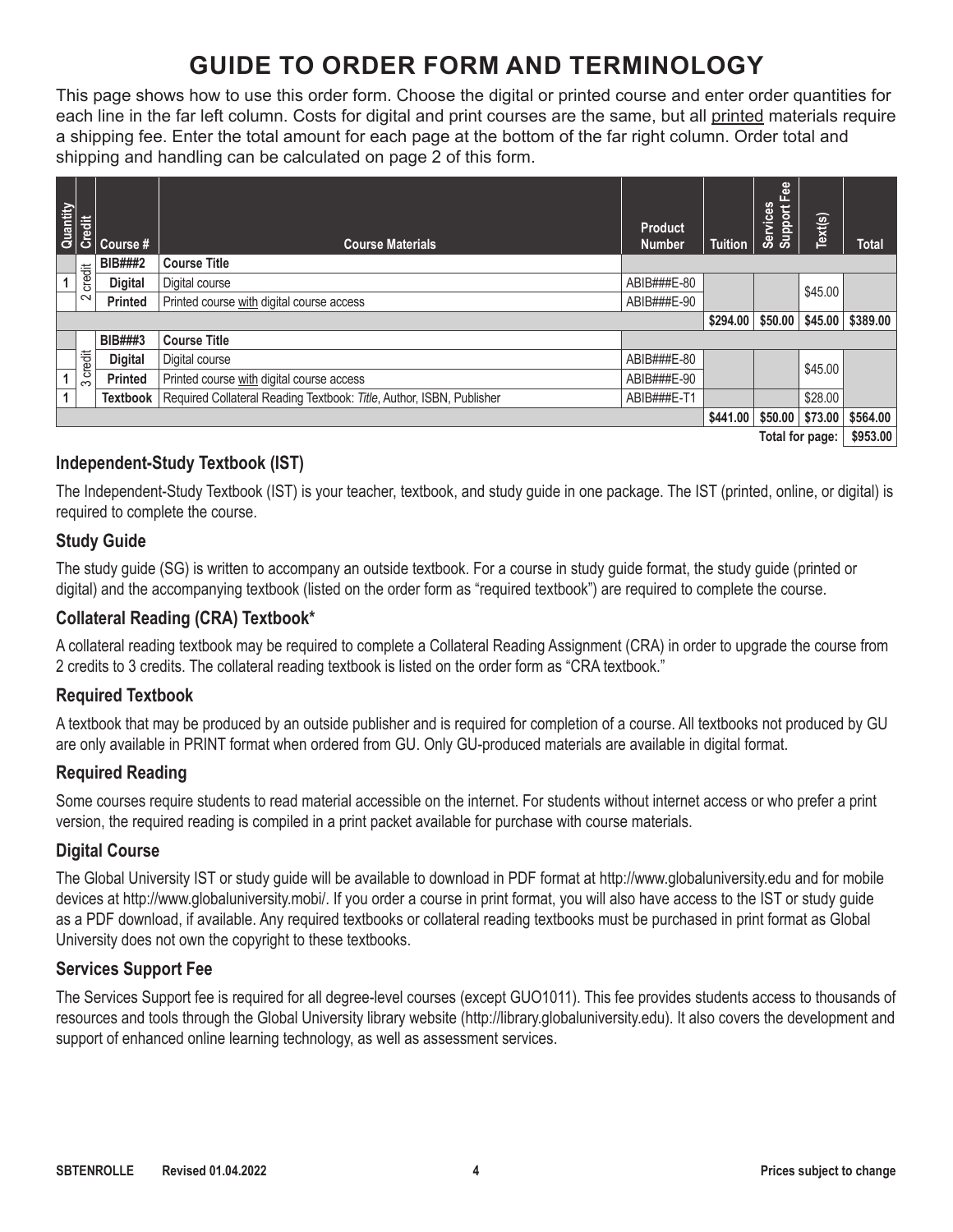- **• Any printed course materials have a standard shipping fee of \$15.00 per course. Order total and shipping can be calculated on page 2.**
- **• Enrollments for printed courses also include access to the digital formats of any GU-produced course material.**
- **• Current tuition is \$147 per credit.**

### **Bible Division**

|          |             |                 |                                                                                                                                                                   |                                 |                    | Fee                   |         |              |
|----------|-------------|-----------------|-------------------------------------------------------------------------------------------------------------------------------------------------------------------|---------------------------------|--------------------|-----------------------|---------|--------------|
| Quantity | Credit      | Course#         | <b>Course Materials</b>                                                                                                                                           | <b>Product</b><br><b>Number</b> | <b>Tuition</b>     | Services<br>Support F | Text(s) | <b>Total</b> |
|          |             | <b>BIB1032</b>  | The Life of Christ in the Synoptic Gospels                                                                                                                        |                                 |                    |                       |         |              |
|          | credit      | <b>Digital</b>  | Digital course                                                                                                                                                    | ABIB103E-80                     |                    |                       |         |              |
|          | 2           | <b>Printed</b>  | Printed course with digital course access                                                                                                                         | ABIB103E-90                     |                    |                       | \$45.00 |              |
|          |             |                 |                                                                                                                                                                   |                                 | \$294.00           | \$50.00               | \$45.00 | \$389.00     |
|          |             | <b>BIB1033</b>  | The Life of Christ in the Synoptic Gospels                                                                                                                        |                                 |                    |                       |         |              |
|          |             | <b>Digital</b>  | Digital course                                                                                                                                                    | ABIB103E-80                     |                    |                       | \$45.00 |              |
|          | credit      | <b>Printed</b>  | Printed course with digital course access                                                                                                                         | ABIB103E-90                     |                    |                       |         |              |
|          | က           | <b>Textbook</b> | Required Collateral Reading Textbook: Jesus the Messiah: A Survey of the Life of Christ,<br>Stein, ISBN 9780830818846, Intervarsity Press                         | ABIB103E-T1                     |                    |                       | \$28.00 |              |
|          |             |                 |                                                                                                                                                                   |                                 | \$441.00           | \$50.00               | \$73.00 | \$564.00     |
|          |             | <b>BIB1042</b>  | The Gospel of John                                                                                                                                                |                                 |                    |                       |         |              |
|          |             | <b>Digital</b>  | Digital course                                                                                                                                                    | ABIB104E-80                     |                    |                       | \$45.00 |              |
|          | credit      | <b>Printed</b>  | Printed course with digital course access                                                                                                                         | ABIB104E-90                     |                    |                       |         |              |
|          | $\sim$      | <b>Textbook</b> | Required Textbook: John: The Gospel of Belief, Tenney,<br>ISBN 9780802875860, Eerdmans Publishing Company                                                         | ABIB104E-T1                     |                    |                       | \$22.00 |              |
|          |             |                 |                                                                                                                                                                   |                                 | \$294.00           | \$50.00               | \$67.00 | \$411.00     |
|          |             | <b>BIB1043</b>  | The Gospel of John                                                                                                                                                |                                 |                    |                       |         |              |
|          |             | <b>Digital</b>  | Digital course                                                                                                                                                    | ABIB104E-80                     |                    |                       | \$45.00 |              |
|          |             | <b>Printed</b>  | Printed course with digital course access                                                                                                                         | ABIB104E-90                     |                    |                       |         |              |
|          | credit<br>က | <b>Textbook</b> | Required Textbook: John: The Gospel of Belief, Tenney,<br>ISBN 9780802875860, Eerdmans Publishing Company                                                         | ABIB104E-T1                     |                    |                       | \$22.00 |              |
|          |             | <b>Textbook</b> | Required Collateral Reading Textbook: Encountering John: The Gospel in Historical,<br>Literary, and Theological Perspective, Kostenberger; ISBN 978-0-8010-4916-3 | ABIB104E-T2                     |                    |                       | \$28.00 |              |
|          |             |                 |                                                                                                                                                                   |                                 | \$441.00           | \$50.00               | \$95.00 | \$586.00     |
|          |             | <b>BIB1053</b>  | Acts                                                                                                                                                              |                                 |                    |                       |         |              |
|          |             | <b>Digital</b>  | Digital course                                                                                                                                                    | ABIB105E-80                     |                    |                       | \$45.00 |              |
|          | credit      | <b>Printed</b>  | Printed course with digital course access                                                                                                                         | ABIB105E-90                     |                    |                       |         |              |
|          | S           | <b>Textbook</b> | Required Textbook: The Book of Acts (NICNT), Rev. ed., Bruce, ISBN:9780802825056,<br><b>Eerdmans Publishing Company</b>                                           | ABIB105E-T1                     |                    |                       | \$50.00 |              |
|          |             |                 |                                                                                                                                                                   |                                 | \$441.00           | \$50.00               | \$95.00 | \$586.00     |
|          |             | <b>BIB1072</b>  | <b>Paul's Salvation Letters: Galatians and Romans</b>                                                                                                             |                                 |                    |                       |         |              |
|          | credit      | <b>Digital</b>  | Digital course                                                                                                                                                    | ABIB107E-80                     |                    |                       | \$45.00 |              |
|          | 2           | <b>Printed</b>  | Printed course with digital course access                                                                                                                         | ABIB107E-90                     |                    |                       |         |              |
|          |             |                 |                                                                                                                                                                   |                                 | \$294.00           | \$50.00               | \$45.00 | \$389.00     |
|          |             | <b>BIB1073</b>  | <b>Paul's Salvation Letters: Galatians and Romans</b>                                                                                                             |                                 |                    |                       |         |              |
|          | credit      | <b>Digital</b>  | Digital course                                                                                                                                                    | ABIB107E-80                     |                    |                       | \$45.00 |              |
|          | S           | Printed         | Printed course with digital course access                                                                                                                         | ABIB107E-90                     |                    |                       |         |              |
|          |             | <b>Textbook</b> | Required Collateral Reading Textbook: Romans (TNTC), Rev. Ed., Bruce,<br>ISBN 9780830842360, Intervarsity Press                                                   | <b>BBIB215E-T1</b>              |                    |                       | \$22.00 |              |
|          |             |                 |                                                                                                                                                                   |                                 | $$441.00$ $$50.00$ |                       | \$67.00 | \$558.00     |
|          | credit      | <b>BIB2022</b>  | <b>Paul's Letters to Pastors</b>                                                                                                                                  |                                 |                    |                       |         |              |
|          | 2           | <b>Digital</b>  | Digital course                                                                                                                                                    | ABIB202E-80                     |                    |                       | \$45.00 |              |
|          |             | Printed         | Printed course with digital course access                                                                                                                         | ABIB202E-90                     |                    |                       |         |              |
|          |             |                 |                                                                                                                                                                   |                                 | \$294.00           | \$50.00               | \$45.00 | \$389.00     |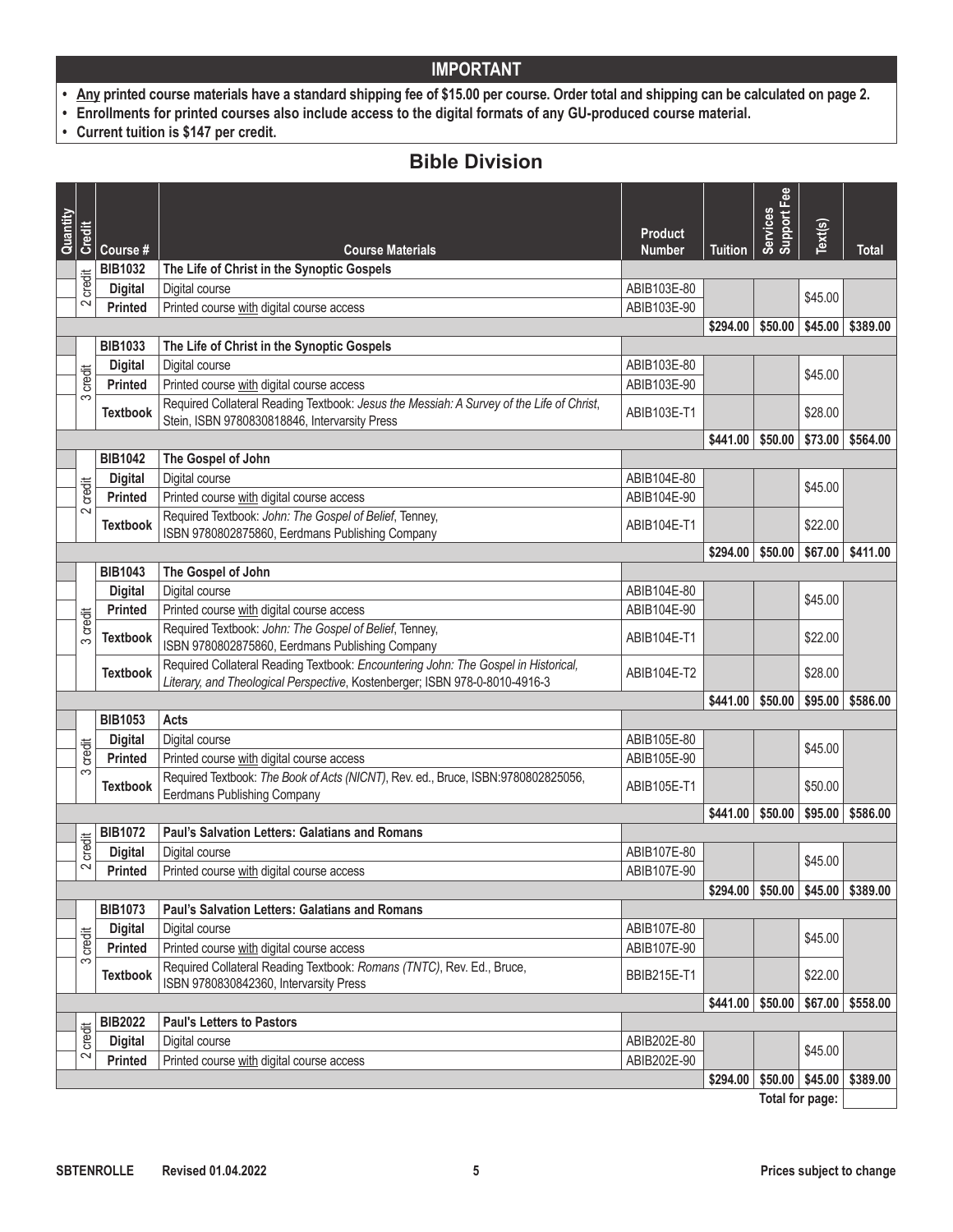- **• Any printed course materials have a standard shipping fee of \$15.00 per course. Order total and shipping can be calculated on page 2.**
- **• Enrollments for printed courses also include access to the digital formats of any GU-produced course material.**
- **• Current tuition is \$147 per credit.**

## **Bible Division (continued)**

| Quantity |               |                 |                                                                                                                                                  |                                 |                | Support Fee<br>Services |         |              |
|----------|---------------|-----------------|--------------------------------------------------------------------------------------------------------------------------------------------------|---------------------------------|----------------|-------------------------|---------|--------------|
|          | <b>Credit</b> | Course #        | <b>Course Materials</b>                                                                                                                          | <b>Product</b><br><b>Number</b> | <b>Tuition</b> |                         | Text(s) | <b>Total</b> |
|          |               | <b>BIB2032</b>  | A Study in the Book of Hebrews                                                                                                                   |                                 |                |                         |         |              |
|          | credit        | <b>Digital</b>  | Digital course                                                                                                                                   | ABIB203E-80                     |                |                         | \$45.00 |              |
|          | $\sim$        | <b>Printed</b>  | Printed course with digital course access                                                                                                        | ABIB203E-90                     |                |                         |         |              |
|          |               |                 |                                                                                                                                                  |                                 | \$294.00       | \$50.00                 | \$45.00 | \$389.00     |
|          |               | <b>BIB2033</b>  | A Study in the Book of Hebrews                                                                                                                   |                                 |                |                         |         |              |
|          | credit        | <b>Digital</b>  | Digital course                                                                                                                                   | ABIB203E-80                     |                |                         | \$45.00 |              |
|          | က             | <b>Printed</b>  | Printed course with digital course access                                                                                                        | ABIB203E-90                     |                |                         |         |              |
|          |               | <b>Textbook</b> | Required Collateral Reading Textbook: Encountering the Book of Hebrews, Hagner, ISBN<br>9780801025808, Baker Book House                          | ABIB203E-T2                     |                |                         | \$28.00 |              |
|          |               |                 |                                                                                                                                                  |                                 | \$441.00       | \$50.00                 | \$73.00 | \$564.00     |
|          | credit        | <b>BIB2042</b>  | <b>Principles of Biblical Interpretation</b>                                                                                                     |                                 |                |                         |         |              |
|          |               | <b>Digital</b>  | Digital course                                                                                                                                   | ABIB204E-80                     |                |                         | \$45.00 |              |
|          | $\sim$        | <b>Printed</b>  | Printed course with digital course access                                                                                                        | ABIB204E-90                     |                |                         |         |              |
|          |               |                 |                                                                                                                                                  |                                 | \$294.00       | \$50.00                 | \$45.00 | \$389.00     |
|          |               | <b>BIB2043</b>  | <b>Principles of Biblical Interpretation</b>                                                                                                     |                                 |                |                         |         |              |
|          | credit        | <b>Digital</b>  | Digital course                                                                                                                                   | ABIB204E-80                     |                |                         | \$45.00 |              |
|          | က             | <b>Printed</b>  | Printed course with digital course access<br>Required Collateral Reading Textbook: How to Read the Bible for All Its Worth, 3rd ed., Fee         | ABIB204E-90                     |                |                         |         |              |
|          |               | <b>Textbook</b> | & Stuart, ISBN 9780310246046, Zondervan                                                                                                          | ABIB204E-T1                     |                |                         | \$16.99 |              |
|          |               |                 |                                                                                                                                                  |                                 | \$441.00       | \$50.00                 | \$61.99 | \$552.99     |
|          | credit        | <b>BIB2062</b>  | The Corinthian Letters (Formerly BIB4062)                                                                                                        |                                 |                |                         |         |              |
|          | 2             | <b>Digital</b>  | Digital course                                                                                                                                   | ABIB206E-80                     |                |                         | \$45.00 |              |
|          |               | <b>Printed</b>  | Printed course with digital course access                                                                                                        | ABIB206E-90                     |                |                         |         |              |
|          |               |                 |                                                                                                                                                  |                                 | \$294.00       | \$50.00                 | \$45.00 | \$389.00     |
|          |               | <b>BIB2063</b>  | The Corinthian Letters (Formerly BIB4062)                                                                                                        |                                 |                |                         |         |              |
|          | credit        | <b>Digital</b>  | Digital course                                                                                                                                   | ABIB206E-80                     |                |                         | \$45.00 |              |
|          | 3             | <b>Printed</b>  | Printed course with digital course access<br>Required Collateral Reading Textbook: / & II Corinthians, Horton, ISBN 9780882438545,               | ABIB206E-90                     |                |                         |         |              |
|          |               | <b>Textbook</b> | <b>Gospel Publishing House</b>                                                                                                                   | <b>BBIB313E-T1</b>              |                |                         | \$20.00 |              |
|          |               |                 |                                                                                                                                                  |                                 | \$441.00       | \$50.00                 | \$65.00 | \$556.00     |
|          | credit        | <b>BIB2102</b>  | <b>Prison Epistles</b>                                                                                                                           |                                 |                |                         |         |              |
|          | $\sim$        | <b>Digital</b>  | Digital course                                                                                                                                   | ABIB210E-80                     |                |                         | \$45.00 |              |
|          |               | Printed         | Printed course with digital course access                                                                                                        | ABIB210E-90                     |                |                         |         |              |
|          |               |                 |                                                                                                                                                  |                                 | \$294.00       | \$50.00                 | \$45.00 | \$389.00     |
|          |               | <b>BIB2103</b>  | <b>Prison Epistles</b>                                                                                                                           |                                 |                |                         |         |              |
|          | credit        | <b>Digital</b>  | Digital course                                                                                                                                   | ABIB210E-80                     |                |                         | \$45.00 |              |
|          | S             | <b>Printed</b>  | Printed course with digital course access                                                                                                        | ABIB210E-90                     |                |                         |         |              |
|          |               | <b>Textbook</b> | Required Collateral Reading Textbook: Paul for Everyone: The Prison Letters, 2nd ed.,<br>Wright, ISBN 9780664227883, Westminster John Knox Press | ABIB210E-T1                     |                |                         | \$16.00 |              |
|          |               |                 |                                                                                                                                                  |                                 | \$441.00       | \$50.00                 | \$61.00 | \$552.00     |
|          | credit        | <b>BIB3012</b>  | <b>Genesis</b>                                                                                                                                   |                                 |                |                         |         |              |
|          |               | <b>Digital</b>  | Digital course                                                                                                                                   | ABIB301E-80                     |                |                         | \$45.00 |              |
|          | 2             | <b>Printed</b>  | Printed course with digital course access                                                                                                        | ABIB301E-90                     |                |                         |         |              |
|          |               |                 |                                                                                                                                                  |                                 | \$294.00       | \$50.00                 | \$45.00 | \$389.00     |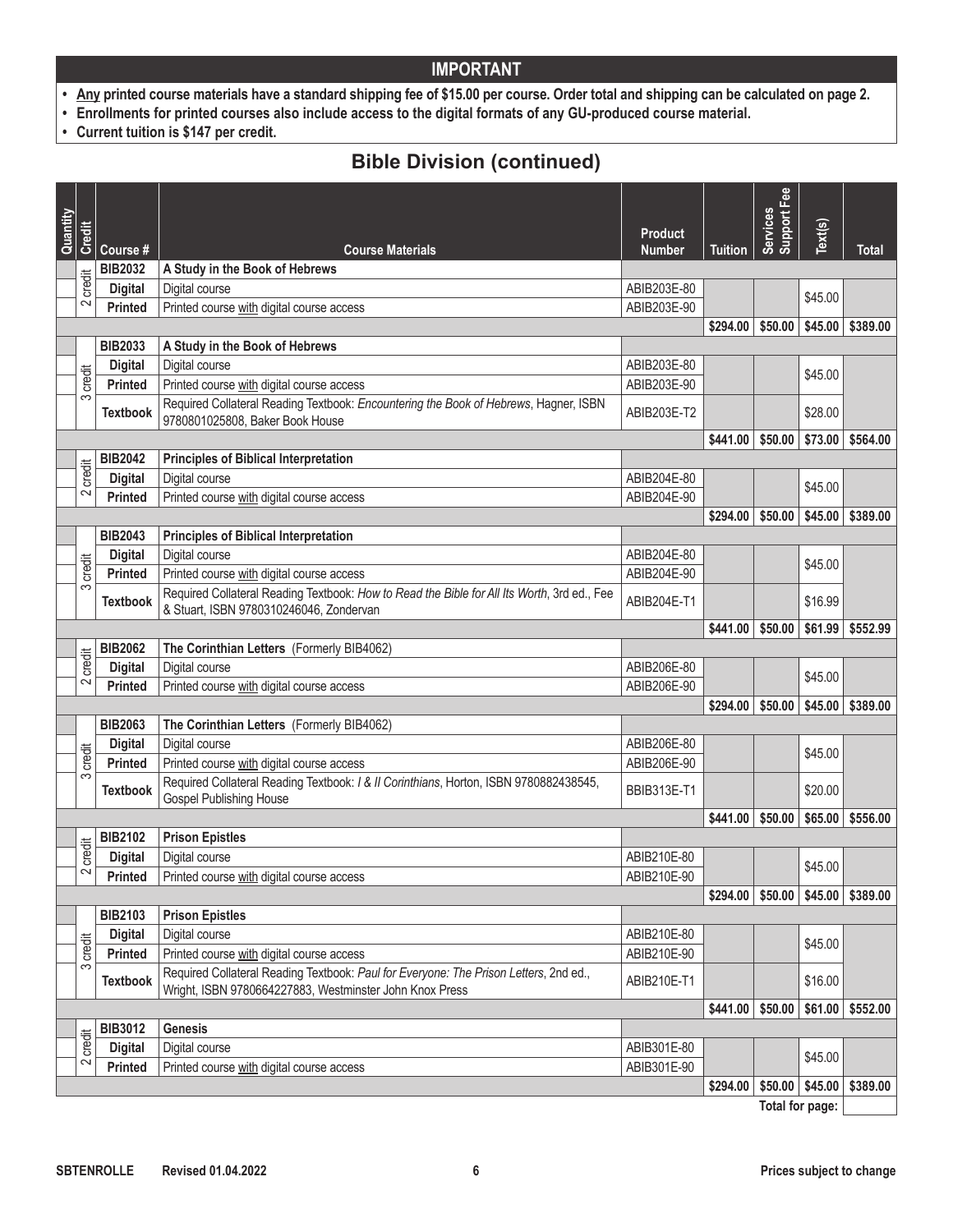- **• Any printed course materials have a standard shipping fee of \$15.00 per course. Order total and shipping can be calculated on page 2.**
- **• Enrollments for printed courses also include access to the digital formats of any GU-produced course material.**
- **• Current tuition is \$147 per credit.**

# **Bible Division (continued)**

|          |                    |                                  |                                                                                                                                                       |                                 |                | Support Fee        |                 |                  |
|----------|--------------------|----------------------------------|-------------------------------------------------------------------------------------------------------------------------------------------------------|---------------------------------|----------------|--------------------|-----------------|------------------|
| Quantity | Credit             | Course#                          | <b>Course Materials</b>                                                                                                                               | <b>Product</b><br><b>Number</b> | <b>Tuition</b> | Services           | Text(s)         | Total            |
|          |                    | <b>BIB3013</b>                   | <b>Genesis</b>                                                                                                                                        |                                 |                |                    |                 |                  |
|          |                    | <b>Digital</b>                   | Digital course                                                                                                                                        | ABIB301E-80                     |                |                    |                 |                  |
|          | credit             | <b>Printed</b>                   | Printed course with digital course access                                                                                                             | ABIB301E-90                     |                |                    | \$45.00         |                  |
|          | က                  | <b>Textbook</b>                  | Required Collateral Reading Textbook: Encountering the Book of Genesis, Arnold, ISBN                                                                  |                                 |                |                    |                 |                  |
|          |                    |                                  | 9780801026386, Baker Book House                                                                                                                       | ABIB301E-T2                     |                |                    | \$40.00         |                  |
|          |                    |                                  |                                                                                                                                                       |                                 | \$441.00       | \$50.00            | \$85.00         | \$576.00         |
|          |                    | <b>BIB3022</b>                   | Pentateuch                                                                                                                                            |                                 |                |                    |                 |                  |
|          | credit             | <b>Digital</b>                   | Digital course                                                                                                                                        | ABIB302E-80                     |                |                    | \$45.00         |                  |
|          | $\sim$             | <b>Printed</b>                   | Printed course with digital course access                                                                                                             | ABIB302E-90                     |                |                    |                 |                  |
|          |                    | <b>Textbook</b>                  | Required Textbook: God Spake by Moses, Allis, ISBN 9780875521039, P&R Publishing                                                                      | ABIB302E-T1                     |                |                    | \$12.00         |                  |
|          |                    |                                  |                                                                                                                                                       |                                 | \$294.00       | \$50.00            | \$57.00         | \$401.00         |
|          |                    | <b>BIB3023</b>                   | Pentateuch                                                                                                                                            |                                 |                |                    |                 |                  |
|          |                    | <b>Digital</b>                   | Digital course                                                                                                                                        | ABIB302E-80                     |                |                    | \$45.00         |                  |
|          | credit             | <b>Printed</b>                   | Printed course with digital course access                                                                                                             | ABIB302E-90                     |                |                    |                 |                  |
|          | က                  | <b>Textbook</b>                  | Required Textbook: God Spake by Moses, Allis, ISBN 9780875521039, P&R Publishing                                                                      | ABIB302E-T1                     |                |                    | \$12.00         |                  |
|          |                    | <b>Textbook</b>                  | Required Collateral Reading Textbook: From Paradise to the Promised Land: An<br>Introduction to the Pentateuch, 3rd ed. Alexander; ISBN 9780801039980 | ABIB302E-T2                     |                |                    | \$29.99         |                  |
|          |                    |                                  |                                                                                                                                                       |                                 | \$441.00       | \$50.00            | \$86.98         | \$577.98         |
|          |                    | <b>BIB3033</b>                   | <b>Old Testament Historical Books</b>                                                                                                                 |                                 |                |                    |                 |                  |
|          |                    | <b>Digital</b>                   | Digital course                                                                                                                                        | ABIB303E-80                     |                |                    |                 |                  |
|          | credit             | <b>Printed</b>                   | Printed course with digital course access                                                                                                             | ABIB303E-90                     |                |                    | \$45.00         |                  |
|          | က                  | <b>Textbook</b>                  | Required Textbook: The Historical Books, Holdcroft, ISBN 9780968058039, CeeTec Publishing                                                             | ABIB303E-T1                     |                |                    | \$13.95         |                  |
|          |                    |                                  |                                                                                                                                                       |                                 | \$441.00       | \$50.00            | \$58.95         | \$549.95         |
|          |                    | <b>BIB3052</b>                   | <b>Themes from the Major Prophets</b>                                                                                                                 |                                 |                |                    |                 |                  |
|          | credit             | <b>Digital</b>                   | Digital course                                                                                                                                        | ABIB305E-80                     |                |                    |                 |                  |
|          | $\sim$             | <b>Printed</b>                   | Printed course with digital course access                                                                                                             | ABIB305E-90                     |                |                    | \$45.00         |                  |
|          |                    |                                  |                                                                                                                                                       |                                 | \$294.00       | \$50.00            | \$45.00         | \$389.00         |
|          |                    | <b>BIB3053</b>                   | <b>Themes from the Major Prophets</b>                                                                                                                 |                                 |                |                    |                 |                  |
|          |                    |                                  | Digital course                                                                                                                                        | ABIB305E-80                     |                |                    |                 |                  |
|          | credit             | <b>Digital</b><br><b>Printed</b> | Printed course with digital course access                                                                                                             | ABIB305E-90                     |                |                    | \$45.00         |                  |
|          | က                  |                                  | Required Collateral Reading Textbook: The Prophets as Preachers, Smith, ISBN                                                                          |                                 |                |                    |                 |                  |
|          |                    | <b>Textbook</b>                  | 9780805418606, Broadman & Holman                                                                                                                      | ABIB305E-T2                     |                |                    | \$34.99         |                  |
|          |                    |                                  |                                                                                                                                                       |                                 |                | $$441.00$ $$50.00$ |                 | \$79.99 \$570.99 |
|          |                    | <b>BIB3062</b>                   | Themes from the Minor Prophets                                                                                                                        |                                 |                |                    |                 |                  |
|          | credit             | <b>Digital</b>                   | Digital course                                                                                                                                        | ABIB306E-80                     |                |                    |                 |                  |
|          | 2                  | <b>Printed</b>                   | Printed course with digital course access                                                                                                             | ABIB306E-90                     |                |                    | \$45.00         |                  |
|          |                    |                                  |                                                                                                                                                       |                                 | \$294.00       | \$50.00            | \$45.00         | \$389.00         |
|          |                    | <b>BIB3063</b>                   | <b>Themes from the Minor Prophets</b>                                                                                                                 |                                 |                |                    |                 |                  |
|          |                    | <b>Digital</b>                   | Digital course                                                                                                                                        | ABIB306E-80                     |                |                    |                 |                  |
|          |                    | <b>Printed</b>                   | Printed course with digital course access                                                                                                             | ABIB306E-90                     |                |                    | \$45.00         |                  |
|          | credit<br>$\infty$ | <b>Textbook</b>                  | Required Collateral Reading Textbook: Hosea-Micah, Limburg, ISBN 9780804231282,<br>Westminster John Knox Press                                        | ABIB306E-T1                     |                |                    | \$25.00         |                  |
|          |                    |                                  | Required Collateral Reading Textbook: Nahum-Malachi, Achtemeier, ISBN 9780664238810,                                                                  |                                 |                |                    |                 |                  |
|          |                    | <b>Textbook</b>                  | Westminster John Knox Press"                                                                                                                          | ABIB306E-T2                     |                |                    | \$25.00         |                  |
|          |                    |                                  |                                                                                                                                                       |                                 | \$441.00       | \$50.00            | \$95.00         | \$586.00         |
|          |                    |                                  |                                                                                                                                                       |                                 |                |                    | Total for page: |                  |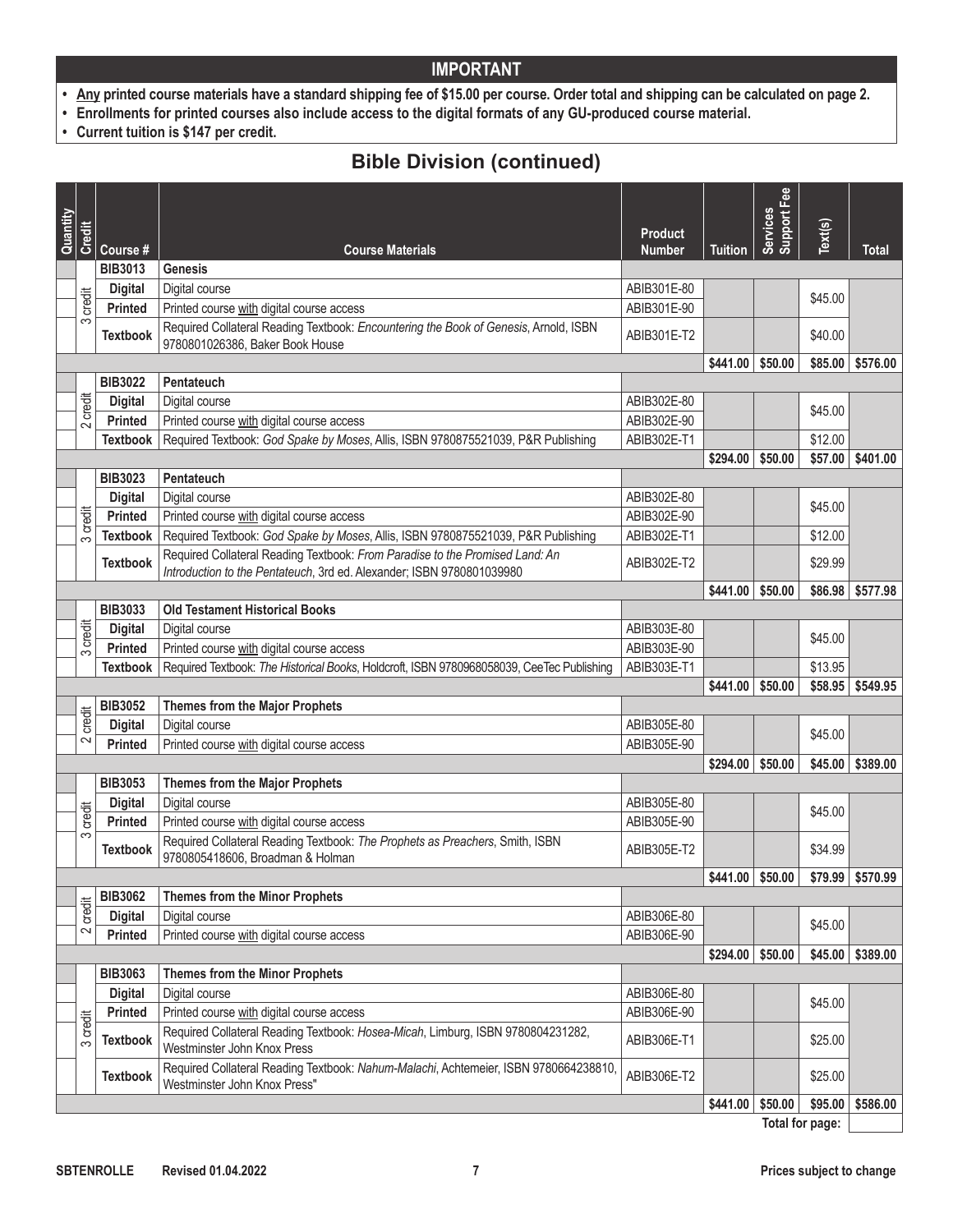- **• Any printed course materials have a standard shipping fee of \$15.00 per course. Order total and shipping can be calculated on page 2.**
- **• Enrollments for printed courses also include access to the digital formats of any GU-produced course material.**
- **• Current tuition is \$147 per credit.**

## **Bible Division (continued)**

| Quantity |               |                 |                                                                                                                                                                                            | <b>Product</b> |                        | Services<br>Support Fee | Text(s)           |          |
|----------|---------------|-----------------|--------------------------------------------------------------------------------------------------------------------------------------------------------------------------------------------|----------------|------------------------|-------------------------|-------------------|----------|
|          | <b>Credit</b> | Course #        | <b>Course Materials</b>                                                                                                                                                                    | <b>Number</b>  | <b>Tuition</b>         |                         |                   | Total    |
|          |               | <b>BIB3073</b>  | The Book of Acts                                                                                                                                                                           |                |                        |                         |                   |          |
|          | credit<br>3   | <b>Digital</b>  | Digital course                                                                                                                                                                             | ABIB307E-80    |                        |                         | \$45.00           |          |
|          |               | <b>Printed</b>  | Printed course with digital course access                                                                                                                                                  | ABIB307E-90    |                        |                         |                   |          |
|          |               | <b>BIB4053</b>  | <b>Corinthians</b>                                                                                                                                                                         |                | $$441.00 \; \; $50.00$ |                         | \$45.00           | \$536.00 |
|          |               | <b>Digital</b>  | Digital course                                                                                                                                                                             | ABIB405E-80    |                        |                         |                   |          |
|          | credit        | <b>Printed</b>  | Printed course with digital course access                                                                                                                                                  | ABIB405E-90    |                        |                         | \$45.00           |          |
|          | က             |                 | Required Textbook: The First Epistle to the Corinthians, Barrett, ISBN 9780801049460,                                                                                                      |                |                        |                         |                   |          |
|          |               | <b>Textbook</b> | <b>Baker Academic</b>                                                                                                                                                                      | ABIB405E-T1    |                        |                         | \$32.00           |          |
|          |               |                 |                                                                                                                                                                                            |                | \$441.00               | \$50.00                 | \$77.00           | \$568.00 |
|          |               | <b>BIB4072</b>  | <b>Daniel and Revelation</b>                                                                                                                                                               |                |                        |                         |                   |          |
|          | credit        | <b>Digital</b>  | Digital course                                                                                                                                                                             | ABIB407E-80    |                        |                         | \$45.00           |          |
|          | 2             | <b>Printed</b>  | Printed course with digital course access                                                                                                                                                  | ABIB407E-90    |                        |                         |                   |          |
|          |               |                 |                                                                                                                                                                                            |                | \$294.00               | \$50.00                 | \$45.00           | \$389.00 |
|          |               | <b>BIB4123</b>  | <b>New Testament Greek II</b><br>(Student must have taken BIB4113 New Testament Greek I)                                                                                                   |                |                        |                         |                   |          |
|          | credit        | <b>Digital</b>  | Digital course                                                                                                                                                                             | ABIB412E-80    |                        |                         | \$45.00           |          |
|          | S             | <b>Printed</b>  | Printed course with digital course access                                                                                                                                                  | ABIB412E-90    |                        |                         |                   |          |
|          |               | <b>Audio CD</b> | New Testament Greek II Audio CD                                                                                                                                                            |                |                        |                         | \$30.00           |          |
|          |               |                 |                                                                                                                                                                                            |                | \$441.00               | \$50.00                 | \$75.00           | \$566.00 |
|          | credit        | <b>BIB4132</b>  | <b>Wisdom Literature</b>                                                                                                                                                                   |                |                        |                         |                   |          |
|          | $\sim$        | <b>Digital</b>  | Digital course                                                                                                                                                                             | ABIB413E-80    |                        |                         | \$45.00           |          |
|          |               | <b>Printed</b>  | Printed course with digital course access                                                                                                                                                  | ABIB413E-90    |                        |                         |                   |          |
|          |               | <b>BIB4133</b>  | <b>Wisdom Literature</b>                                                                                                                                                                   |                | \$294.00               | \$50.00                 | \$45.00           | \$389.00 |
|          |               | <b>Digital</b>  | Digital course                                                                                                                                                                             | ABIB413E-80    |                        |                         |                   |          |
|          | credit        | Printed         | Printed course with digital course access                                                                                                                                                  | ABIB413E-90    |                        |                         | \$45.00           |          |
|          | က             |                 | Required Collateral Reading Textbook: The Wisdom Literature, Clifford, ISBN                                                                                                                |                |                        |                         |                   |          |
|          |               | <b>Textbook</b> | 9780687008469, Abingdon Press                                                                                                                                                              | ABIB413E-T1    |                        |                         | \$26.00           |          |
|          |               |                 |                                                                                                                                                                                            |                | \$441.00               | \$50.00                 | \$71.00           | \$562.00 |
|          |               | <b>BIB4143</b>  | Undergraduate Greek I                                                                                                                                                                      |                |                        |                         |                   |          |
|          |               | <b>Digital</b>  | Digital course (language support fee added)                                                                                                                                                | ABIB414E-80    |                        |                         | \$45.00           |          |
|          |               | Printed         | Printed course with digital course access (language support fee added)                                                                                                                     | ABIB414E-90    |                        |                         |                   |          |
|          | credit        | <b>Textbook</b> | Required Textbook: Basics of Biblical Greek: Grammar, 3rd ed., Mounce ISBN<br>9780310287681, Zondervan (also used for BIB4153), iPad version available for purchase<br>from www.teknia.com | RBNT557E-T1    |                        |                         | \$52.00           |          |
|          | S             | <b>Textbook</b> | Required Textbook: Basics of Biblical Greek: Workbook, 3rd ed., Mounce, ISBN<br>9780310287674, Zondervan (also used for BIB4153)                                                           | RBNT557E-T2    |                        |                         | \$26.00           |          |
|          |               | CD              | Supplemental Resource CD containing lectures and flashcard software (CD to be used for<br>both BIB4143 Undergraduate Greek I and BIB4153 Undergraduate Greek II)                           |                |                        |                         |                   |          |
|          |               | Answer<br>Key   | PDF file Answer Key to W. D. Mounce, "Basics of Biblical Greek: Workbook" (3), available<br>from www.teknia.com (also used for BIB4153 Undergraduate Greek II)                             |                |                        |                         |                   |          |
|          |               |                 |                                                                                                                                                                                            |                | \$441.00               |                         | $$70.00$ \$123.00 | \$634.00 |
|          |               |                 |                                                                                                                                                                                            |                |                        |                         | Total for page:   |          |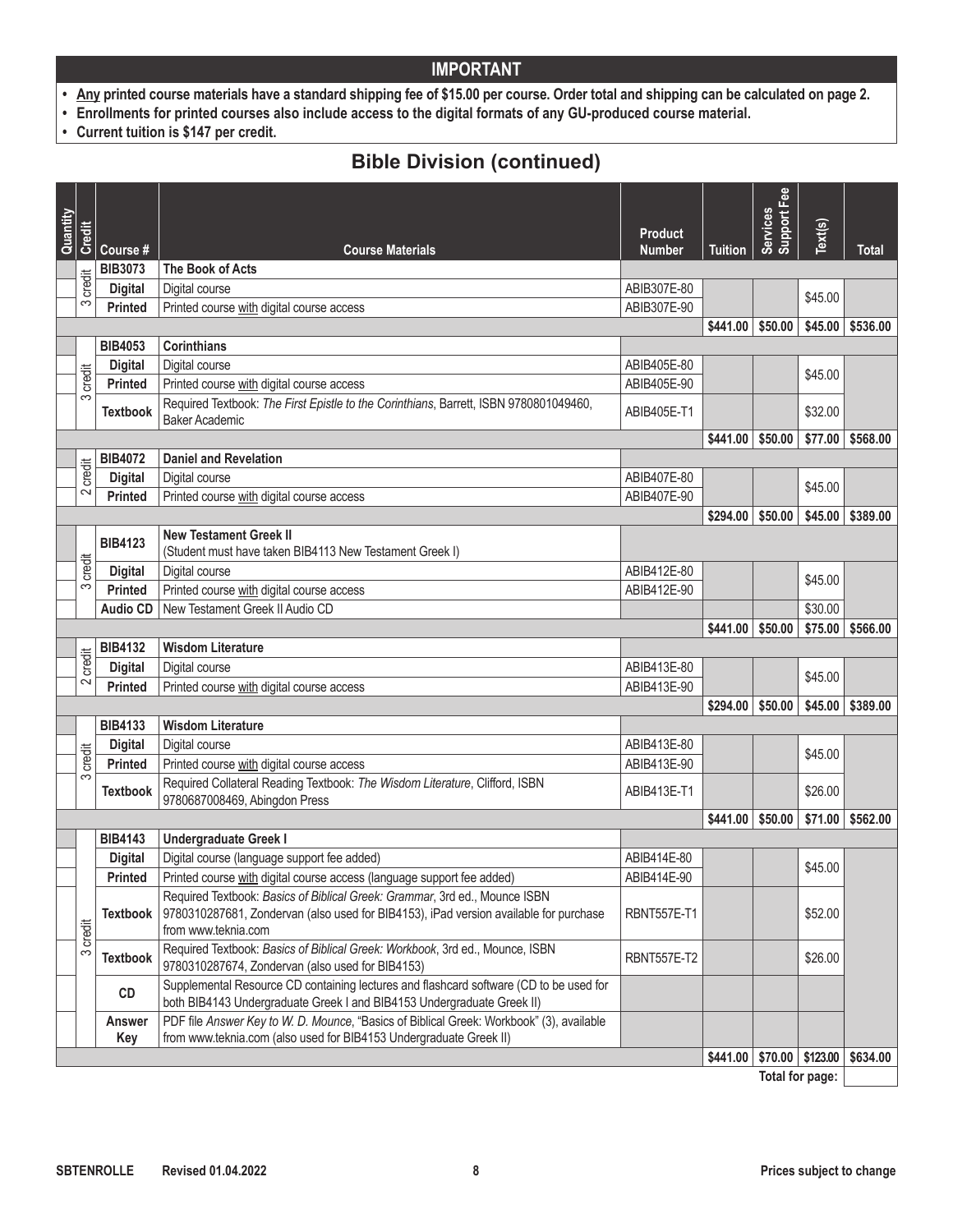- **• Any printed course materials have a standard shipping fee of \$15.00 per course. Order total and shipping can be calculated on page 2.**
- **• Enrollments for printed courses also include access to the digital formats of any GU-produced course material.**
- **• Current tuition is \$147 per credit.**

### **Bible Division (continued)**

| Quantity | <b>Credit</b> |                      |                                                                                                                                                                                            | <b>Product</b>     |                                                  | Support Fee<br>Services | Text(s) |              |
|----------|---------------|----------------------|--------------------------------------------------------------------------------------------------------------------------------------------------------------------------------------------|--------------------|--------------------------------------------------|-------------------------|---------|--------------|
|          |               | Course #             | <b>Course Materials</b>                                                                                                                                                                    | <b>Number</b>      | <b>Tuition</b>                                   |                         |         | <b>Total</b> |
|          |               | <b>BIB4153</b>       | <b>Undergraduate Greek II</b>                                                                                                                                                              |                    |                                                  |                         |         |              |
|          |               | <b>Digital</b>       | Digital course (language support fee added to services support fee)                                                                                                                        | ABIB414E-80        |                                                  |                         |         |              |
|          |               | <b>Printed</b>       | Printed course with digital course access (language support fee added to services<br>support fee)                                                                                          | ABIB414E-90        |                                                  |                         | \$45.00 |              |
|          | credit        | <b>Textbook</b>      | Required Textbook: Basics of Biblical Greek: Grammar, 3rd ed., Mounce ISBN<br>9780310287681, Zondervan (also used for BIB4153), iPad version available for purchase<br>from www.teknia.com | <b>RBNT557E-T1</b> |                                                  |                         | \$52.00 |              |
|          | က             | <b>Textbook</b>      | Required Textbook: Basics of Biblical Greek: Workbook, 3rd ed., Mounce, ISBN<br>9780310287674, Zondervan (also used for BIB4153)                                                           | <b>RBNT557E-T2</b> |                                                  |                         | \$26.00 |              |
|          |               | CD                   | Supplemental Resource CD containing lectures and flashcard software (CD to be used for<br>both BIB4143 Undergraduate Greek I and BIB4153 Undergraduate Greek II)                           |                    |                                                  |                         |         |              |
|          |               | <b>Answer</b><br>Key | PDF file Answer Key to W. D. Mounce, "Basics of Biblical Greek: Workbook" (3), available<br>from www.teknia.com (also used for BIB4153 Undergraduate Greek II)                             |                    |                                                  |                         |         |              |
|          |               |                      |                                                                                                                                                                                            |                    | $$441.00 \;   \; $70.00 \;   \; $123.00 \;   \;$ |                         |         | \$634.00     |
|          |               | <b>LIT1212</b>       | Old Testament Literature: His Story                                                                                                                                                        |                    |                                                  |                         |         |              |
|          | credit        | <b>Digital</b>       | Digital course                                                                                                                                                                             | ALIT121E-80        |                                                  |                         | \$45.00 |              |
|          | $\sim$        | <b>Printed</b>       | Printed course with digital course access                                                                                                                                                  | ALIT121E-90        |                                                  |                         |         |              |
|          |               |                      |                                                                                                                                                                                            |                    | $$294.00$ $$50.00$                               |                         | \$45.00 | \$389.00     |
|          |               | LIT1213              | Old Testament Literature: His Story                                                                                                                                                        |                    |                                                  |                         |         |              |
|          |               | <b>Digital</b>       | Digital course                                                                                                                                                                             | ALIT121E-80        |                                                  |                         | \$45.00 |              |
|          | credit        | <b>Printed</b>       | Printed course with digital course access                                                                                                                                                  | ALIT121E-90        |                                                  |                         |         |              |
|          | က             | <b>Textbook</b>      | Required Collateral Reading Textbook: They Spoke from God: A Survey of the Old<br>Testament, Williams ISBN 9780882436944, Gospel Publishing House                                          | <b>BBIB214E-T1</b> |                                                  |                         | \$48.00 |              |
|          |               |                      |                                                                                                                                                                                            |                    | \$441.00                                         | \$50.00                 | \$93.00 | \$584.00     |
|          |               | LIT1312              | The New Testament as Literature                                                                                                                                                            |                    |                                                  |                         |         |              |
|          | credit        | <b>Digital</b>       | Digital course                                                                                                                                                                             | ALIT131E-80        |                                                  |                         | \$45.00 |              |
|          | $\sim$        | <b>Printed</b>       | Printed course with digital course access                                                                                                                                                  | ALIT131E-90        |                                                  |                         |         |              |
|          |               |                      |                                                                                                                                                                                            |                    | \$294.00                                         | \$50.00                 | \$45.00 | \$389.00     |
|          |               | LIT1313              | The New Testament as Literature                                                                                                                                                            |                    |                                                  |                         |         |              |
|          |               | <b>Digital</b>       | Digital course                                                                                                                                                                             | ALIT131E-80        |                                                  |                         | \$45.00 |              |
|          | credit        | Printed              | Printed course with digital course access                                                                                                                                                  | ALIT131E-90        |                                                  |                         |         |              |
|          | $\infty$      | <b>Textbook</b>      | Required Collateral Reading Textbook: Honor, Patronage, Kinship, and Purity: Unlocking<br>New Testament Culture, de Silva ISBN 9780830815722, Intervarsity Press                           | ALIT131E-T1        |                                                  |                         | \$28.00 |              |
|          |               |                      |                                                                                                                                                                                            |                    | \$441.00                                         | \$50.00                 | \$73.00 | \$564.00     |
|          |               |                      |                                                                                                                                                                                            |                    |                                                  | Total for page:         |         |              |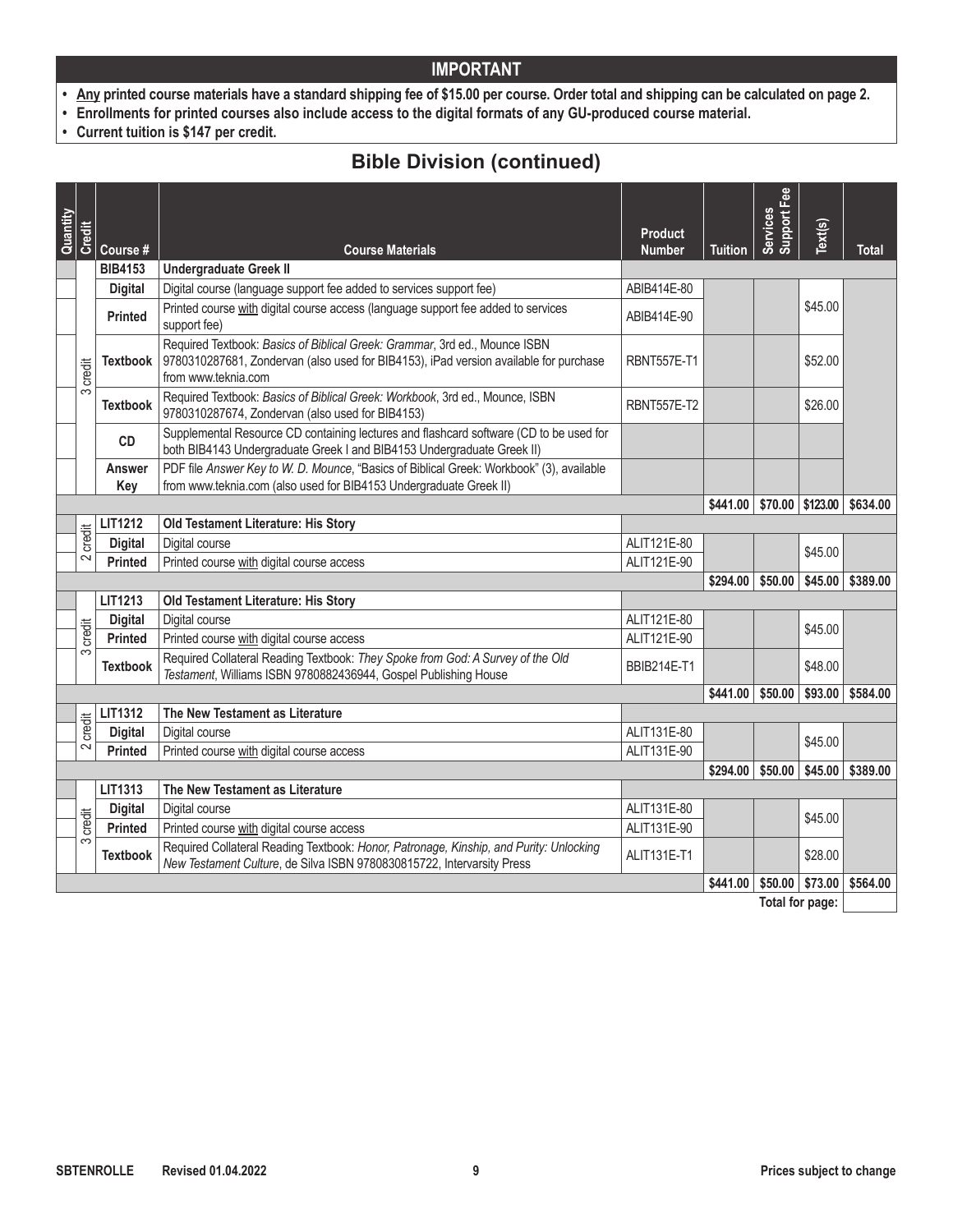- **• Any printed course materials have a standard shipping fee of \$15.00 per course. Order total and shipping can be calculated on page 2.**
- **• Enrollments for printed courses also include access to the digital formats of any GU-produced course material.**
- **• Current tuition is \$147 per credit.**

# **Theology Division**

| Quantity |        |                 |                                                                                                                                                                              |                                 |                    | Fee<br>Services<br>Support I |         |                                                |
|----------|--------|-----------------|------------------------------------------------------------------------------------------------------------------------------------------------------------------------------|---------------------------------|--------------------|------------------------------|---------|------------------------------------------------|
|          | Credit | Course#         | <b>Course Materials</b>                                                                                                                                                      | <b>Product</b><br><b>Number</b> | <b>Tuition</b>     |                              | Text(s) | Total                                          |
|          |        | <b>THE1012</b>  | Pneumatology                                                                                                                                                                 |                                 |                    |                              |         |                                                |
|          |        | <b>Digital</b>  | Digital course                                                                                                                                                               | ATHE101E-80                     |                    |                              | \$45.00 |                                                |
|          | credit | <b>Printed</b>  | Printed course with digital course access                                                                                                                                    | ATHE101E-90                     |                    |                              |         |                                                |
|          | $\sim$ | <b>Textbook</b> | Required Textbook: What the Bible Says About the Holy Spirit, 2nd ed., Horton, ISBN<br>9780882434592, Gospel Publishing House                                                | BTHE114E-T1                     |                    |                              | \$20.00 |                                                |
|          |        |                 |                                                                                                                                                                              |                                 | \$294.00           | \$50.00                      | \$65.00 | \$409.00                                       |
|          |        | <b>THE1013</b>  | Pneumatology                                                                                                                                                                 |                                 |                    |                              |         |                                                |
|          |        | <b>Digital</b>  | Digital course                                                                                                                                                               | ATHE101E-80                     |                    |                              |         |                                                |
|          | credit | <b>Printed</b>  | Printed course with digital course access                                                                                                                                    | ATHE101E-90                     |                    |                              | \$45.00 |                                                |
|          | က      | <b>Textbook</b> | Required Textbook: What the Bible Says About the Holy Spirit, 2nd ed., Horton, ISBN<br>9780882434592, Gospel Publishing House                                                | BTHE114E-T1                     |                    |                              | \$20.00 |                                                |
|          |        | <b>Textbook</b> | Required Collateral Reading Textbook: The Holy Spirit: A Pentecostal Perspective, Palma                                                                                      | ATHE101E-T2                     |                    |                              | \$19.95 |                                                |
|          |        |                 |                                                                                                                                                                              |                                 | \$441.00           | \$50.00                      | \$84.95 | \$575.95                                       |
|          |        | <b>THE1032</b>  | <b>God and Angels</b>                                                                                                                                                        |                                 |                    |                              |         |                                                |
|          | credit | <b>Digital</b>  | Digital course                                                                                                                                                               | ATHE103E-80                     |                    |                              | \$45.00 |                                                |
|          | 2      | <b>Printed</b>  | Printed course with digital course access                                                                                                                                    | ATHE103E-90                     |                    |                              |         |                                                |
|          |        |                 |                                                                                                                                                                              |                                 | \$294.00           | \$50.00                      | \$45.00 | \$389.00                                       |
|          |        | <b>THE1033</b>  | <b>God and Angels</b>                                                                                                                                                        |                                 |                    |                              |         |                                                |
|          |        | <b>Digital</b>  | Digital course                                                                                                                                                               | ATHE103E-80                     |                    |                              | \$45.00 |                                                |
|          | credit | <b>Printed</b>  | Printed course with digital course access                                                                                                                                    | ATHE103E-90                     |                    |                              |         |                                                |
|          | က      | <b>Textbook</b> | Required Collateral Reading Textbook: Systematic Theology: An Introduction to Biblical<br>Doctrine, Grudem, Global University edition printed with permission from Zondervan | ATHE103E-T1                     |                    |                              | \$13.00 |                                                |
|          |        |                 |                                                                                                                                                                              |                                 | \$441.00           | \$50.00                      | \$58.00 | \$549.00                                       |
|          |        | <b>THE1042</b>  | <b>Man and Sin</b>                                                                                                                                                           |                                 |                    |                              |         |                                                |
|          | credit | <b>Digital</b>  | Digital course                                                                                                                                                               | ATHE104E-80                     |                    |                              | \$45.00 |                                                |
|          | 2      | <b>Printed</b>  | Printed course with digital course access                                                                                                                                    | ATHE104E-90                     |                    |                              |         |                                                |
|          |        |                 |                                                                                                                                                                              |                                 | \$294.00           | \$50.00                      | \$45.00 | \$389.00                                       |
|          |        | <b>THE1043</b>  | <b>Man and Sin</b>                                                                                                                                                           |                                 |                    |                              |         |                                                |
|          |        | <b>Digital</b>  | Digital course                                                                                                                                                               | ATHE104E-80                     |                    |                              | \$45.00 |                                                |
|          | credit | <b>Printed</b>  | Printed course with digital course access                                                                                                                                    | ATHE104E-90                     |                    |                              |         |                                                |
|          | က      | <b>Textbook</b> | Required Collateral Reading Textbook: Being Human: The Nature of Spiritual Experience,<br>Macaulay and Barrs, ISBN 9780830815029, InterVarsity Press                         | ATHE104E-T1                     |                    |                              | \$20.00 |                                                |
|          |        |                 |                                                                                                                                                                              |                                 |                    |                              |         | $$441.00 \mid $50.00 \mid $65.00 \mid $556.00$ |
|          |        | <b>THE1053</b>  | <b>Biblical Theology of Prayer</b>                                                                                                                                           |                                 |                    |                              |         |                                                |
|          |        | <b>Digital</b>  | Digital course                                                                                                                                                               | ATHE105E-80                     |                    |                              | \$45.00 |                                                |
|          | credit | <b>Printed</b>  | Printed course with digital course access                                                                                                                                    | ATHE105E-90                     |                    |                              |         |                                                |
|          | 3      | <b>Textbook</b> | Required Textbook: With Christ in the School of Prayer, Murray, ISBN 9780883681060,<br>Whitaker House                                                                        | ATHE105E-T1                     |                    |                              | \$10.99 |                                                |
|          |        | <b>Textbook</b> | Required Textbook: The Spirit Helps Us Pray: A Biblical Theology of Prayer, Brandt &<br>Bicket, ISBN 9780882436784, Gospel Publishing House                                  | BTHE311E-T1                     |                    |                              | \$24.00 |                                                |
|          |        |                 |                                                                                                                                                                              |                                 | $$441.00$ $$50.00$ |                              | \$79.99 | \$570.99                                       |
|          |        | <b>THE2012</b>  | The Bible and the Church                                                                                                                                                     |                                 |                    |                              |         |                                                |
|          | credit | <b>Digital</b>  | Digital course                                                                                                                                                               | ATHE201E-80                     |                    |                              | \$45.00 |                                                |
|          | 2      | <b>Printed</b>  | Printed course with digital course access                                                                                                                                    | ATHE201E-90                     |                    |                              |         |                                                |
|          |        |                 |                                                                                                                                                                              |                                 | \$294.00           | \$50.00                      | \$45.00 | \$389.00                                       |
|          |        |                 |                                                                                                                                                                              |                                 |                    | Total for page:              |         |                                                |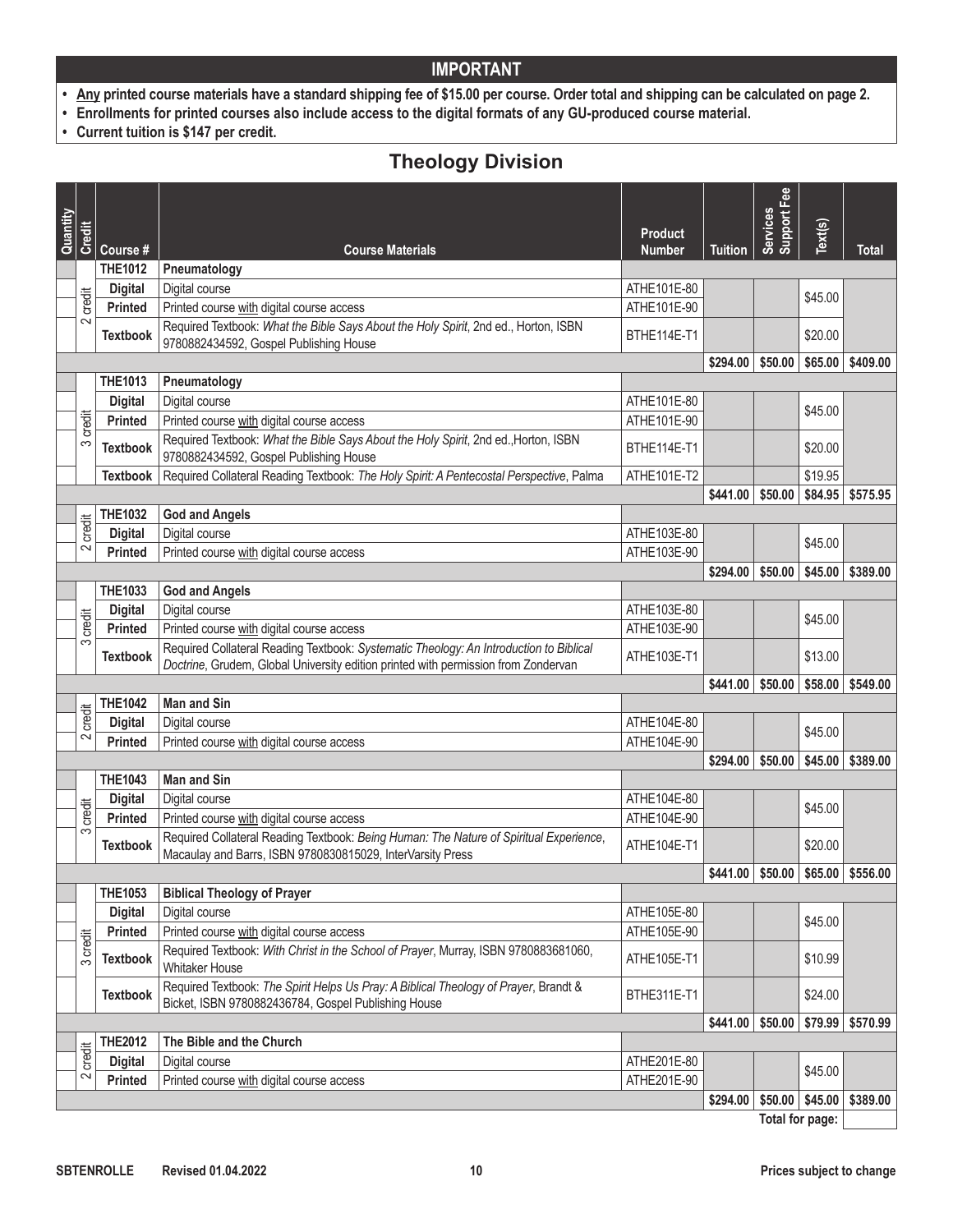- **• Any printed course materials have a standard shipping fee of \$15.00 per course. Order total and shipping can be calculated on page 2.**
- **• Enrollments for printed courses also include access to the digital formats of any GU-produced course material.**
- **• Current tuition is \$147 per credit.**

# **Theology Division (continued)**

| Quantity |        |                 |                                                                                                                                                                    | <b>Product</b> |                                          | Fee<br>Services<br>Support I |          |          |
|----------|--------|-----------------|--------------------------------------------------------------------------------------------------------------------------------------------------------------------|----------------|------------------------------------------|------------------------------|----------|----------|
|          | Credit | Course #        | <b>Course Materials</b>                                                                                                                                            | <b>Number</b>  | <b>Tuition</b>                           |                              | Text(s)  | Total    |
|          |        | <b>THE2013</b>  | The Bible and the Church                                                                                                                                           |                |                                          |                              |          |          |
|          |        | <b>Digital</b>  | Digital course                                                                                                                                                     | ATHE201E-80    |                                          |                              | \$45.00  |          |
|          | credit | <b>Printed</b>  | Printed course with digital course access                                                                                                                          | ATHE201E-90    |                                          |                              |          |          |
|          | 3      | <b>Textbook</b> | Required Collateral Reading Textbook: Theology in the Context of World Christianity,<br>Tennent, ISBN 9780310275114, Zondervan                                     | ATHE201E-T2    |                                          |                              | \$24.99  |          |
|          |        |                 |                                                                                                                                                                    |                | \$441.00                                 | \$50.00                      | \$69.99  | \$560.99 |
|          |        | <b>THE2022</b>  | Soteriology                                                                                                                                                        |                |                                          |                              |          |          |
|          |        | <b>Digital</b>  | Digital course                                                                                                                                                     | ATHE202E-80    |                                          |                              | \$45.00  |          |
|          | credit | <b>Printed</b>  | Printed course with digital course access                                                                                                                          | ATHE202E-90    |                                          |                              |          |          |
|          | $\sim$ | <b>Textbook</b> | Required Textbook: Newborn, Freligh, ISBN 1563901315, Global University (reprinted with<br>permission)                                                             | ATHE202E-T1    |                                          |                              | \$32.00  |          |
|          |        | <b>Textbook</b> | Required Textbook: The Doctrine of Salvation, 2nd ed., Horne, ISBN 1563901258, Global<br>University (reprinted with permission)                                    | ATHE202E-T2    |                                          |                              | \$32.00  |          |
|          |        |                 |                                                                                                                                                                    |                | \$294.00                                 | \$50.00                      | \$109.00 | \$453.00 |
|          |        | <b>THE2023</b>  | Soteriology                                                                                                                                                        |                |                                          |                              |          |          |
|          |        | <b>Digital</b>  | Digital course                                                                                                                                                     | ATHE202E-80    |                                          |                              | \$45.00  |          |
|          |        | <b>Printed</b>  | Printed course with digital course access                                                                                                                          | ATHE202E-90    |                                          |                              |          |          |
|          | credit | <b>Textbook</b> | Required Textbook: Newborn, Freligh, ISBN 1563901315, Global University (reprinted<br>with permission)                                                             | ATHE202E-T1    |                                          |                              | \$32.00  |          |
|          | က      | <b>Textbook</b> | Required Textbook: The Doctrine of Salvation, 2nd ed., Horne, ISBN 1563901258, Global<br>University (reprinted with permission)                                    | ATHE202E-T2    |                                          |                              | \$32.00  |          |
|          |        | <b>Textbook</b> | Required Collateral Reading Textbook: Salvation Belongs to Our God: Celebrating the<br>Bible's Central Story, Wright, ISBN 9780830833061, IVP Academic             | ATHE202E-T3    |                                          |                              | \$23.00  |          |
|          |        |                 |                                                                                                                                                                    |                | $$441.00 \;   \; $50.00 \;   \; $132.00$ |                              |          | \$623.00 |
|          |        | <b>THE2032</b>  | Eschatology                                                                                                                                                        |                |                                          |                              |          |          |
|          | credit | <b>Digital</b>  | Digital course                                                                                                                                                     | ATHE203E-80    |                                          |                              | \$45.00  |          |
|          | $\sim$ | Printed         | Printed course with digital course access                                                                                                                          | ATHE203E-90    |                                          |                              |          |          |
|          |        | <b>Textbook</b> | Required Textbook: The End Times, Hoyt, ISBN 0884690776, BMH Books                                                                                                 | ATHE203E-T1    |                                          |                              | \$12.99  |          |
|          |        |                 |                                                                                                                                                                    |                | \$294.00                                 | \$50.00                      | \$57.99  | \$401.99 |
|          |        | <b>THE2033</b>  | Eschatology                                                                                                                                                        |                |                                          |                              |          |          |
|          |        | <b>Digital</b>  | Digital course                                                                                                                                                     | ATHE203E-80    |                                          |                              | \$45.00  |          |
|          | credit | <b>Printed</b>  | Printed course with digital course access                                                                                                                          | ATHE203E-90    |                                          |                              |          |          |
|          | က      | <b>Textbook</b> | Required Textbook: The End Times, Hoyt, ISBN 0884690776, BMH Books                                                                                                 | ATHE203E-T1    |                                          |                              | \$12.99  |          |
|          |        | <b>Textbook</b> | Required Collateral Reading Textbook: A Case for Historic Premillennialism: An Alternative<br>to "Left Behind" Eschatology, Blomberg and Chung, ISBN 9780801035968 | ATHE203E-T3    |                                          |                              | \$32.00  |          |
|          |        |                 |                                                                                                                                                                    |                | $$441.00$ $$50.00$                       |                              | \$89.99  | \$580.99 |
|          |        | <b>THE3013</b>  | <b>Apologetics</b>                                                                                                                                                 |                |                                          |                              |          |          |
|          |        | <b>Digital</b>  | Digital course                                                                                                                                                     | ATHE301E-80    |                                          |                              | \$45.00  |          |
|          | credit | <b>Printed</b>  | Printed course with digital course access                                                                                                                          | ATHE301E-90    |                                          |                              |          |          |
|          | 3      | <b>Textbook</b> | Required Textbook: A Christian Appeal to Reason, Ramm, ISBN 9780761705307, Global<br>University (reprinted with permission)                                        | ATHE301E-T1    |                                          |                              | \$32.00  |          |
|          |        | <b>Textbook</b> | Required Textbook: Know Why You Believe, Rev. ed., Little, ISBN 9780830834228,<br>InterVarsity Press                                                               | BBIB378E-T2    |                                          |                              | \$16.00  |          |
|          |        |                 |                                                                                                                                                                    |                | $$441.00$ $$50.00$                       |                              | \$93.00  | \$584.00 |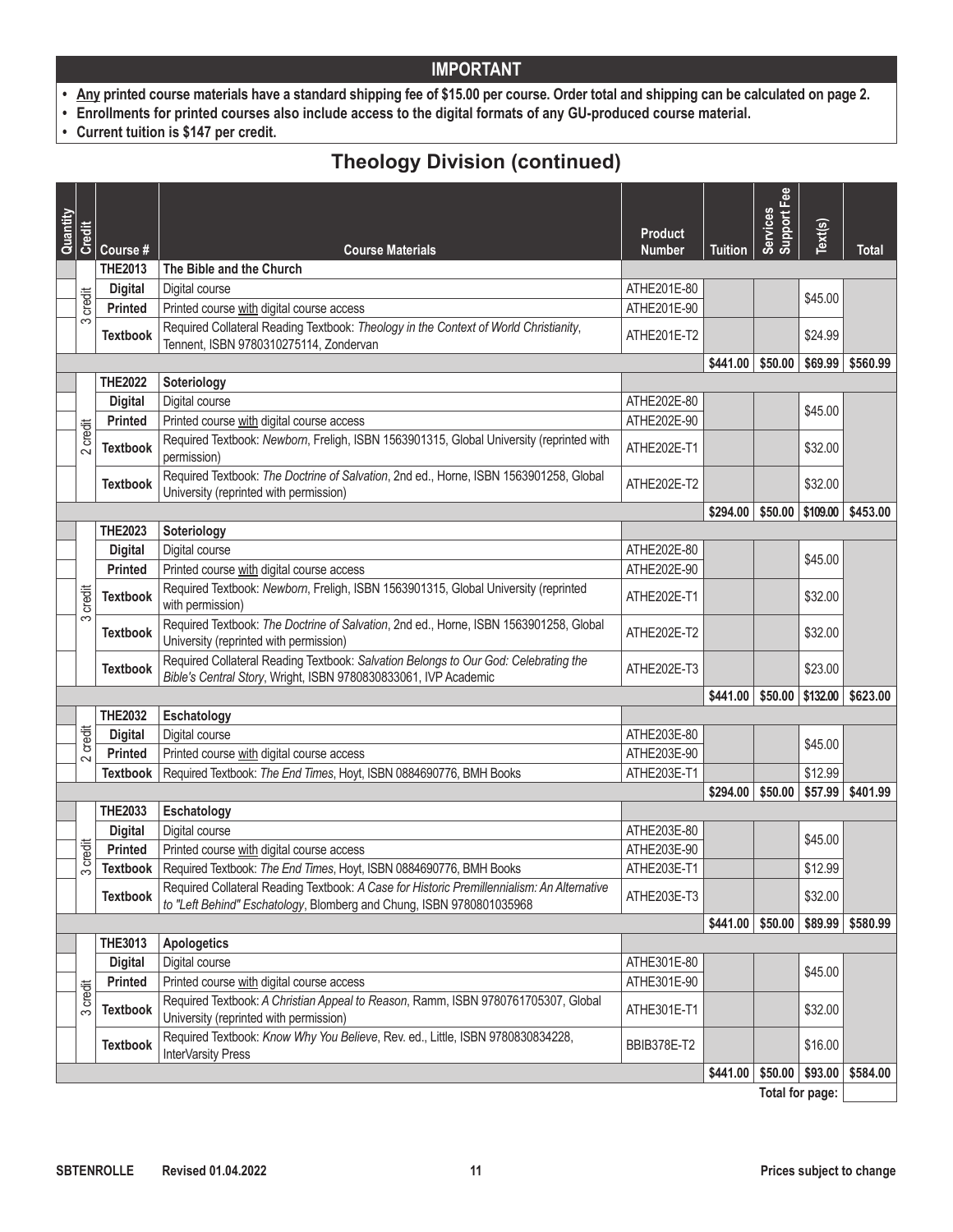- **• Any printed course materials have a standard shipping fee of \$15.00 per course. Order total and shipping can be calculated on page 2.**
- **• Enrollments for printed courses also include access to the digital formats of any GU-produced course material.**
- **• Current tuition is \$147 per credit.**

# **Theology Division (continued)**

| Quantity | Credit   | Course #        | <b>Course Materials</b>                                                                                                             | <b>Product</b><br><b>Number</b> | <b>Tuition</b> | Support Fee<br>Services | Text(s) | <b>Total</b> |
|----------|----------|-----------------|-------------------------------------------------------------------------------------------------------------------------------------|---------------------------------|----------------|-------------------------|---------|--------------|
|          |          | <b>THE4013</b>  | <b>Old Testament Biblical Theology</b>                                                                                              |                                 |                |                         |         |              |
|          |          | <b>Digital</b>  | Digital course                                                                                                                      | ATHE401E-80                     |                |                         | \$45.00 |              |
|          | credit   | <b>Printed</b>  | Printed course with digital course access                                                                                           | ATHE401E-90                     |                |                         |         |              |
|          | က        | <b>Textbook</b> | Required Textbook: The Theology of the Older Testament, Payne, ISBN 9780761702733,<br>Global University (reprinted with permission) | ATHE401E-T1                     |                |                         | \$25.00 |              |
|          |          |                 |                                                                                                                                     |                                 | \$441.00       | \$50.00                 | \$70.00 | \$561.00     |
|          |          | <b>THE4032</b>  | Christology: Jesus, Son of God in the Spirit                                                                                        |                                 |                |                         |         |              |
|          | credit   | <b>Digital</b>  | Digital course                                                                                                                      | ATHE403E-80                     |                |                         | \$45.00 |              |
|          | $\sim$   | <b>Printed</b>  | Printed course with digital course access                                                                                           | ATHE403E-90                     |                |                         |         |              |
|          |          |                 |                                                                                                                                     |                                 | \$294.00       | \$50.00                 | \$45.00 | \$389.00     |
|          | credit   | THE4033         | Christology: Jesus, Son of God in the Spirit (requires completion of a collateral<br>writing assignment)                            |                                 |                |                         |         |              |
|          | $\infty$ | <b>Digital</b>  | Digital course                                                                                                                      | ATHE403E-80                     |                |                         |         |              |
|          |          | <b>Printed</b>  | Printed course with digital course access                                                                                           | ATHE403E-90                     |                |                         | \$45.00 |              |
|          |          |                 |                                                                                                                                     |                                 | \$441.00       | \$50.00                 | \$45.00 | \$536.00     |

### **Church Ministries Division**

| Quantity | Credit             |                 |                                                                                                                                                      | Product            |                | Services<br>Support Fee | Text(s) |              |
|----------|--------------------|-----------------|------------------------------------------------------------------------------------------------------------------------------------------------------|--------------------|----------------|-------------------------|---------|--------------|
|          |                    | Course #        | <b>Course Materials</b>                                                                                                                              | <b>Number</b>      | <b>Tuition</b> |                         |         | <b>Total</b> |
|          | credit             | <b>MIN1052</b>  | The Work of the Pastor                                                                                                                               |                    |                |                         |         |              |
|          |                    | <b>Digital</b>  | Digital course                                                                                                                                       | AMIN105E-80        |                |                         | \$45.00 |              |
|          | $\sim$             | <b>Printed</b>  | Printed course with digital course access                                                                                                            | AMIN105E-90        |                |                         |         |              |
|          |                    |                 |                                                                                                                                                      |                    | \$294.00       | \$50.00                 | \$45.00 | \$389.00     |
|          |                    | <b>MIN1053</b>  | The Work of the Pastor                                                                                                                               |                    |                |                         |         | \$548.99     |
|          |                    | <b>Digital</b>  | Digital course                                                                                                                                       | AMIN105E-80        |                |                         | \$45.00 |              |
|          | credit             | <b>Printed</b>  | Printed course with digital course access                                                                                                            | AMIN105E-90        |                |                         |         |              |
|          | ო                  | <b>Textbook</b> | Required Collateral Reading Textbook: The 21st Century Pastor, Fisher ISBN<br>9780310201540, Zondervan                                               | AMIN105E-T2        |                |                         | \$12.99 |              |
|          |                    |                 |                                                                                                                                                      |                    | \$441.00       | \$50.00                 | \$57.99 |              |
|          |                    | <b>MIN1062</b>  | <b>Ministerial Ethics</b>                                                                                                                            |                    |                |                         |         |              |
|          |                    | <b>Digital</b>  | Digital course                                                                                                                                       | AMIN106E-80        |                |                         | \$45.00 |              |
|          |                    | <b>Printed</b>  | Printed course with digital course access                                                                                                            | AMIN106E-90        |                |                         |         |              |
|          | credit<br>$\sim$   | <b>Textbook</b> | Required Textbook: The Challenge of the Disciplined Life: Christian Reflections on Money,<br>Sex, & Power, Foster, ISBN 9780060628284, HarperCollins | AMIN106E-T1        |                |                         | \$14.99 |              |
|          |                    | <b>Textbook</b> | Required Textbook: Ministerial Ethics: A Guide for Spirit-Filled Leaders, Pierce & Horton,<br>ISBN 9780882433202, Gospel Publishing House            | <b>BMIN181E-T1</b> |                |                         | \$22.00 |              |
|          |                    |                 |                                                                                                                                                      |                    | \$294.00       | \$50.00                 | \$81.99 | \$425.99     |
|          |                    | <b>MIN1063</b>  | <b>Ministerial Ethics</b>                                                                                                                            |                    |                |                         |         |              |
|          |                    | <b>Digital</b>  | Digital course                                                                                                                                       | AMIN106E-80        |                |                         | \$45.00 |              |
|          |                    | <b>Printed</b>  | Printed course with digital course access                                                                                                            | AMIN106E-90        |                |                         |         |              |
|          | credit<br>$\infty$ | <b>Textbook</b> | Required Textbook: The Challenge of the Disciplined Life: Christian Reflections on Money,<br>Sex, & Power, Foster, ISBN 9780060628284, HarperCollins | AMIN106E-T1        |                |                         | \$14.99 |              |
|          |                    | <b>Textbook</b> | Required Textbook: Ministerial Ethics: A Guide for Spirit-Filled Leaders, Pierce & Horton,<br>ISBN 9780882433202, Gospel Publishing House            | <b>BMIN181E-T1</b> |                |                         | \$22.00 |              |
|          |                    |                 |                                                                                                                                                      |                    | \$441.00       | \$50.00                 | \$81.99 | \$572.99     |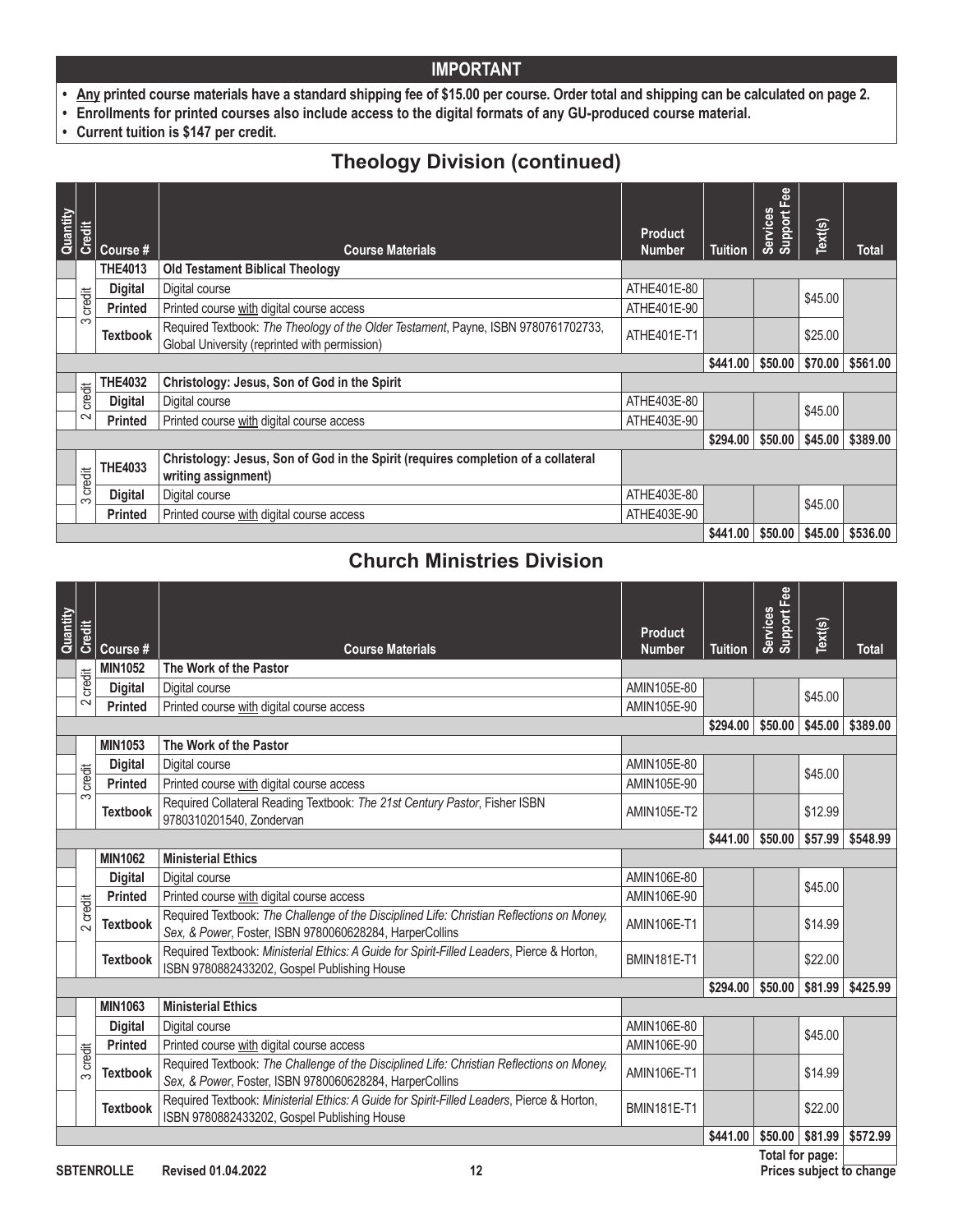- **• Any printed course materials have a standard shipping fee of \$15.00 per course. Order total and shipping can be calculated on page 2.**
- **• Enrollments for printed courses also include access to the digital formats of any GU-produced course material.**
- **• Current tuition is \$147 per credit.**

### **Church Ministries Division (continued)**

| Quantity |               |                                  |                                                                                          |                                 |                | <b>Support Fee</b> |         |              |
|----------|---------------|----------------------------------|------------------------------------------------------------------------------------------|---------------------------------|----------------|--------------------|---------|--------------|
|          | <b>Credit</b> | Course #                         | <b>Course Materials</b>                                                                  | <b>Product</b><br><b>Number</b> | <b>Tuition</b> | Services           | Text(s) | <b>Total</b> |
|          |               | <b>MIN1092</b>                   | <b>Introduction to Pastoral Counseling</b>                                               |                                 |                |                    |         |              |
|          | credit        | <b>Digital</b>                   | Digital course                                                                           | AMIN109E-80                     |                |                    | \$45.00 |              |
|          | $\sim$        | <b>Printed</b>                   | Printed course with digital course access                                                | AMIN109E-90                     |                |                    |         |              |
|          |               |                                  |                                                                                          |                                 | \$294.00       | \$50.00            | \$45.00 | \$389.00     |
|          |               | <b>MIN1093</b>                   | <b>Introduction to Pastoral Counseling</b>                                               |                                 |                |                    |         |              |
|          | credit        | <b>Digital</b>                   | Digital course                                                                           | AMIN109E-80                     |                |                    | \$45.00 |              |
|          | S             | Printed                          | Printed course with digital course access                                                | AMIN109E-90                     |                |                    |         |              |
|          |               | <b>Textbook</b>                  | Required Collateral Reading Textbook: Counseling and Psychotherapy: A Christian          | <b>AMIN109E-T2</b>              |                |                    | \$39.99 |              |
|          |               |                                  | Perspective, Tan, ISBN 9780801029660, Baker Academic                                     |                                 |                |                    |         |              |
|          |               |                                  |                                                                                          |                                 | \$441.00       | \$50.00            | \$84.99 | \$575.99     |
|          | credit        | <b>MIN1102</b><br><b>Digital</b> | <b>Great Commission Strategies</b>                                                       | AMIN110E-80                     |                |                    |         |              |
|          | 2             | <b>Printed</b>                   | Digital course<br>Printed course with digital course access                              | AMIN110E-90                     |                |                    | \$45.00 |              |
|          |               |                                  |                                                                                          |                                 | \$294.00       | \$50.00            | \$45.00 | \$389.00     |
|          |               | <b>MIN1103</b>                   | <b>Great Commission Strategies</b>                                                       |                                 |                |                    |         |              |
|          |               | <b>Digital</b>                   | Digital course                                                                           | AMIN110E-80                     |                |                    |         |              |
|          |               | <b>Printed</b>                   | Printed course with digital course access                                                | AMIN110E-90                     |                |                    | \$45.00 |              |
|          |               |                                  | Required Collateral Reading Textbook: Tell the Truth: The Whole Gospel Wholly by Grace   |                                 |                |                    |         |              |
|          | credit        | <b>Textbook</b>                  | Communicated Truthfully & Lovingly, Metzger ISBN 9780830837830, Intervarsity Press       | AMIN110E-T1                     |                |                    | \$21.00 |              |
|          | က             | <b>Textbook</b>                  | Required Collateral Reading Textbook: The Celtic Way of Evangelism: How Christianity Can | <b>AMIN110E-T2</b>              |                |                    | \$18.99 |              |
|          |               |                                  | Reach the West Again, (10th ed.), Hunter III, ISBN 9781426711374, Abingdon Press         |                                 |                |                    |         |              |
|          |               | <b>Textbook</b>                  | Required Collateral Reading Textbook: The Master Plan of Evangelism, Coleman ISBN        | AMIN110E-T3                     |                |                    | \$12.99 |              |
|          |               |                                  | 9780800731229, Baker Publishing                                                          |                                 |                |                    |         |              |
|          |               | <b>MIN2012</b>                   | <b>Human Relations</b>                                                                   |                                 | \$441.00       | \$50.00            | \$97.98 | \$588.98     |
|          | credit        | <b>Digital</b>                   | Digital course                                                                           | AMIN201E-80                     |                |                    |         |              |
|          | 2             | <b>Printed</b>                   | Printed course with digital course access                                                | AMIN201E-90                     |                |                    | \$45.00 |              |
|          |               |                                  |                                                                                          |                                 | \$294.00       | \$50.00            | \$45.00 | \$389.00     |
|          |               | <b>MIN2013</b>                   | <b>Human Relations</b>                                                                   |                                 |                |                    |         |              |
|          |               | <b>Digital</b>                   | Digital course                                                                           | AMIN201E-80                     |                |                    |         |              |
|          | credit        | <b>Printed</b>                   | Printed course with digital course access                                                | AMIN201E-90                     |                |                    | \$45.00 |              |
|          | က             |                                  | Required Collateral Reading Textbook: Ministering in Honor-Shame Cultures: Biblical      |                                 |                |                    |         |              |
|          |               | <b>Textbook</b>                  | Foundations and Practical Essentials, Jayson Georges and Mark D. Baker, IVP Academic     | AMIN201E-T2                     |                |                    | \$28.00 |              |
|          |               |                                  |                                                                                          |                                 | \$441.00       | \$50.00            | \$73.00 | \$564.00     |
|          |               | <b>MIN2022</b>                   | <b>Christian Counseling</b>                                                              |                                 |                |                    |         |              |
|          | credit        | <b>Digital</b>                   | Digital course                                                                           | AMIN202E-80                     |                |                    | \$45.00 |              |
|          | $\sim$        | <b>Printed</b>                   | Printed course with digital course access                                                | AMIN202E-90                     |                |                    |         |              |
|          |               |                                  |                                                                                          |                                 | \$294.00       | \$50.00            | \$45.00 | \$389.00     |
|          |               | <b>MIN2023</b>                   | <b>Christian Counseling</b>                                                              |                                 |                |                    |         |              |
|          |               | <b>Digital</b>                   | Digital course                                                                           | AMIN202E-80                     |                |                    | \$45.00 |              |
|          | credit        | Printed                          | Printed course with digital course access                                                | AMIN202E-90                     |                |                    |         |              |
|          | S             | <b>Textbook</b>                  | Required Collateral Reading Textbook: Competent Christian Counseling: Foundations and    | <b>AMIN202E-T1</b>              |                |                    | \$44.99 |              |
|          |               |                                  | Practice of Compassion, Vol 1, Clinton & Ohlschlager, ISBN 9781578565177, Spring Arbor   |                                 |                |                    |         |              |
|          |               |                                  |                                                                                          |                                 | \$441.00       | \$50.00            | \$89.99 | \$580.99     |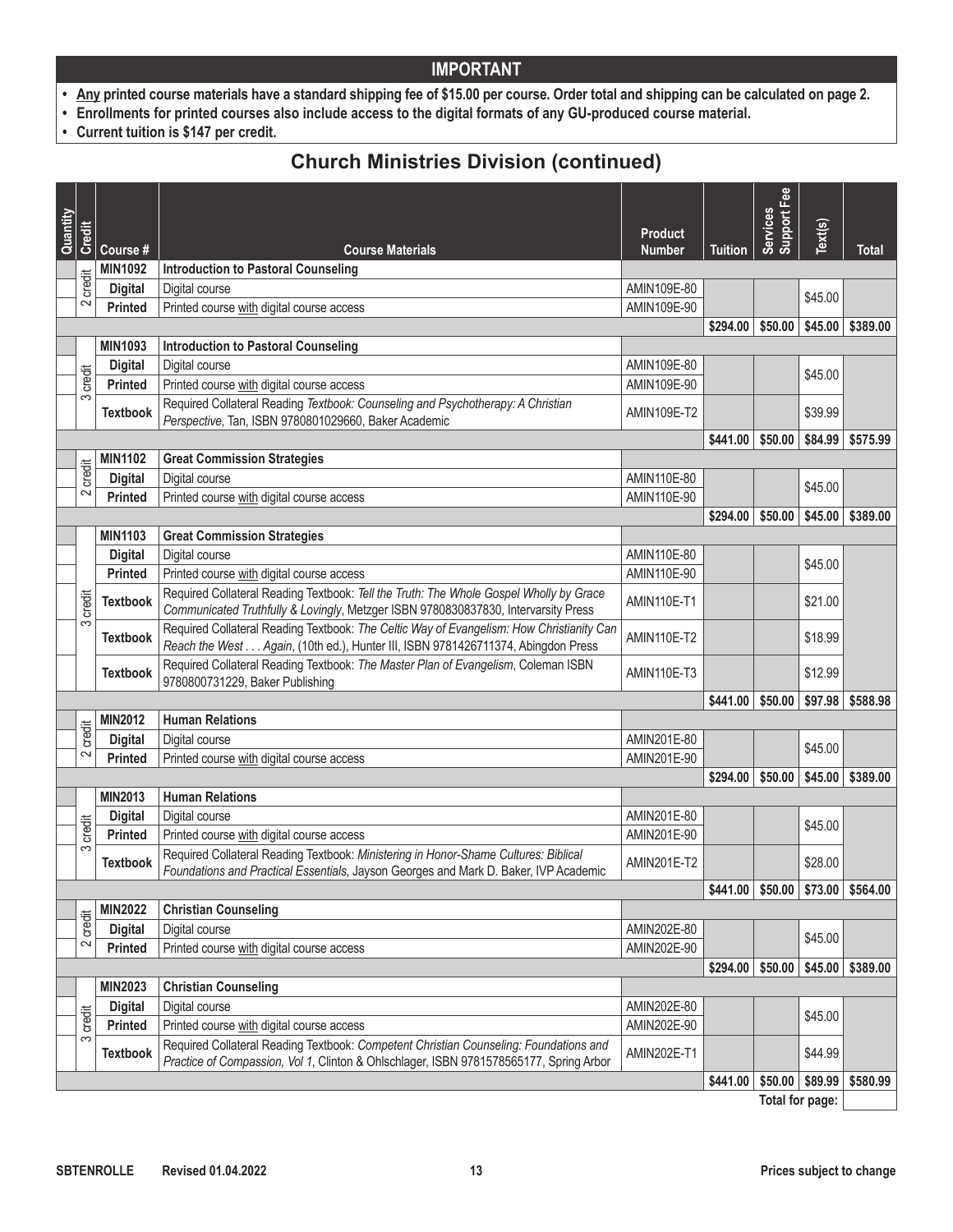- **• Any printed course materials have a standard shipping fee of \$15.00 per course. Order total and shipping can be calculated on page 2.**
- **• Enrollments for printed courses also include access to the digital formats of any GU-produced course material.**
- **• Current tuition is \$147 per credit.**

### **Church Ministries Division (continued)**

|          |                 |                 |                                                                                                                                                                                                        |                                 |                | Support Fee     |         |              |
|----------|-----------------|-----------------|--------------------------------------------------------------------------------------------------------------------------------------------------------------------------------------------------------|---------------------------------|----------------|-----------------|---------|--------------|
| Quantity | Credit          | Course #        | <b>Course Materials</b>                                                                                                                                                                                | <b>Product</b><br><b>Number</b> | <b>Tuition</b> | <b>Services</b> | Text(s) | <b>Total</b> |
|          |                 | <b>MIN2032</b>  | <b>Expository Preaching</b>                                                                                                                                                                            |                                 |                |                 |         |              |
|          | credit          | <b>Digital</b>  | Digital course                                                                                                                                                                                         | AMIN203E-80                     |                |                 |         |              |
|          | $\sim$          | <b>Printed</b>  | Printed course with digital course access                                                                                                                                                              | AMIN203E-90                     |                |                 | \$45.00 |              |
|          |                 |                 |                                                                                                                                                                                                        |                                 | \$294.00       | \$50.00         | \$45.00 | \$389.00     |
|          |                 | <b>MIN2033</b>  | <b>Expository Preaching</b>                                                                                                                                                                            |                                 |                |                 |         |              |
|          |                 | <b>Digital</b>  | Digital course                                                                                                                                                                                         | AMIN203E-80                     |                |                 |         |              |
|          | credit          | <b>Printed</b>  | Printed course with digital course access                                                                                                                                                              | AMIN203E-90                     |                |                 | \$45.00 |              |
|          | 3               | <b>Textbook</b> | Required Collateral Reading Textbook: Preach the Word: A Pentecostal Approach,                                                                                                                         | <b>AMIN203E-T2</b>              |                |                 | \$27.99 |              |
|          |                 |                 | Ragoonath, ISBN 9780973446807, Agape Teaching Ministry of Canada, Inc.                                                                                                                                 |                                 |                |                 |         |              |
|          |                 |                 |                                                                                                                                                                                                        |                                 | \$441.00       | \$50.00         | \$72.99 | \$563.99     |
|          |                 | <b>MIN2052</b>  | The Biblical Role of Women                                                                                                                                                                             |                                 |                |                 |         |              |
|          | credit          | <b>Digital</b>  | Digital course                                                                                                                                                                                         | AMIN205E-80                     |                |                 | \$45.00 |              |
|          | 2               | <b>Printed</b>  | Printed course with digital course access                                                                                                                                                              | AMIN205E-90                     |                |                 |         |              |
|          |                 |                 |                                                                                                                                                                                                        |                                 | \$294.00       | \$50.00         | \$45.00 | \$389.00     |
|          |                 | <b>MIN2053</b>  | The Biblical Role of Women                                                                                                                                                                             |                                 |                |                 |         |              |
|          | credit          | <b>Digital</b>  | Digital course                                                                                                                                                                                         | AMIN205E-80                     |                |                 | \$45.00 |              |
|          | က               | <b>Printed</b>  | Printed course with digital course access                                                                                                                                                              | AMIN205E-90                     |                |                 |         |              |
|          |                 | <b>Textbook</b> | Required Collateral Reading Textbook: Pathway to Purpose for Women, Brazelton, ISBN<br>9780310292494, Zondervan                                                                                        | <b>AMIN205E-T2</b>              |                |                 | \$15.99 |              |
|          |                 |                 |                                                                                                                                                                                                        |                                 | \$441.00       | \$50.00         | \$60.99 | \$551.99     |
|          |                 | MIN3012         | <b>Introduction to Church Music</b>                                                                                                                                                                    |                                 |                |                 |         |              |
|          | credit          | <b>Digital</b>  | Digital course                                                                                                                                                                                         | AMIN301E-80                     |                |                 | \$45.00 |              |
|          | 2               | <b>Printed</b>  | Printed course with digital course access                                                                                                                                                              | AMIN301E-90                     |                |                 |         |              |
|          |                 |                 |                                                                                                                                                                                                        |                                 | \$294.00       | \$50.00         | \$45.00 | \$389.00     |
|          |                 | <b>MIN3013</b>  | <b>Introduction to Church Music</b>                                                                                                                                                                    |                                 |                |                 |         |              |
|          |                 | <b>Digital</b>  | Digital course                                                                                                                                                                                         | AMIN301E-80                     |                |                 | \$45.00 |              |
|          | credit          | <b>Printed</b>  | Printed course with digital course access                                                                                                                                                              | AMIN301E-90                     |                |                 |         |              |
|          | 3               | <b>Textbook</b> | Required Collateral Reading Textbook: Music in the Life of the African Church, King, ISBN<br>9781602580220, Baylor University Press                                                                    | AMIN301E-T2                     |                |                 | \$48.50 |              |
|          |                 |                 |                                                                                                                                                                                                        |                                 | \$441.00       | \$50.00         | \$93.50 | \$584.50     |
|          |                 | <b>MIN3042</b>  | <b>Preparing and Preaching Bible Messages</b>                                                                                                                                                          |                                 |                |                 |         |              |
|          | credit          | <b>Digital</b>  | Digital course                                                                                                                                                                                         | AMIN304E-80                     |                |                 | \$45.00 |              |
|          | 2               | <b>Printed</b>  | Printed course with digital course access                                                                                                                                                              | AMIN304E-90                     |                |                 |         |              |
|          |                 |                 |                                                                                                                                                                                                        |                                 | \$294.00       | \$50.00         | \$45.00 | \$389.00     |
|          |                 | MIN3043         | <b>Preparing and Preaching Bible Messages</b>                                                                                                                                                          |                                 |                |                 |         |              |
|          |                 | <b>Digital</b>  | Digital course                                                                                                                                                                                         | AMIN304E-80                     |                |                 | \$45.00 |              |
|          | credit          | <b>Printed</b>  | Printed course with digital course access                                                                                                                                                              | AMIN304E-90                     |                |                 |         |              |
|          | S               | <b>Textbook</b> | Required Collateral Reading Textbook: Old Wine in New Wineskins: Doctrinal Preaching in<br>a Changing World, Erickson and Heflin, ISBN 9780761716631, Global University (reprinted<br>with permission) | AMIN304E-T1                     |                |                 | \$32.00 |              |
|          |                 |                 |                                                                                                                                                                                                        |                                 | \$441.00       | \$50.00         | \$77.00 | \$568.00     |
|          |                 | <b>MIN3052</b>  | <b>Worship of God</b>                                                                                                                                                                                  |                                 |                |                 |         |              |
|          | credit          | <b>Digital</b>  | Digital course                                                                                                                                                                                         | AMIN305E-80                     |                |                 | \$45.00 |              |
|          | 2               | Printed         | Printed course with digital course access                                                                                                                                                              | AMIN305E-90                     |                |                 |         |              |
|          |                 |                 |                                                                                                                                                                                                        |                                 | \$294.00       | \$50.00         | \$45.00 | \$389.00     |
|          | Total for page: |                 |                                                                                                                                                                                                        |                                 |                |                 |         |              |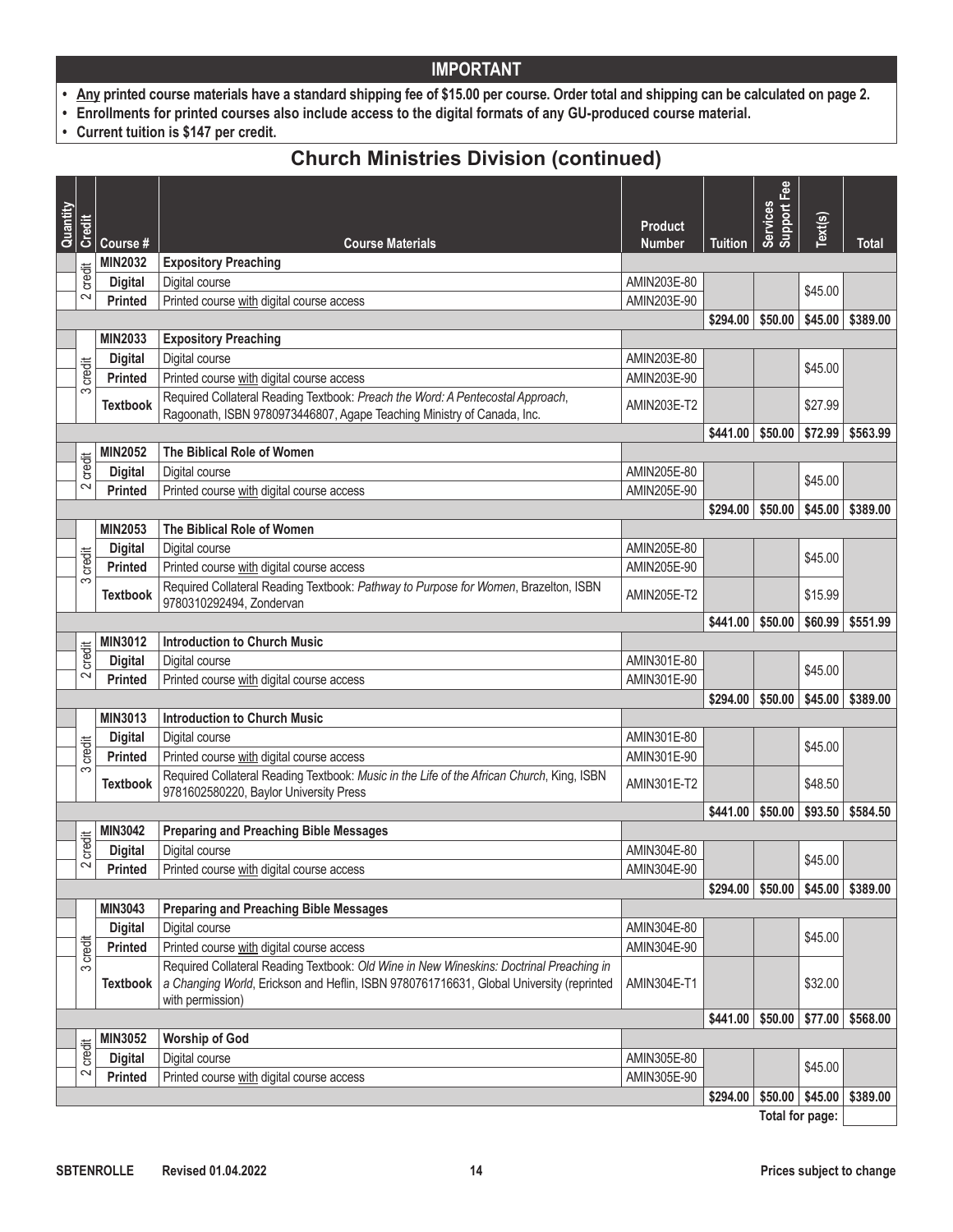- **• Any printed course materials have a standard shipping fee of \$15.00 per course. Order total and shipping can be calculated on page 2.**
- **• Enrollments for printed courses also include access to the digital formats of any GU-produced course material.**
- **• Current tuition is \$147 per credit.**

### **Church Ministries Division (continued)**

| Quantity | Credit | Course #        | <b>Course Materials</b>                                                                                                                                    | <b>Product</b><br><b>Number</b> | <b>Tuition</b> | Support Fee<br>Services | Text(s) | <b>Total</b> |
|----------|--------|-----------------|------------------------------------------------------------------------------------------------------------------------------------------------------------|---------------------------------|----------------|-------------------------|---------|--------------|
|          |        | MIN3053         | <b>Worship of God</b>                                                                                                                                      |                                 |                |                         |         |              |
|          |        | <b>Digital</b>  | Digital course                                                                                                                                             | AMIN305E-80                     |                |                         | \$45.00 |              |
|          | credit | <b>Printed</b>  | Printed course with digital course access                                                                                                                  | AMIN305E-90                     |                |                         |         |              |
|          | က      | <b>Textbook</b> | Required Collateral Reading Textbook: The New Worship: Straight Talk on Music and the<br>Church, expanded ed., Liesch ISBN 9780801064565, Baker Book House | AMIN305E-T1                     |                |                         | \$23.00 |              |
|          |        |                 |                                                                                                                                                            |                                 | \$441.00       | \$50.00                 | \$68,00 | \$559.00     |
|          |        | <b>MIN3062</b>  | The Church's Educational Task                                                                                                                              |                                 |                |                         |         |              |
|          | credit | <b>Digital</b>  | Digital course                                                                                                                                             | AMIN306E-80                     |                |                         | \$45.00 |              |
|          | $\sim$ | <b>Printed</b>  | Printed course with digital course access                                                                                                                  | AMIN306E-90                     |                |                         |         |              |
|          |        |                 |                                                                                                                                                            |                                 | \$294.00       | \$50.00                 | \$45.00 | \$389.00     |
|          |        | <b>MIN3063</b>  | The Church's Educational Task                                                                                                                              |                                 |                |                         |         |              |
|          | credit | <b>Digital</b>  | Digital course                                                                                                                                             | AMIN306E-80                     |                |                         | \$45.00 |              |
|          |        | <b>Printed</b>  | Printed course with digital course access                                                                                                                  | AMIN306E-90                     |                |                         |         |              |
|          | က      | <b>Textbook</b> | Required Collateral Reading Textbook: Creative Bible Teaching, (Revised and Expanded).,<br>Richards & Bredfelt, ISBN 9780802416445, Moody Press            | <b>AMIN306E-T2</b>              |                |                         | \$32.99 |              |
|          |        |                 |                                                                                                                                                            |                                 | \$441.00       | \$50.00                 | \$77.99 | \$568.99     |
|          |        | <b>MIN3073</b>  | <b>Communicating Christian Faith in a Pluralistic Society</b>                                                                                              |                                 |                |                         |         |              |
|          | credit | <b>Digital</b>  | Digital course                                                                                                                                             | AMIN307E-80                     |                |                         | \$45.00 |              |
|          | က      | <b>Printed</b>  | Printed course with digital course access                                                                                                                  | AMIN307E-90                     |                |                         |         |              |
|          |        |                 |                                                                                                                                                            |                                 | \$441.00       | \$50.00                 | \$45.00 | \$536.00     |
|          |        | MIN4033         | A Strategy for Church Growth                                                                                                                               |                                 |                |                         |         |              |
|          |        | <b>Digital</b>  | Digital course                                                                                                                                             | AMIN403E-80                     |                |                         | \$45.00 |              |
|          | credit | <b>Printed</b>  | Printed course with digital course access                                                                                                                  | AMIN403E-90                     |                |                         |         |              |
|          | က      | <b>Textbook</b> | Required Textbook: Understanding Church Growth, 3rd ed., McGavran, ISBN<br>9780802804631, Eerdmans Publishing Company                                      | AMIN403E-T1                     |                |                         | \$25.00 |              |
|          |        |                 |                                                                                                                                                            |                                 | \$441.00       | \$50.00                 | \$70.00 | \$561.00     |

### **Intercultural Studies Division**

| Quantity | Credit | Course #        | <b>Course Materials</b>                                                                                          | <b>Product</b><br><b>Number</b> | <b>Tuition</b> | Support Fee<br>Services | Text(s)  | <b>Total</b> |
|----------|--------|-----------------|------------------------------------------------------------------------------------------------------------------|---------------------------------|----------------|-------------------------|----------|--------------|
|          |        | <b>COM3103</b>  | <b>Cross-Cultural Communications</b>                                                                             |                                 |                |                         |          |              |
|          |        | <b>Digital</b>  | Digital course                                                                                                   | ACOM310E-80                     |                |                         | \$45.00  |              |
|          | credit | <b>Printed</b>  | Printed course with digital course access                                                                        | ACOM310E-90                     |                |                         |          |              |
|          | က      | <b>Textbook</b> | Required Textbook: Communicating Christ Cross-Culturally, 2nd ed., Hesselgrave, ISBN<br>9780310368113. Zondervan | ACOM310E-T1                     |                |                         | \$25.99  |              |
|          |        |                 |                                                                                                                  |                                 | \$441.00       | \$50.00                 | \$70.99  | \$561.99     |
|          |        | <b>HIS3103</b>  | <b>American Church History</b>                                                                                   |                                 |                |                         |          |              |
|          |        | <b>Digital</b>  | Digital course                                                                                                   | AHIS310E-80                     |                |                         | \$45.00  |              |
|          | credit | <b>Printed</b>  | Printed course with digital course access                                                                        | AHIS310E-90                     |                |                         |          |              |
|          | က      | <b>Textbook</b> | Required Textbook: Religion in America, 8th ed., Corrigan and Hudson, ISBN<br>9780136158172, Prentice Hall       | AHIS310E-T1                     |                |                         | \$105.00 |              |
|          |        |                 |                                                                                                                  |                                 | \$441.00       | \$50.00                 | \$150.00 | \$641.00     |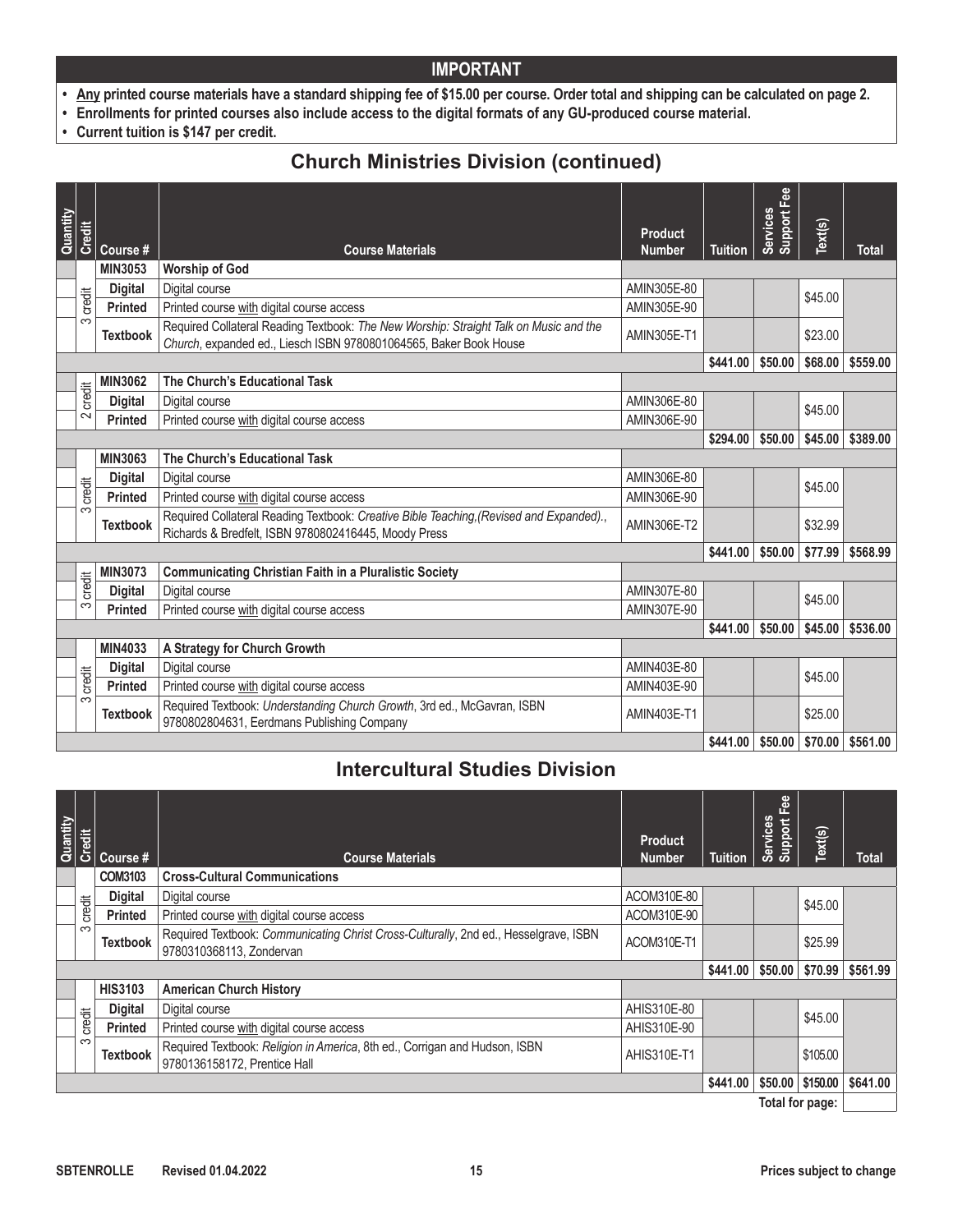- **• Any printed course materials have a standard shipping fee of \$15.00 per course. Order total and shipping can be calculated on page 2.**
- **• Enrollments for printed courses also include access to the digital formats of any GU-produced course material.**
- **• Current tuition is \$147 per credit.**

### **Intercultural Studies Division (continued)**

|          |        |                 |                                                                                                                                                                                            |                                 |                              | Support Fee     |          |                    |
|----------|--------|-----------------|--------------------------------------------------------------------------------------------------------------------------------------------------------------------------------------------|---------------------------------|------------------------------|-----------------|----------|--------------------|
| Quantity | Credit | Course #        | <b>Course Materials</b>                                                                                                                                                                    | <b>Product</b><br><b>Number</b> | <b>Tuition</b>               | Services        | Text(s)  | <b>Total</b>       |
|          |        | <b>HIS3123</b>  | Assemblies of God History, Missions, and Governance                                                                                                                                        |                                 |                              |                 |          |                    |
|          |        | <b>Digital</b>  | Digital course                                                                                                                                                                             | AHIS312E-80                     |                              |                 |          |                    |
|          |        | <b>Printed</b>  | Printed course with digital course access                                                                                                                                                  | AHIS312E-90                     |                              |                 | \$45.00  |                    |
|          | credit | <b>Textbook</b> | Required Collateral Reading Textbook: People of the Spirit, McGee, ISBN 9780882430997,<br>Gospel Publishing House                                                                          | BTHE142E-T1                     |                              |                 | \$30.00  |                    |
|          | က      | <b>Textbook</b> | Required Collateral Reading Textbook: This Gospel Shall Be Preached, Volumes 1 and 2,<br>2nd ed, McGee, ISBN 9780882445114, 9780882436739, Gospel Publishing House                         | BTHE142E-T2                     |                              |                 | \$30.00  |                    |
|          |        | <b>Textbook</b> | Required Collateral Reading Textbook: Robert's Rules of Order, 11th ed., Robert III, ISBN<br>9780306820205, Da Capo Press                                                                  | BTHE142E-T3                     |                              |                 | \$22.00  |                    |
|          |        |                 |                                                                                                                                                                                            |                                 | \$441.00                     | \$50.00         | \$127.00 | \$618.00           |
|          |        | <b>MIS1012</b>  | <b>Introduction to Assemblies of God Missions</b>                                                                                                                                          |                                 |                              |                 |          |                    |
|          | credit | <b>Digital</b>  | Digital course and CD content available for download                                                                                                                                       | AMIS101E-80                     |                              |                 | \$45.00  |                    |
|          | 2      | <b>Printed</b>  | Printed course with digital course access and CD                                                                                                                                           | AMIS101E-90                     |                              |                 |          |                    |
|          |        |                 |                                                                                                                                                                                            |                                 | \$294.00                     | \$50.00         | \$45.00  | \$389.00           |
|          |        | <b>MIS1013</b>  | <b>Introduction to Assemblies of God Missions</b>                                                                                                                                          |                                 |                              |                 |          |                    |
|          | credit | <b>Digital</b>  | Digital course and CD content available for download                                                                                                                                       | AMIS101E-80                     |                              |                 | \$45.00  |                    |
|          | က      | <b>Printed</b>  | Printed course with digital course access and CD                                                                                                                                           | AMIS101E-90                     |                              |                 |          |                    |
|          |        | <b>Textbook</b> | Required Collateral Reading Textbook: Missions in the Age of the Spirit, York, ISBN<br>9780882434643, Gospel Publishing House                                                              | <b>BMIN261E-T1</b>              |                              |                 | \$15.00  |                    |
|          |        |                 |                                                                                                                                                                                            |                                 | \$441.00                     | \$50.00         | \$60.00  | \$551.00           |
|          | credit | <b>MIS1022</b>  | <b>Introduction to Missions</b>                                                                                                                                                            |                                 |                              |                 |          |                    |
|          |        | <b>Digital</b>  | Digital course                                                                                                                                                                             | AMIS102E-80                     |                              |                 | \$45.00  |                    |
|          | $\sim$ | <b>Printed</b>  | Printed course with digital course access                                                                                                                                                  | AMIS102E-90                     |                              |                 |          |                    |
|          |        |                 |                                                                                                                                                                                            |                                 | \$294.00                     | \$50.00         | \$45.00  | \$389.00           |
|          |        | <b>MIS1023</b>  | <b>Introduction to Missions</b>                                                                                                                                                            |                                 |                              |                 |          |                    |
|          |        | <b>Digital</b>  | Digital course                                                                                                                                                                             | AMIS102E-80                     |                              |                 | \$45.00  |                    |
|          | credit | Printed         | Printed course with digital course access                                                                                                                                                  | AMIS102E-90                     |                              |                 |          |                    |
|          | ω      | <b>Textbook</b> | Required Collateral Reading Textbook: Introducing World Missions: A Biblical,<br>Historical, and Practical Survey, Moreau, Corwin, and McGee, ISBN 9780801026485,<br><b>Baker Academic</b> | <b>AMIS102E-T1</b>              |                              |                 | \$39.99  |                    |
|          |        |                 |                                                                                                                                                                                            |                                 | \$441.00                     | \$50.00         | \$84.99  | \$575.99           |
|          |        | <b>MIS2012</b>  | The Bible and Missions                                                                                                                                                                     |                                 |                              |                 |          |                    |
|          | credit | <b>Digital</b>  | Digital course                                                                                                                                                                             | AMIS201E-80                     |                              |                 | \$45.00  |                    |
|          | $\sim$ | Printed         | Printed course with digital course access                                                                                                                                                  | AMIS201E-90                     |                              |                 |          |                    |
|          |        |                 |                                                                                                                                                                                            |                                 | $$294.00 \; \; $50.00 \; \;$ |                 |          | $$45.00$ $$389.00$ |
|          |        | <b>MIS2013</b>  | The Bible and Missions                                                                                                                                                                     |                                 |                              |                 |          |                    |
|          | credit | <b>Digital</b>  | Digital course                                                                                                                                                                             | AMIS201E-80                     |                              |                 | \$45.00  |                    |
|          |        | Printed         | Printed course with digital course access                                                                                                                                                  | AMIS201E-90                     |                              |                 |          |                    |
|          | ω      | <b>Textbook</b> | Required Collateral Reading Textbook: A Biblical Theology of Missions, Peters, ISBN<br>9780802407061, Moody Publishers                                                                     | AMIS201E-T1                     |                              |                 | \$29.99  |                    |
|          |        |                 |                                                                                                                                                                                            |                                 | \$441.00                     | \$50.00         | \$74.99  | \$565.99           |
|          | credit | <b>MIS2042</b>  | <b>Introduction to Buddhism</b>                                                                                                                                                            |                                 |                              |                 |          |                    |
|          |        | <b>Digital</b>  | Digital course                                                                                                                                                                             | AMIS204E-80                     |                              |                 | \$45.00  |                    |
|          | $\sim$ | <b>Printed</b>  | Printed course with digital course access                                                                                                                                                  | AMIS204E-90                     |                              |                 |          |                    |
|          |        |                 |                                                                                                                                                                                            |                                 | \$294.00                     | \$50.00         | \$45.00  | \$389.00           |
|          |        |                 |                                                                                                                                                                                            |                                 |                              | Total for page: |          |                    |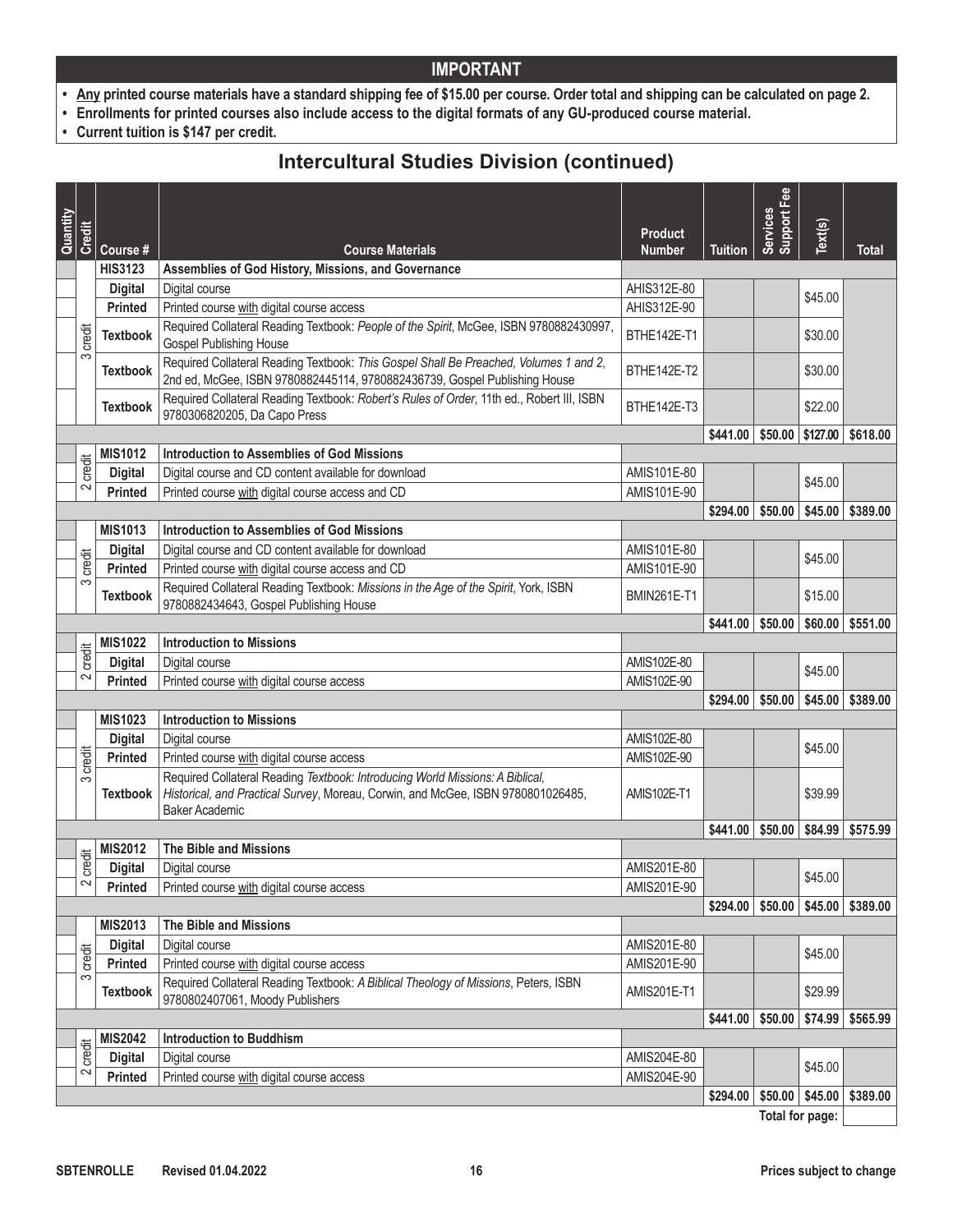- **• Any printed course materials have a standard shipping fee of \$15.00 per course. Order total and shipping can be calculated on page 2.**
- **• Enrollments for printed courses also include access to the digital formats of any GU-produced course material.**
- **• Current tuition is \$147 per credit.**

### **Intercultural Studies Division (continued)**

| Quantity |             |                 |                                                                                                                                                                                                                                               |                                 |                              | Support Fee<br><b>Services</b> |         |                    |
|----------|-------------|-----------------|-----------------------------------------------------------------------------------------------------------------------------------------------------------------------------------------------------------------------------------------------|---------------------------------|------------------------------|--------------------------------|---------|--------------------|
|          | Credit      | Course #        | <b>Course Materials</b>                                                                                                                                                                                                                       | <b>Product</b><br><b>Number</b> | <b>Tuition</b>               |                                | Text(s) | Total              |
|          |             | <b>MIS2043</b>  | <b>Introduction to Buddhism</b>                                                                                                                                                                                                               |                                 |                              |                                |         |                    |
|          |             | <b>Digital</b>  | Digital course                                                                                                                                                                                                                                | AMIS204E-80                     |                              |                                | \$45.00 |                    |
|          |             | <b>Printed</b>  | Printed coursef with digital course access                                                                                                                                                                                                    | AMIS204E-90                     |                              |                                |         |                    |
|          | credit<br>က | <b>Textbook</b> | Required Collateral Reading Textbook: I Once Was a Buddhist Nun, Baker, ISBN<br>9781844743841, Inter-Varsity                                                                                                                                  | <b>AMIS204E-T1</b>              |                              |                                | \$17.00 |                    |
|          |             | Textbook        | Required Collateral Reading Textbook: Buddhism in the Light of Christ: A Former Buddhist<br>Nun's Reflections with Some Helpful Suggestions on How to Reach Out to Your Buddhist<br>Friends, Baker, ISBN 9781625644664, Resource Publications | <b>AMIS204E-T2</b>              |                              |                                | \$19.00 |                    |
|          |             |                 |                                                                                                                                                                                                                                               |                                 | \$441.00                     | \$50.00                        | \$81.00 | \$572.00           |
|          |             | <b>MIS2062</b>  | Marriage Counseling: A Cross-Cultural Approach                                                                                                                                                                                                |                                 |                              |                                |         |                    |
|          | credit      | <b>Digital</b>  | Digital course                                                                                                                                                                                                                                | AMIS206E-80                     |                              |                                | \$45.00 |                    |
|          | $\sim$      | <b>Printed</b>  | Printed course with digital course access                                                                                                                                                                                                     | AMIS206E-80                     |                              |                                |         |                    |
|          |             |                 |                                                                                                                                                                                                                                               |                                 | \$294.00                     | \$50.00                        | \$45.00 | \$389.00           |
|          |             | <b>MIS2063</b>  | Marriage Counseling: A Cross-Cultural Approach                                                                                                                                                                                                |                                 |                              |                                |         |                    |
|          |             | <b>Digital</b>  | Digital course                                                                                                                                                                                                                                | AMIS206E-80                     |                              |                                | \$45.00 |                    |
|          | credit      | <b>Printed</b>  | Printed course with digital course access                                                                                                                                                                                                     | AMIS206E-80                     |                              |                                |         |                    |
| S        |             | <b>Textbook</b> | Required Collateral Reading Textbook: Instruments in the Redeemer's Hands: People in<br>Need of Change Helping People in Need of Change, Tripp, ISBN 9780875526072, P&R<br>Publishing                                                         | <b>AMIS206E-T1</b>              |                              |                                | \$18.99 |                    |
|          |             |                 |                                                                                                                                                                                                                                               |                                 | \$441.00                     | \$50.00                        | \$63.99 | \$554.99           |
|          |             | <b>MIS3022</b>  | Introduction to Islam                                                                                                                                                                                                                         |                                 |                              |                                |         |                    |
|          | credit      | <b>Digital</b>  | Digital course                                                                                                                                                                                                                                | AMIS302E-80                     |                              |                                |         |                    |
|          | $\sim$      | <b>Printed</b>  | Printed course with digital course access                                                                                                                                                                                                     | AMIS302E-90                     |                              |                                | \$45.00 |                    |
|          |             |                 |                                                                                                                                                                                                                                               |                                 | \$294.00                     | \$50.00                        | \$45.00 | \$389.00           |
|          |             | <b>MIS3023</b>  | Introduction to Islam                                                                                                                                                                                                                         |                                 |                              |                                |         |                    |
|          |             | <b>Digital</b>  | Digital course                                                                                                                                                                                                                                | AMIS302E-80                     |                              |                                |         |                    |
|          | credit      | <b>Printed</b>  | Printed course with digital course access                                                                                                                                                                                                     | AMIS302E-90                     |                              |                                | \$45.00 |                    |
|          | $\sim$      | <b>Textbook</b> | Required Collateral Reading Textbook: Islamic Exodus into the Freedom of Christ, Malek,<br>ISBN 9781412084154, Trafford Publishing                                                                                                            | <b>AMIS302E-T2</b>              |                              |                                | \$48.00 |                    |
|          |             |                 |                                                                                                                                                                                                                                               |                                 | \$441.00                     | \$50.00                        | \$93.00 | \$584.00           |
|          |             | <b>MIS3042</b>  | Women in Islam                                                                                                                                                                                                                                |                                 |                              |                                |         |                    |
|          | credit      | <b>Digital</b>  | Digital course                                                                                                                                                                                                                                | AMIS304E-80                     |                              |                                | \$45.00 |                    |
|          | $\sim$      | <b>Printed</b>  | Printed course with digital course access                                                                                                                                                                                                     | AMIS304E-90                     |                              |                                |         |                    |
|          |             |                 |                                                                                                                                                                                                                                               |                                 | \$294.00                     | \$50.00                        |         | $$45.00$ $$389.00$ |
|          |             | <b>MIS3043</b>  | Women in Islam                                                                                                                                                                                                                                |                                 |                              |                                |         |                    |
|          |             | <b>Digital</b>  | Digital course                                                                                                                                                                                                                                | AMIS304E-80                     |                              |                                | \$45.00 |                    |
|          | credit      | Printed         | Printed course with digital course access                                                                                                                                                                                                     | AMIS304E-90                     |                              |                                |         |                    |
| S        |             | <b>Textbook</b> | Required Collateral Reading Textbook: A Street in Marrakech, Fernea, ISBN<br>9780881334043, Waveland Press                                                                                                                                    | <b>AMIS304E-T1</b>              |                              |                                | \$44.95 |                    |
|          |             |                 |                                                                                                                                                                                                                                               |                                 | \$441.00                     | \$50.00                        | \$89.95 | \$580.95           |
|          |             | <b>MIS4012</b>  | <b>Christian Ministry in a Muslim Context</b>                                                                                                                                                                                                 |                                 |                              |                                |         |                    |
|          | credit      | <b>Digital</b>  | Digital course                                                                                                                                                                                                                                | AMIS401E-80                     |                              |                                | \$45.00 |                    |
|          | 2           | <b>Printed</b>  | Printed course with digital course access                                                                                                                                                                                                     | AMIS401E-90                     |                              |                                |         |                    |
|          |             |                 |                                                                                                                                                                                                                                               |                                 | $$294.00 \; \; $50.00 \; \;$ |                                | \$45.00 | \$389.00           |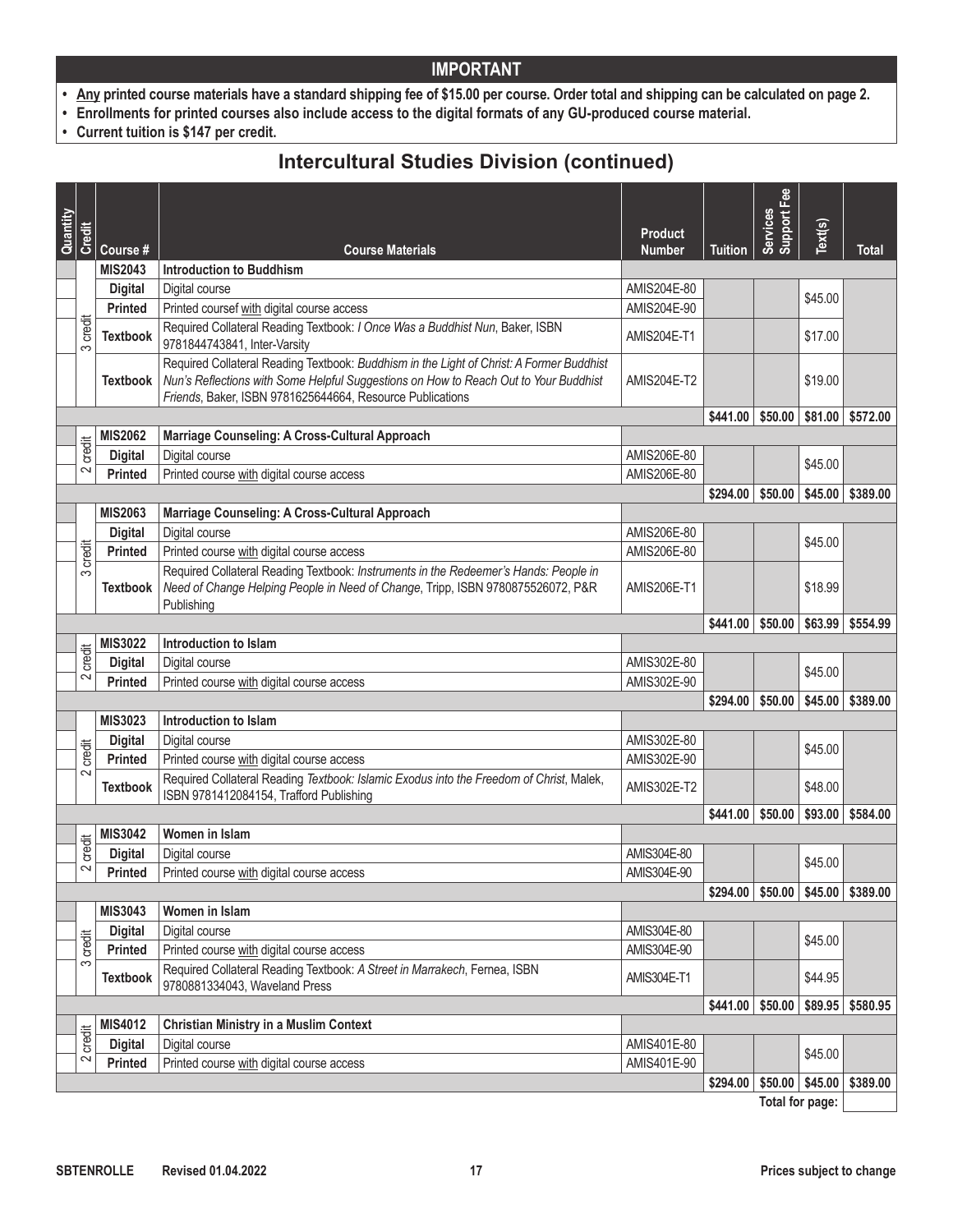- **• Any printed course materials have a standard shipping fee of \$15.00 per course. Order total and shipping can be calculated on page 2.**
- **• Enrollments for printed courses also include access to the digital formats of any GU-produced course material.**
- **• Current tuition is \$147 per credit.**

### **Intercultural Studies Division (continued)**

| Quantity | <b>Credit</b> |                                    |                                                                                                                                                                                                                                                                           | <b>Product</b>     |                | Fee<br>Services<br>Support <b>F</b> | Text(s) |          |
|----------|---------------|------------------------------------|---------------------------------------------------------------------------------------------------------------------------------------------------------------------------------------------------------------------------------------------------------------------------|--------------------|----------------|-------------------------------------|---------|----------|
|          |               | Course #                           | <b>Course Materials</b>                                                                                                                                                                                                                                                   | <b>Number</b>      | <b>Tuition</b> |                                     |         | Total    |
|          |               | <b>MIS4013</b>                     | <b>Christian Ministry in a Muslim Context</b>                                                                                                                                                                                                                             |                    |                |                                     |         |          |
|          | credit        | <b>Digital</b>                     | Digital course                                                                                                                                                                                                                                                            | AMIS401E-80        |                |                                     | \$45.00 |          |
|          | က             | <b>Printed</b>                     | Printed course with digital course access                                                                                                                                                                                                                                 | AMIS401E-90        |                |                                     |         |          |
|          |               | <b>Textbook</b>                    | Required Collateral Reading Textbook: Guests of the Sheik: An Ethnography of an Iraqi<br>Village, Fernea, ISBN 9780385014854, Anchor Books                                                                                                                                | <b>AMIS401E-T1</b> |                |                                     | \$21.00 |          |
|          |               |                                    |                                                                                                                                                                                                                                                                           |                    | \$441.00       | \$50.00                             | \$66.00 | \$557.00 |
|          |               | <b>MIS4022</b>                     | <b>Approaches to Muslims</b>                                                                                                                                                                                                                                              |                    |                |                                     |         |          |
|          |               | <b>Digital</b>                     | Digital course                                                                                                                                                                                                                                                            | AMIS402E-80        |                |                                     | \$45.00 |          |
|          | credit        | <b>Printed</b>                     | Printed course with digital course access                                                                                                                                                                                                                                 | AMIS402E-90        |                |                                     |         |          |
|          | $\sim$        | Optional<br><b>Textbook</b>        | Optional textbook: The Meaning of the Holy Qur'an, Ali, ISBN 9788171016082, Asir Media                                                                                                                                                                                    | AMIS402E-T2        |                |                                     | \$5.00  |          |
|          |               |                                    |                                                                                                                                                                                                                                                                           |                    | \$294.00       | \$50.00                             | \$50.00 | \$394.00 |
|          |               | MIS4023                            | <b>Approaches to Muslims</b>                                                                                                                                                                                                                                              |                    |                |                                     |         |          |
|          |               | <b>Digital</b>                     | Digital course                                                                                                                                                                                                                                                            | AMIS402E-80        |                |                                     | \$45.00 |          |
|          |               | Printed                            | Printed course with digital course access                                                                                                                                                                                                                                 | AMIS402E-90        |                |                                     |         |          |
|          | credit<br>က   | <b>Textbook</b>                    | Required Collateral Reading Textbook: From the Straight Path to the Narrow Way: Journeys<br>of Faith, Greenlee, ISBN 9781932805420, Authentic Media                                                                                                                       | AMIS402E-T1        |                |                                     | \$26.99 |          |
|          |               | <b>Optional</b><br><b>Textbook</b> | Optional textbook: The Meaning of the Holy Qur'an, Ali, ISBN 9788171016082, Asir Media                                                                                                                                                                                    | <b>AMIS402E-T2</b> |                |                                     | \$5.00  |          |
|          |               |                                    |                                                                                                                                                                                                                                                                           |                    | \$441.00       | \$50.00                             | \$76.99 | \$567.99 |
|          |               | <b>MIS4053</b>                     | <b>Philosophy of Missions</b>                                                                                                                                                                                                                                             |                    |                |                                     |         |          |
|          | credit<br>က   |                                    | This course is composed of individualized special readings and/or research techniques to<br>define a philosophy of missions. Students desiring to complete this directed reading must<br>submit a proposal to the Dean of the Undergraduate School of Bible and Theology. |                    |                |                                     |         |          |
|          |               |                                    |                                                                                                                                                                                                                                                                           |                    | \$441.00       | \$50.00                             |         | \$491.00 |
|          |               | <b>MIS4102</b>                     | <b>Cross-Cultural Counseling</b>                                                                                                                                                                                                                                          |                    |                |                                     |         |          |
|          | credit        | <b>Digital</b>                     | Digital course                                                                                                                                                                                                                                                            | AMIS410E-80        |                |                                     | \$45.00 |          |
|          | $\sim$        | <b>Printed</b>                     | Printed course with digital course access                                                                                                                                                                                                                                 | AMIS410E-90        |                |                                     |         |          |
|          |               |                                    |                                                                                                                                                                                                                                                                           |                    | \$294.00       | \$50.00                             | \$45.00 | \$389.00 |
|          |               | <b>MIS4103</b>                     | <b>Cross-Cultural Counseling</b>                                                                                                                                                                                                                                          |                    |                |                                     |         |          |
|          |               | <b>Digital</b>                     | Digital course                                                                                                                                                                                                                                                            | AMIS410E-80        |                |                                     | \$45.00 |          |
|          | credit        | <b>Printed</b>                     | Printed course with digital course access                                                                                                                                                                                                                                 | AMIS410E-90        |                |                                     |         |          |
|          | $\infty$      | <b>Textbook</b>                    | Required Collateral Reading Textbook: A Beginner's Guide to Crossing Cultures: Making<br>Friends in a Multicultural World, Lane, ISBN 9780830823468, IVP Books                                                                                                            | AMIS410E-T1        |                |                                     | \$25.00 |          |
|          |               |                                    |                                                                                                                                                                                                                                                                           |                    | \$441.00       | \$50.00                             | \$70.00 | \$561.00 |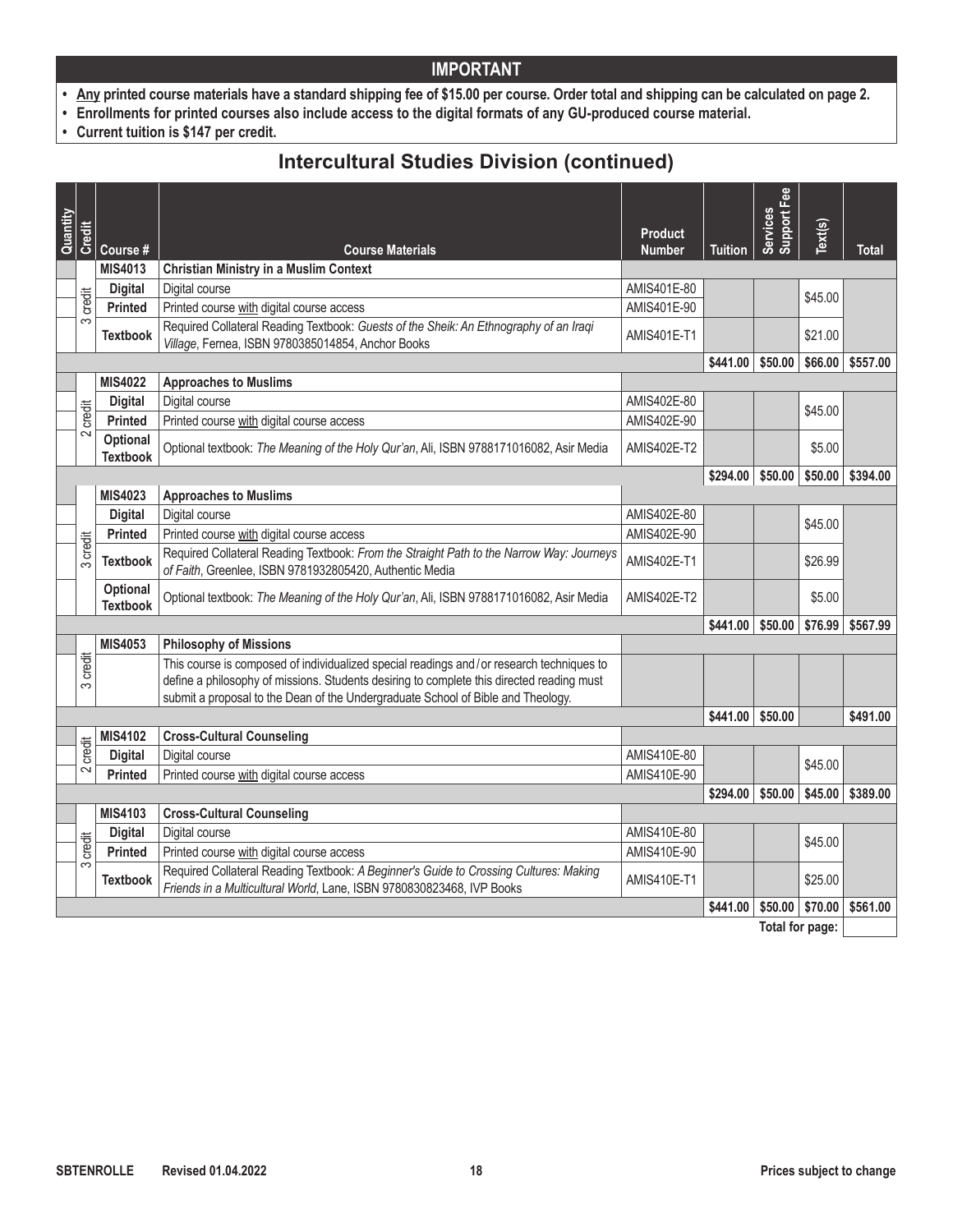- **• Any printed course materials have a standard shipping fee of \$15.00 per course. Order total and shipping can be calculated on page 2.**
- **• Enrollments for printed courses also include access to the digital formats of any GU-produced course material.**
- **• Current tuition is \$147 per credit.**

### **General Education Division**

| Quantity |        |                                  |                                                                                                                                                                                                                    |                                 |                | Support Fee<br>Services |         |          |
|----------|--------|----------------------------------|--------------------------------------------------------------------------------------------------------------------------------------------------------------------------------------------------------------------|---------------------------------|----------------|-------------------------|---------|----------|
|          | Credit | Course #                         | <b>Course Materials</b>                                                                                                                                                                                            | <b>Product</b><br><b>Number</b> | <b>Tuition</b> |                         | Text(s) | Total    |
|          |        | <b>BUS2102</b>                   | <b>Church Business</b>                                                                                                                                                                                             |                                 |                |                         |         |          |
|          | credit | <b>Digital</b>                   | Digital course                                                                                                                                                                                                     | ABUS210E-80                     |                |                         |         |          |
|          | $\sim$ | <b>Printed</b>                   | Printed course with digital course access                                                                                                                                                                          | ABUS210E-90                     |                |                         | \$45.00 |          |
|          |        |                                  |                                                                                                                                                                                                                    |                                 | \$294.00       | \$50.00                 | \$45.00 | \$389.00 |
|          |        | <b>COM1022</b>                   | <b>Public Speaking: The Art of Meaningful Communication</b>                                                                                                                                                        |                                 |                |                         |         |          |
|          | credit | <b>Digital</b>                   | Digital course                                                                                                                                                                                                     | ACOM102E-80                     |                |                         | \$45.00 |          |
|          | 2      | <b>Printed</b>                   | Printed course with digital course access                                                                                                                                                                          | ACOM102E-90                     |                |                         |         |          |
|          |        |                                  |                                                                                                                                                                                                                    |                                 | \$294.00       | \$50.00                 | \$45.00 | \$389.00 |
|          |        | <b>COM1023</b>                   | <b>Public Speaking: The Art of Meaningful Communication</b>                                                                                                                                                        |                                 |                |                         |         |          |
|          |        | <b>Digital</b>                   | Digital course                                                                                                                                                                                                     | ACOM102E-80                     |                |                         | \$45.00 |          |
|          | credit | <b>Printed</b>                   | Printed course with digital course access                                                                                                                                                                          | ACOM102E-90                     |                |                         |         |          |
|          | 3      | <b>Textbook</b>                  | Required Collateral Reading Textbook: An Essential Guide to Public Speaking: Serving<br>Your Audience with Faith, Skill, and Virtue, 2nd ed., Schultze, ISBN 978540961884, Baker<br><b>Book House</b>              | ACOM102E-T1                     |                |                         | \$40.00 |          |
|          |        |                                  |                                                                                                                                                                                                                    |                                 | \$441.00       | \$50.00                 | \$85.00 | \$576.00 |
|          |        | <b>CSC1022</b>                   | <b>Introduction to Computers</b>                                                                                                                                                                                   |                                 |                |                         |         |          |
|          | credit | <b>Digital</b>                   | Digital course                                                                                                                                                                                                     | ACSC102E-80                     |                |                         | \$45.00 |          |
|          | 2      | <b>Printed</b>                   | Printed course with digital course access                                                                                                                                                                          | ACSC102E-90                     |                |                         |         |          |
|          |        |                                  |                                                                                                                                                                                                                    |                                 | \$294.00       | \$50.00                 | \$45.00 | \$389.00 |
|          |        | <b>CSC1023</b>                   | <b>Introduction to Computers</b>                                                                                                                                                                                   |                                 |                |                         |         |          |
|          |        | <b>Digital</b>                   | Digital course                                                                                                                                                                                                     | ACSC102E-80                     |                |                         | \$45.00 |          |
|          | credit | <b>Printed</b>                   | Printed course with digital course access                                                                                                                                                                          | ACSC102E-90                     |                |                         |         |          |
|          | S      | <b>Textbook</b>                  | Required Collateral Reading Textbook: The Digital Invasion: How Technology Is Shaping<br>You and Your Relationships, Hart, Frejd, ISBN 9780801015298, Baker Book House (Please<br>note: this will be a used copy.) | ACSC102E-T1                     |                |                         | \$10.00 |          |
|          |        |                                  |                                                                                                                                                                                                                    |                                 | \$441.00       | \$50.00                 | \$55.00 | \$546.00 |
|          |        | <b>EDU3102</b>                   | <b>Principles of Teaching</b>                                                                                                                                                                                      |                                 |                |                         |         |          |
|          | credit | <b>Digital</b>                   | Digital course                                                                                                                                                                                                     | AEDU310E-80                     |                |                         | \$45.00 |          |
|          | 2      | <b>Printed</b>                   | Printed course with digital course access                                                                                                                                                                          | AEDU310E-90                     |                |                         |         |          |
|          |        |                                  |                                                                                                                                                                                                                    |                                 | \$294.00       | \$50.00                 | \$45.00 | \$389.00 |
|          |        | EDU3103                          | <b>Principles of Teaching</b>                                                                                                                                                                                      |                                 |                |                         |         |          |
|          | credit | <b>Digital</b>                   | Digital course                                                                                                                                                                                                     | AEDU310E-80                     |                |                         | \$45.00 |          |
|          | S      | <b>Printed</b>                   | Printed course with digital course access                                                                                                                                                                          | AEDU310E-90                     |                |                         |         |          |
|          |        | <b>Textbook</b>                  | Required Collateral Reading Textbook: Design for Teaching and Training, Ford, ISBN<br>9781579109912, Wipf & Stock                                                                                                  | AEDU310E-T1                     |                |                         | \$45.00 |          |
|          |        |                                  | <b>Competency and Proficiency in Teaching</b>                                                                                                                                                                      |                                 | \$441.00       | \$50.00                 | \$90.00 | \$581.00 |
|          | credit | EDU3112                          | Digital course                                                                                                                                                                                                     |                                 |                |                         |         |          |
|          | 2      | <b>Digital</b><br><b>Printed</b> | Printed course with digital course access                                                                                                                                                                          | AEDU311E-80<br>AEDU311E-90      |                |                         | \$45.00 |          |
|          |        |                                  |                                                                                                                                                                                                                    |                                 | \$294.00       | \$50.00                 | \$45.00 | \$389.00 |
|          |        | EDU3113                          | <b>Competency and Proficiency in Teaching</b>                                                                                                                                                                      |                                 |                |                         |         |          |
|          |        | <b>Digital</b>                   | Digital course                                                                                                                                                                                                     | AEDU311E-80                     |                |                         |         |          |
|          | credit | Printed                          | Printed course with digital course access                                                                                                                                                                          | AEDU311E-90                     |                |                         | \$45.00 |          |
|          | S      |                                  | Required Collateral Reading Textbook: Brain Matters: Translating Research into Classroom                                                                                                                           |                                 |                |                         |         |          |
|          |        | <b>Textbook</b>                  | Practice, 2nd ed., Wolfe, ISBN 9781416610670, Association for Supervision and<br>Curriculum Development                                                                                                            | AEDU311E-T1                     |                |                         | \$37.95 |          |
|          |        |                                  |                                                                                                                                                                                                                    |                                 | \$441.00       | \$50.00                 | \$82.95 | \$573.95 |
|          |        |                                  |                                                                                                                                                                                                                    |                                 |                | Total for page:         |         |          |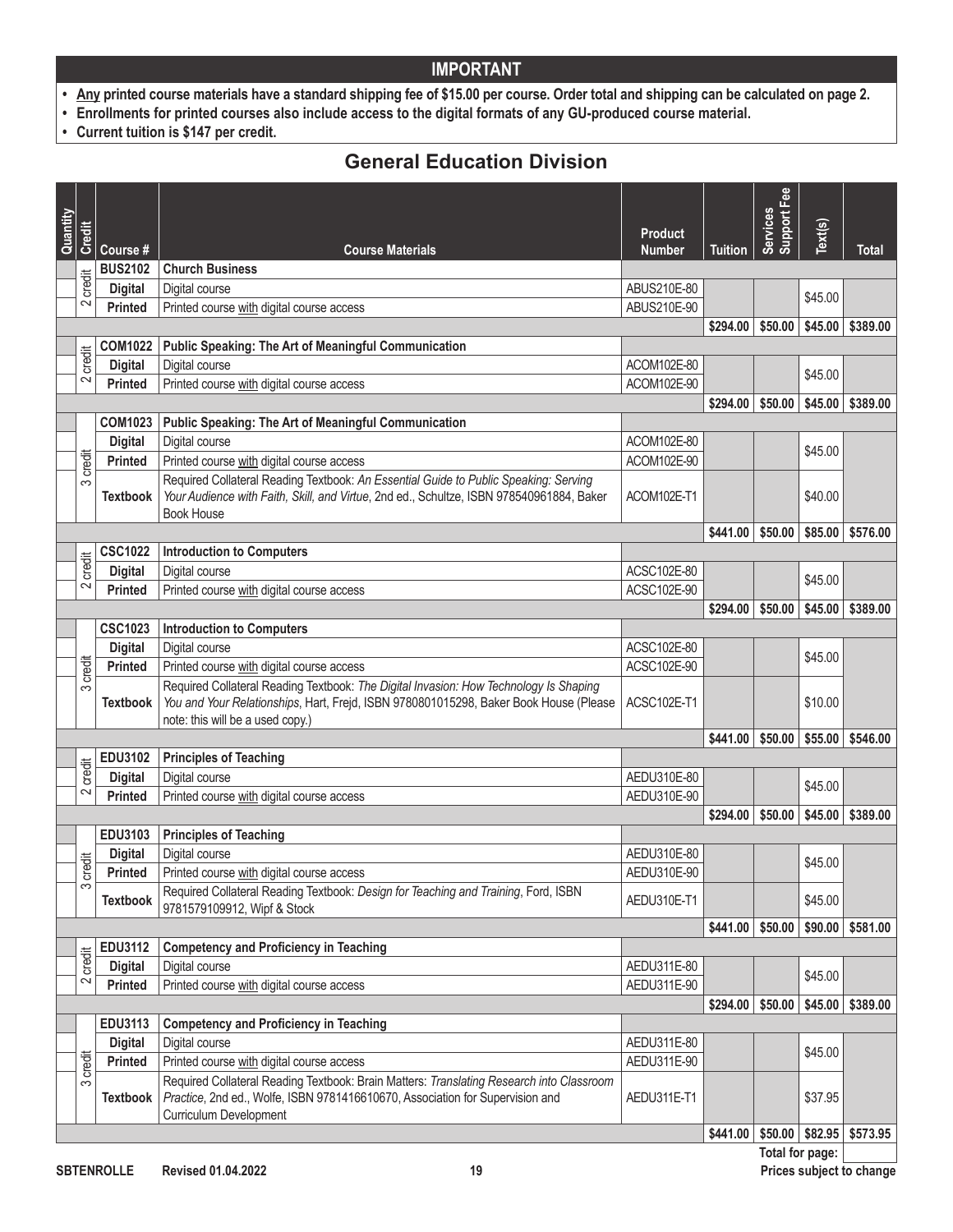- **• Any printed course materials have a standard shipping fee of \$15.00 per course. Order total and shipping can be calculated on page 2.**
- **• Enrollments for printed courses also include access to the digital formats of any GU-produced course material.**
- **• Current tuition is \$147 per credit.**

### **General Education Division (continued)**

| Quantity |        |                                  |                                                                                                                                                                                            | <b>Product</b> |                | Fee<br>Support F<br><b>Services</b> | Text(s)  |                                                |
|----------|--------|----------------------------------|--------------------------------------------------------------------------------------------------------------------------------------------------------------------------------------------|----------------|----------------|-------------------------------------|----------|------------------------------------------------|
|          | Credit | Course #                         | <b>Course Materials</b>                                                                                                                                                                    | <b>Number</b>  | <b>Tuition</b> |                                     |          | <b>Total</b>                                   |
|          |        | <b>EDU3212</b>                   | <b>Foundations of Educational Psychology</b>                                                                                                                                               |                |                |                                     |          |                                                |
|          | credit | <b>Digital</b>                   | Digital course                                                                                                                                                                             | AEDU321E-80    |                |                                     | \$45.00  |                                                |
|          | $\sim$ | <b>Printed</b>                   | Printed course with digital course access                                                                                                                                                  | AEDU321E-90    |                |                                     |          |                                                |
|          |        |                                  |                                                                                                                                                                                            |                | \$294.00       | \$50.00                             | \$45.00  | \$389.00                                       |
|          |        | EDU3213                          | <b>Foundations of Educational Psychology</b>                                                                                                                                               |                |                |                                     |          |                                                |
|          |        | <b>Digital</b>                   | Digital course                                                                                                                                                                             | AEDU321E-80    |                |                                     | \$45.00  |                                                |
|          | credit | <b>Printed</b>                   | Printed course with digital course access                                                                                                                                                  | AEDU321E-90    |                |                                     |          |                                                |
|          | S      | <b>Textbook</b>                  | Required Collateral Reading Textbook: How People Learn: Brain, Mind, Experience,<br>and School, Bransford, Brown, and Cocking, eds., ISBN 9780309070362, National<br><b>Academic Press</b> | AEDU321E-T1    |                |                                     | \$27.95  |                                                |
|          |        |                                  |                                                                                                                                                                                            |                | \$441.00       | \$50.00                             |          | $$72.95$ \$563.95                              |
|          |        | EDU3613                          | <b>Instructional Media</b>                                                                                                                                                                 |                |                |                                     |          |                                                |
|          | credit | <b>Digital</b>                   | Digital course                                                                                                                                                                             | AEDU361E-80    |                |                                     | \$45.00  |                                                |
|          | က      | <b>Printed</b>                   | Printed course with digital course access                                                                                                                                                  | AEDU361E-90    |                |                                     |          |                                                |
|          |        |                                  |                                                                                                                                                                                            |                | \$441.00       | \$50.00                             | \$45.00  | \$536.00                                       |
|          | credit | EDU4132                          | <b>Christian Adult Education in Cultural Context</b>                                                                                                                                       |                |                |                                     |          |                                                |
|          | 2      | <b>Digital</b>                   | Digital course                                                                                                                                                                             | AEDU413E-80    |                |                                     | \$45.00  |                                                |
|          |        | <b>Printed</b>                   | Printed course with digital course access                                                                                                                                                  | AEDU413E-90    |                |                                     |          |                                                |
|          |        | EDU4133                          |                                                                                                                                                                                            |                | \$294.00       | \$50.00                             | \$45.00  | \$389.00                                       |
|          |        | <b>Digital</b>                   | <b>Christian Adult Education in Cultural Context</b><br>Digital course                                                                                                                     | AEDU413E-80    |                |                                     |          |                                                |
|          | credit | <b>Printed</b>                   | Printed course with digital course access                                                                                                                                                  | AEDU413E-90    |                |                                     | \$45.00  |                                                |
|          | 3      |                                  | Required Collateral Reading Textbook: Leading Cross Culturally: Covenant Relationships                                                                                                     |                |                |                                     |          |                                                |
|          |        | <b>Textbook</b>                  | for Effective Christian Leadership, Lingenfelter, ISBN 9780801036057, Baker Publishing                                                                                                     | AEDU413E-T1    |                |                                     | \$21.00  |                                                |
|          |        |                                  |                                                                                                                                                                                            |                | \$441.00       | \$50.00                             | \$66.00  | \$557.00                                       |
|          |        | <b>ENG1023</b>                   | <b>Introductory Writing</b>                                                                                                                                                                |                |                |                                     |          |                                                |
|          | credit | <b>Digital</b>                   | Digital course (writing support fee added to services support fee)                                                                                                                         | AENG102E-80    |                |                                     | \$45.00  |                                                |
|          | 3      | <b>Printed</b>                   | Printed course with digital course access (writing support fee added to services support fee)                                                                                              | AENG102E-90    |                |                                     |          |                                                |
|          |        |                                  |                                                                                                                                                                                            |                | \$441.00       | \$70.00                             |          | $$45.00$ $$556.00$                             |
|          | credit | <b>ENG1102</b>                   | <b>Writing Better English</b>                                                                                                                                                              |                |                |                                     |          |                                                |
|          | $\sim$ | <b>Digital</b>                   | Digital course                                                                                                                                                                             | AENG110E-80    |                |                                     | \$45.00  |                                                |
|          |        | <b>Printed</b>                   | Printed course with digital course access                                                                                                                                                  | AENG110E-90    |                |                                     |          |                                                |
|          |        |                                  |                                                                                                                                                                                            |                |                |                                     |          | $$294.00 \mid $50.00 \mid $45.00 \mid $389.00$ |
|          |        | <b>ENG1103</b><br><b>Digital</b> | <b>Writing Better English</b>                                                                                                                                                              | AENG110E-80    |                |                                     |          |                                                |
|          | credit | Printed                          | Digital course<br>Printed course with digital course access                                                                                                                                | AENG110E-90    |                |                                     | \$45.00  |                                                |
|          | ω      |                                  | Required Collateral Reading Textbook: College Writing Skills, 10th ed., Langan, ISBN                                                                                                       |                |                |                                     |          |                                                |
|          |        | <b>Textbook</b>                  | 9781259680939, McGraw-Hill                                                                                                                                                                 | AENG110E-T1    |                |                                     | \$121.00 |                                                |
|          |        |                                  |                                                                                                                                                                                            |                | \$441.00       | \$50.00                             | \$166.00 | \$657.00                                       |
|          |        | GSC1103                          | <b>Studies in Physical Science</b>                                                                                                                                                         |                |                |                                     |          |                                                |
|          | credit | <b>Digital</b>                   | Digital course with DVD supplement                                                                                                                                                         | AGSC110E-80    |                |                                     | \$55.00  |                                                |
|          | S      | Printed                          | Printed course with digital course access and DVD supplement                                                                                                                               | AGSC110E-90    |                |                                     |          |                                                |
|          |        |                                  |                                                                                                                                                                                            |                | \$441.00       | \$50.00                             | \$55.00  | \$546.00                                       |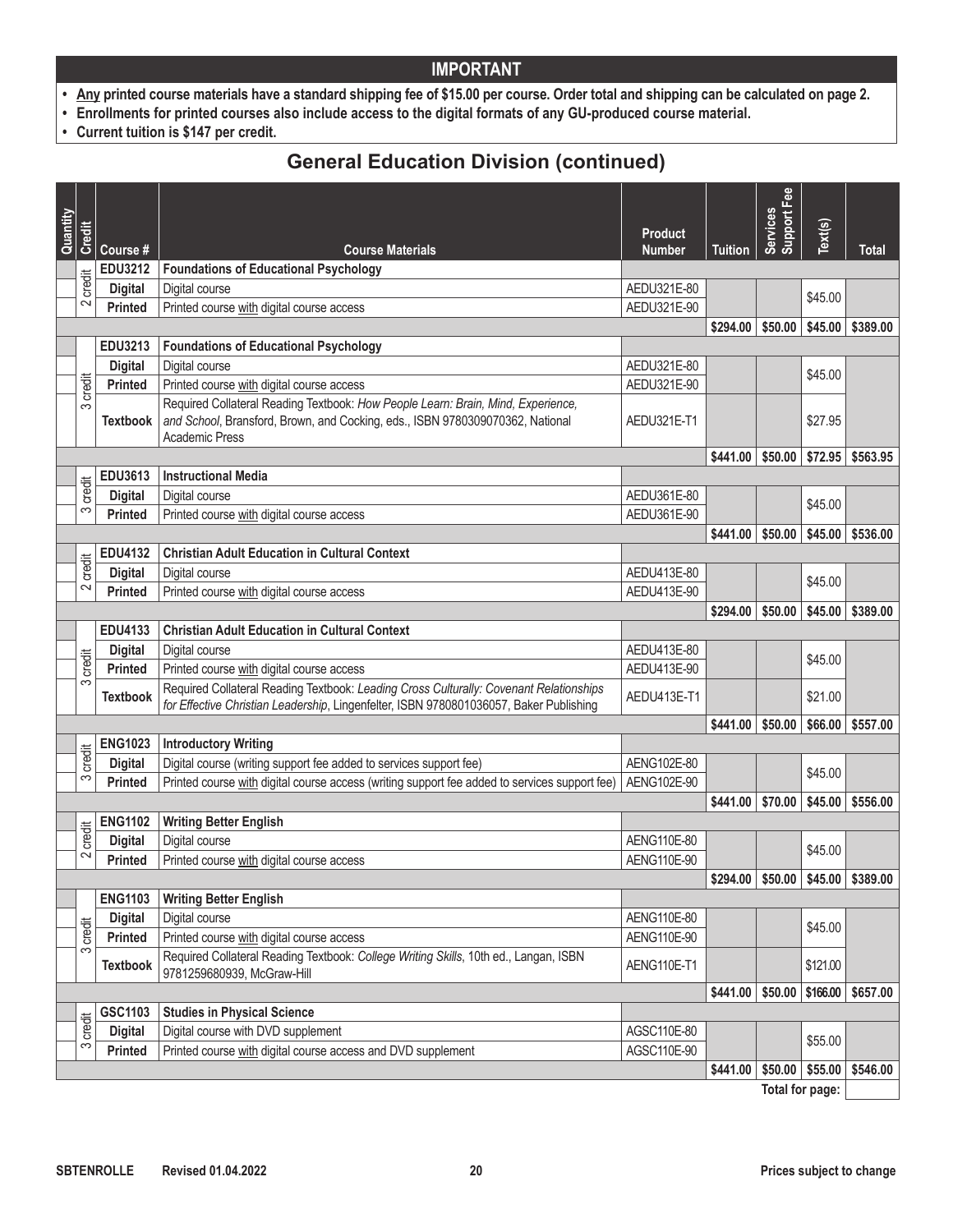- **• Any printed course materials have a standard shipping fee of \$15.00 per course. Order total and shipping can be calculated on page 2.**
- **• Enrollments for printed courses also include access to the digital formats of any GU-produced course material.**
- **• Current tuition is \$147 per credit.**

### **General Education Division (continued)**

| Quantity | Credit         |                 |                                                                                                                                                                                                                   | <b>Product</b>     |                   | <b>Support Fee</b><br><b>Services</b> | Text(s)  |                     |
|----------|----------------|-----------------|-------------------------------------------------------------------------------------------------------------------------------------------------------------------------------------------------------------------|--------------------|-------------------|---------------------------------------|----------|---------------------|
|          |                | Course #        | <b>Course Materials</b>                                                                                                                                                                                           | <b>Number</b>      | <b>Tuition</b>    |                                       |          | <b>Total</b>        |
|          | credit         | GU01011         | <b>Essentials of Learning at Global University</b>                                                                                                                                                                |                    |                   |                                       |          |                     |
|          | $\overline{ }$ | <b>Digital</b>  | Digital course                                                                                                                                                                                                    | AGUO101E-80        |                   |                                       | \$45.00  |                     |
|          |                |                 |                                                                                                                                                                                                                   |                    | \$147.00          | \$15.00                               |          | $$45.00$ $$207.00$  |
|          |                | <b>HIS2202</b>  | The Church: From Pentecost to the Reformation                                                                                                                                                                     |                    |                   |                                       |          |                     |
|          | credit         | <b>Digital</b>  | Digital course                                                                                                                                                                                                    | AHIS220E-80        |                   |                                       |          |                     |
|          | 2              | <b>Printed</b>  | Printed course with digital course access                                                                                                                                                                         | AHIS220E-90        |                   |                                       | \$45.00  |                     |
|          |                |                 |                                                                                                                                                                                                                   |                    | $$294.00$ \$50.00 |                                       |          | $$45.00$ $$389.00$  |
|          |                | <b>HIS2203</b>  | The Church: From Pentecost to the Reformation                                                                                                                                                                     |                    |                   |                                       |          |                     |
|          |                | <b>Digital</b>  | Digital course                                                                                                                                                                                                    | AHIS220E-80        |                   |                                       | \$45.00  |                     |
|          | credit         | <b>Printed</b>  | Printed course with digital course access                                                                                                                                                                         | AHIS220E-90        |                   |                                       |          |                     |
|          | က              | <b>Textbook</b> | Required Collateral Reading Textbook: Christianity Through the Centuries, 3rd ed., Cairns,<br>ISBN 9780310208129, Zondervan (also used for HIS2303)                                                               | <b>AHIS220E-T1</b> |                   |                                       | \$40.99  |                     |
|          |                |                 |                                                                                                                                                                                                                   |                    | \$441.00          | \$50.00                               | \$85.99  | \$576.99            |
|          | credit         | <b>HIS2302</b>  | The Church: From the Reformation Through the 20th Century                                                                                                                                                         |                    |                   |                                       |          |                     |
|          |                | <b>Digital</b>  | Digital course                                                                                                                                                                                                    | AHIS230E-80        |                   |                                       | \$45.00  |                     |
|          | 2              | <b>Printed</b>  | Printed course with digital course access                                                                                                                                                                         | AHIS230E-90        |                   |                                       |          |                     |
|          |                |                 |                                                                                                                                                                                                                   |                    | \$294.00          | \$50.00                               |          | $$45.00$ $$389.00$  |
|          |                | <b>HIS2303</b>  | The Church: From the Reformation Through the 20th Century                                                                                                                                                         |                    |                   |                                       |          |                     |
|          | credit         | <b>Digital</b>  | Digital course                                                                                                                                                                                                    | AHIS230E-80        |                   |                                       | \$45.00  |                     |
|          | က              | <b>Printed</b>  | Printed course with digital course access                                                                                                                                                                         | AHIS230E-90        |                   |                                       |          |                     |
|          |                | <b>Textbook</b> | Required Collateral Reading Textbook: Christianity Through the Centuries, 3rd ed., Cairns,<br>ISBN 9780310208129, Zondervan (also used for HIS2203)                                                               | <b>AHIS220E-T1</b> |                   |                                       | \$40.99  |                     |
|          |                |                 |                                                                                                                                                                                                                   |                    | \$441.00          | \$50.00                               |          | \$85.99 \$576.99    |
|          |                | <b>HIS2503</b>  | Civilization Past and Present I (Formerly HIS1013)                                                                                                                                                                |                    |                   |                                       |          |                     |
|          |                | <b>Digital</b>  | Digital course                                                                                                                                                                                                    | AHIS250E-80        |                   |                                       | \$45.00  |                     |
|          | credit         | <b>Printed</b>  | Printed course with digital course access                                                                                                                                                                         | AHIS250E-90        |                   |                                       |          |                     |
|          | က              | <b>Textbook</b> | Required Textbook: Civilization Past and Present, Combined volumes 1 and 2, 12th ed.,<br>Edgar et. al., ISBN 9780205574308, Pearson Education (also used for HIS2603) (Please<br>note: this will be a used copy.) | AHIS250E-T1        |                   |                                       | \$120.00 |                     |
|          |                |                 |                                                                                                                                                                                                                   |                    | $$294.00$ \$50.00 |                                       |          | $$165.00$ $$509.00$ |
|          |                | <b>HIS2603</b>  | Civilization Past and Present II (Formerly HIS1023)                                                                                                                                                               |                    |                   |                                       |          |                     |
|          |                | <b>Digital</b>  | Digital course                                                                                                                                                                                                    | AHIS260E-80        |                   |                                       | \$45.00  |                     |
|          | credit         | <b>Printed</b>  | Printed course with digital course access                                                                                                                                                                         | AHIS260E-90        |                   |                                       |          |                     |
|          | S              | <b>Textbook</b> | Required Textbook: Civilization Past and Present, Combined volumes 1 and 2, 12th ed.,<br>Edgar et. al., ISBN 9780205574308, Pearson Education (also used for HIS2503) (Please                                     | AHIS250E-T1        |                   |                                       | \$120.00 |                     |
|          |                |                 | note: this will be a used copy.)                                                                                                                                                                                  |                    | $$441.00$ \$50.00 |                                       |          | \$165.00   \$656.00 |
|          |                | <b>HSC2012</b>  | <b>Foundations for Health</b>                                                                                                                                                                                     |                    |                   |                                       |          |                     |
|          | credit         | <b>Digital</b>  | Digital course                                                                                                                                                                                                    | AHSC201E-80        |                   |                                       |          |                     |
|          | 2              | Printed         | Printed course with digital course access                                                                                                                                                                         | AHSC201E-90        |                   |                                       | \$45.00  |                     |
|          |                |                 |                                                                                                                                                                                                                   |                    | \$294.00          | \$50.00                               | \$45.00  | \$389.00            |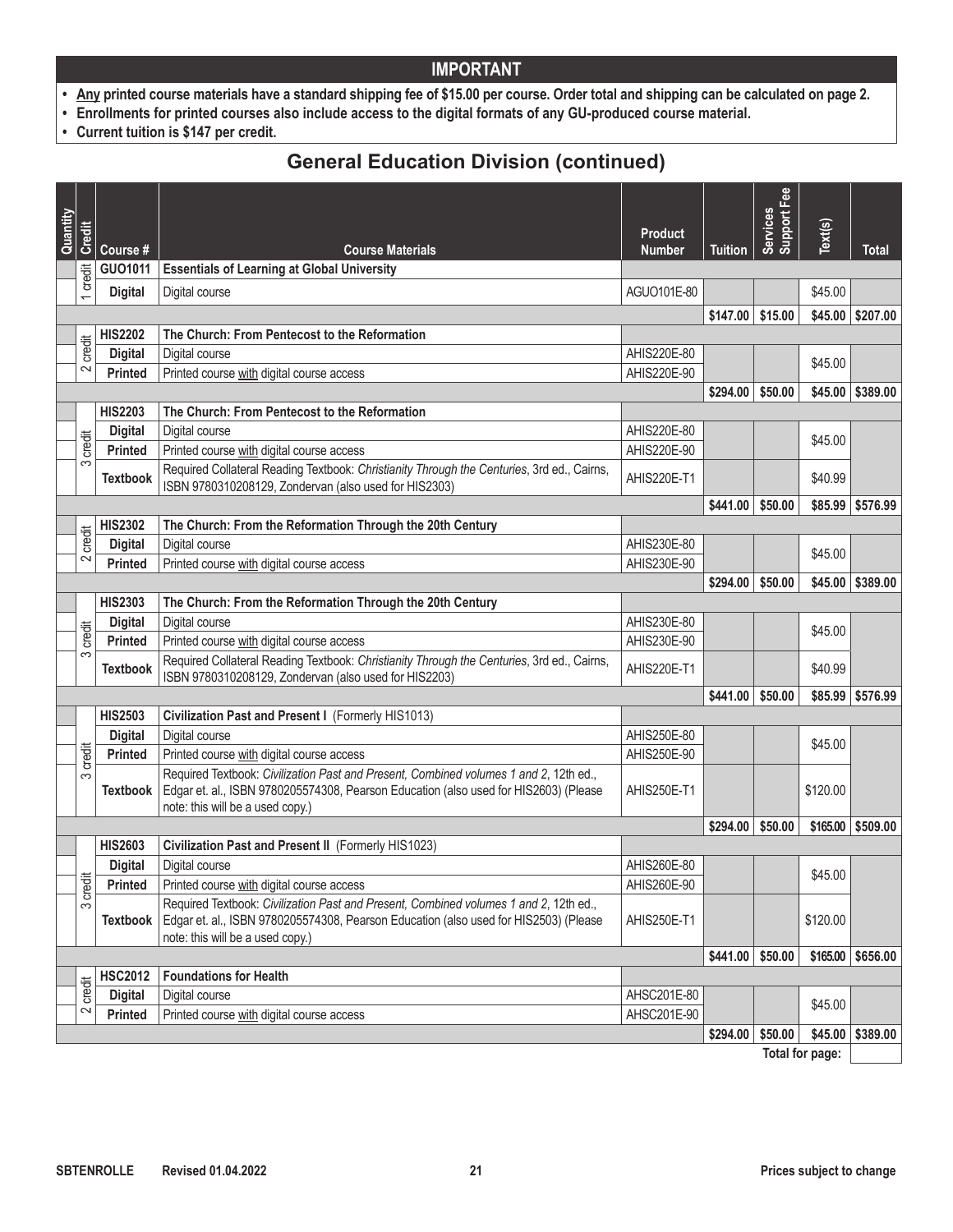- **• Any printed course materials have a standard shipping fee of \$15.00 per course. Order total and shipping can be calculated on page 2.**
- **• Enrollments for printed courses also include access to the digital formats of any GU-produced course material.**
- **• Current tuition is \$147 per credit.**

### **General Education Division (continued)**

| Quantity | <b>Credit</b> |                 |                                                                                                                                                           | <b>Product</b>     |                | <b>Support Fee</b><br>Services | Text(s)           |                                   |
|----------|---------------|-----------------|-----------------------------------------------------------------------------------------------------------------------------------------------------------|--------------------|----------------|--------------------------------|-------------------|-----------------------------------|
|          |               | Course #        | <b>Course Materials</b>                                                                                                                                   | <b>Number</b>      | <b>Tuition</b> |                                |                   | <b>Total</b>                      |
|          |               | <b>HSC2013</b>  | <b>Foundations for Health</b>                                                                                                                             |                    |                |                                |                   |                                   |
|          | credit        | <b>Digital</b>  | Digital course                                                                                                                                            | AHSC201E-80        |                |                                | \$45.00           |                                   |
|          | က             | <b>Printed</b>  | Printed course with digital course access                                                                                                                 | AHSC201E-90        |                |                                |                   |                                   |
|          |               | <b>Textbook</b> | Required Collateral Reading Textbook: Fitness and Wellness, 10th ed, Hoeger & Hoeger,<br>ISBN 9781111989989, Wadsworth                                    | AHSC201E-T2        |                |                                | \$103.00          |                                   |
|          |               |                 |                                                                                                                                                           |                    | \$441.00       |                                | $$50.00$ \$148.00 | \$639.00                          |
|          | credit        | <b>HSC2022</b>  | The Church's Response to the HIV/AIDS Crisis                                                                                                              |                    |                |                                |                   |                                   |
|          |               | <b>Digital</b>  | Digital course                                                                                                                                            | AHSC202E-80        |                |                                | \$45.00           |                                   |
|          | 2             | <b>Printed</b>  | Printed course with digital course access                                                                                                                 | AHSC202E-90        |                |                                |                   |                                   |
|          |               |                 |                                                                                                                                                           |                    | \$294.00       | \$50.00                        | \$45.00           | \$389.00                          |
|          |               | <b>HSC2023</b>  | The Church's Response to the HIV/AIDS Crisis                                                                                                              |                    |                |                                |                   |                                   |
|          | credit        | <b>Digital</b>  | Digital course                                                                                                                                            | AHSC202E-80        |                |                                | \$45.00           |                                   |
|          |               | <b>Printed</b>  | Printed course with digital course access                                                                                                                 | AHSC202E-90        |                |                                |                   |                                   |
|          | က             | <b>Textbook</b> | Required Collateral Reading Textbook: The Hope Factor: Engaging the Church in the HIV/<br>AIDS Crisis, Yamamori et. al., ISBN 9781932805116, World Vision | AHSC202E-T1        |                |                                | \$18.99           |                                   |
|          |               |                 |                                                                                                                                                           |                    | \$441.00       | \$50.00                        | \$63.99           | \$554.99                          |
|          |               | LDR3012         | <b>Guidelines for Leadership</b>                                                                                                                          |                    |                |                                |                   |                                   |
|          | credit        | <b>Digital</b>  | Digital course                                                                                                                                            | ALDR301E-80        |                |                                | \$45.00           |                                   |
|          | $\sim$        | <b>Printed</b>  | Printed course with digital course access                                                                                                                 | ALDR301E-90        |                |                                |                   |                                   |
|          |               |                 |                                                                                                                                                           |                    | \$294.00       | \$50.00                        |                   | $$45.00$ $$389.00$                |
|          |               | LDR3013         | <b>Guidelines for Leadership</b>                                                                                                                          |                    |                |                                |                   |                                   |
|          |               | <b>Digital</b>  | Digital course                                                                                                                                            | ALDR301E-80        |                |                                | \$45.00           |                                   |
|          | credit        | <b>Printed</b>  | Printed course with digital course access                                                                                                                 | ALDR301E-90        |                |                                |                   |                                   |
|          | က             | <b>Textbook</b> | Required Collateral Reading Textbook: Team Leadership in Christian Ministry, Rev. ed.,<br>Gangel, ISBN 9780802490162, Moody Publishers                    | <b>BMIN441E-T1</b> |                |                                | \$35.00           |                                   |
|          |               |                 |                                                                                                                                                           |                    | \$441.00       | \$50.00                        |                   | \$80.00 \$571.00                  |
|          |               | <b>LDR4102</b>  | <b>Managing Conflict</b>                                                                                                                                  |                    |                |                                |                   |                                   |
|          | credit        | <b>Digital</b>  | Digital course                                                                                                                                            | ALDR410E-80        |                |                                |                   |                                   |
|          | 2             | <b>Printed</b>  | Printed course with digital course access                                                                                                                 | ALDR410E-90        |                |                                | \$45.00           |                                   |
|          |               |                 |                                                                                                                                                           |                    | \$294.00       | \$50.00                        |                   | $$45.00 \;   \; $389.00$          |
|          |               | <b>LDR4103</b>  | <b>Managing Conflict</b>                                                                                                                                  |                    |                |                                |                   |                                   |
|          |               | <b>Digital</b>  | Digital course                                                                                                                                            | ALDR410E-80        |                |                                |                   |                                   |
|          | credit        | <b>Printed</b>  | Printed course with digital course access                                                                                                                 | ALDR410E-90        |                |                                | \$45.00           |                                   |
|          | S             | <b>Textbook</b> | Required Collateral Reading Textbook: Building Conflict Competent Teams, Runde and<br>Flanagan, ISBN 9780470189474 Jossey-Bass                            | ALDR410E-T1        |                |                                | \$33.95           |                                   |
|          |               |                 |                                                                                                                                                           |                    | \$441.00       | \$50.00                        |                   | $$78.95$ \$569.95                 |
|          |               | LIT1022         | <b>Introduction to World Literature</b>                                                                                                                   |                    |                |                                |                   |                                   |
|          |               | <b>Digital</b>  | Digital course                                                                                                                                            | ALIT102E-80        |                |                                |                   |                                   |
|          | credit        | <b>Printed</b>  | Printed course with digital course access                                                                                                                 | ALIT102E-90        |                |                                | \$45.00           |                                   |
|          | 2             | Reading         | This print version is an optional purchase; the required reading resources are available<br>online at no cost.                                            | ALIT102E-T2        |                |                                | \$25.00           |                                   |
|          |               |                 |                                                                                                                                                           |                    | \$294.00       |                                |                   | $$50.00 \mid $70.00 \mid $414.00$ |
|          |               |                 |                                                                                                                                                           |                    |                |                                |                   |                                   |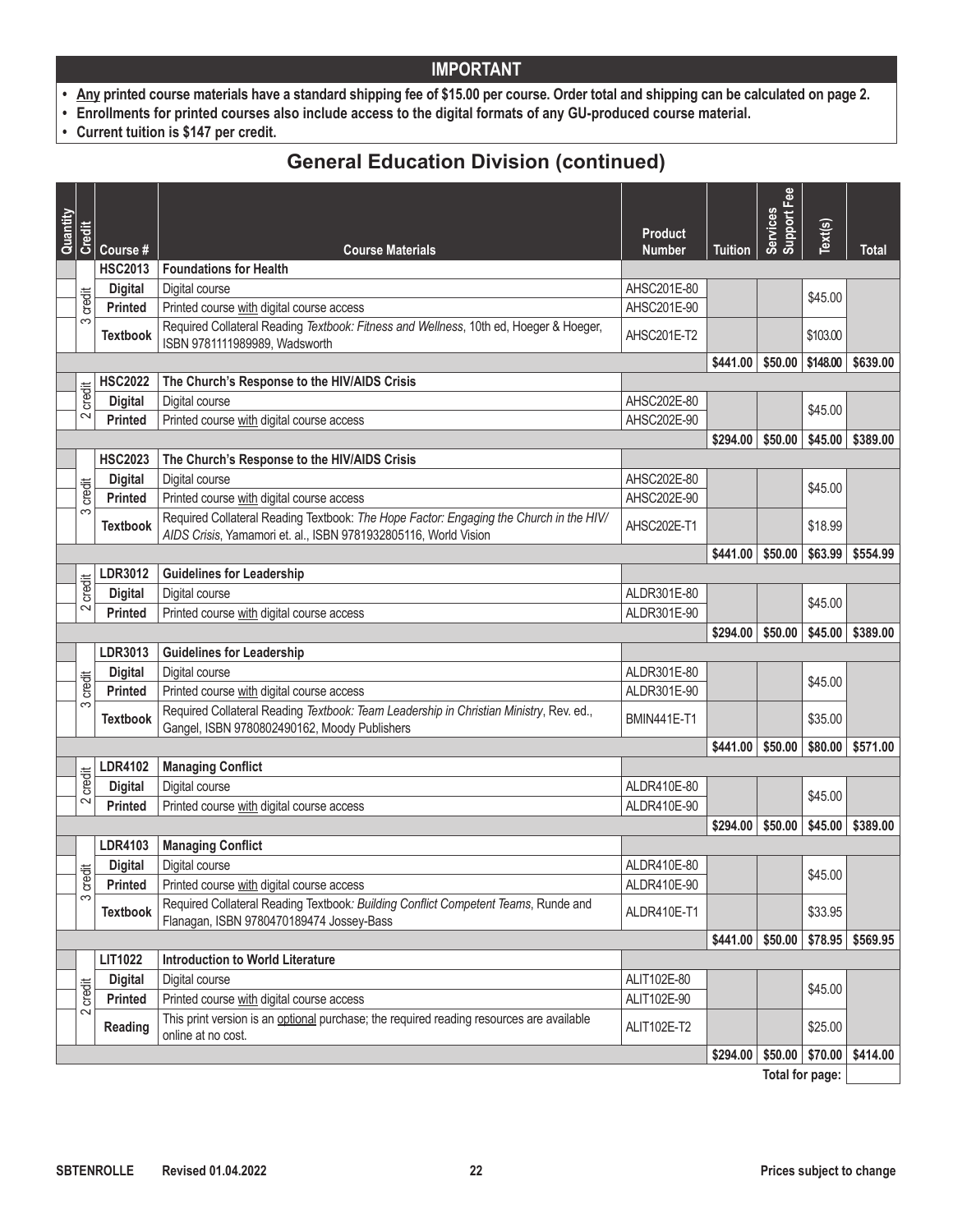- **• Any printed course materials have a standard shipping fee of \$15.00 per course. Order total and shipping can be calculated on page 2.**
- **• Enrollments for printed courses also include access to the digital formats of any GU-produced course material.**
- **• Current tuition is \$147 per credit.**

### **General Education Division (continued)**

|                 |             |                 |                                                                                                                                  |                                 |                | Support Fee |          |                   |
|-----------------|-------------|-----------------|----------------------------------------------------------------------------------------------------------------------------------|---------------------------------|----------------|-------------|----------|-------------------|
| Quantity        | Credit      | Course #        | <b>Course Materials</b>                                                                                                          | <b>Product</b><br><b>Number</b> | <b>Tuition</b> | Services    | Text(s)  | <b>Total</b>      |
|                 |             | LIT1023         | <b>Introduction to World Literature</b>                                                                                          |                                 |                |             |          |                   |
|                 |             | <b>Digital</b>  | Digital course                                                                                                                   | ALIT102E-80                     |                |             |          |                   |
|                 |             | Printed         | Printed course with digital course access                                                                                        | ALIT102E-90                     |                |             | \$45.00  |                   |
|                 | credit<br>က | <b>Textbook</b> | Required Collateral Reading Textbook: Cry, the Beloved Country, Paton, ISBN<br>9780743262170, Simon & Schuster                   | ALIT102E-T1                     |                |             | \$16.00  |                   |
|                 |             | Reading         | This print version is an optional purchase; the required reading resources are available<br>online at no cost.                   | ALIT102E-T2                     |                |             | \$25.00  |                   |
|                 |             |                 |                                                                                                                                  |                                 | \$441.00       | \$50.00     | \$86.00  | \$577.00          |
|                 | credit      | LSC2013         | <b>Studies in Human Biology</b>                                                                                                  |                                 |                |             |          |                   |
|                 | က           | <b>Printed</b>  | Printed course with digital course access                                                                                        | ALSC210E-90                     |                |             | \$45.00  |                   |
|                 |             |                 |                                                                                                                                  |                                 | \$441.00       | \$50.00     | \$45.00  | \$536.00          |
|                 | credit      | <b>MTH1013</b>  | <b>Mathematics for Liberal Arts</b>                                                                                              |                                 |                |             |          |                   |
|                 | က           | <b>Printed</b>  | Printed course with digital course access                                                                                        | AMTH101E-90                     |                |             | \$45.00  |                   |
|                 |             |                 |                                                                                                                                  |                                 | \$441.00       | \$50.00     | \$45.00  | \$536.00          |
|                 |             | <b>MTH1103</b>  | <b>Business Mathematics</b>                                                                                                      |                                 |                |             |          |                   |
|                 | credit      | Printed         | Printed course with digital course access                                                                                        | AMTH110E-90                     |                |             | \$45.00  |                   |
|                 | S           | <b>Textbook</b> | Required Textbook: Business Mathematics, 13th ed., Clendenen and Salzman, ISBN<br>9780321955050, Pearson                         | AMTH110E-T1                     |                |             | \$200.00 |                   |
|                 |             |                 |                                                                                                                                  |                                 | \$441.00       | \$50.00     | \$245.00 | \$736.00          |
|                 | credit      | <b>MTH2503</b>  | College Algebra (Formerly MTH1203)                                                                                               |                                 |                |             |          |                   |
|                 | က           | <b>Printed</b>  | Printed course with digital course access                                                                                        | AMTH250E-90                     |                |             | \$45.00  |                   |
|                 |             |                 |                                                                                                                                  |                                 | \$441.00       | \$50.00     | \$45.00  | \$536.00          |
|                 |             | <b>MTH3303</b>  | <b>Statistical Techniques</b>                                                                                                    |                                 |                |             |          |                   |
|                 | credit      |                 |                                                                                                                                  |                                 |                |             |          |                   |
|                 | က           | <b>Printed</b>  | Printed course with digital course access                                                                                        | AMTH330E-90                     |                |             | \$45.00  |                   |
|                 |             |                 |                                                                                                                                  |                                 | \$441.00       | \$50.00     | \$45.00  | \$536.00          |
|                 |             | <b>MUS1012</b>  | <b>Fundamentals of Music</b>                                                                                                     |                                 |                |             |          |                   |
|                 | credit      | <b>Digital</b>  | Digital course and CD content available for download                                                                             | AMUS101E-80                     |                |             | \$45.00  |                   |
|                 | 2           | <b>Printed</b>  | Printed course with digital course access and CD                                                                                 | AMUS101E-90                     |                |             |          |                   |
|                 |             |                 |                                                                                                                                  |                                 | \$294.00       | \$50.00     | \$45.00  | \$389.00          |
|                 |             | <b>PHL2013</b>  | <b>Introduction to Philosophy</b>                                                                                                |                                 |                |             |          |                   |
|                 | credit      | <b>Digital</b>  | Digital course                                                                                                                   | APHL201E-80                     |                |             | \$45.00  |                   |
|                 |             | Printed         | Printed course with digital course access                                                                                        | APHL201E-90                     |                |             |          |                   |
|                 | S           | <b>Textbook</b> | Required Textbook: Living Issues in Philosophy, 9th ed., Titus, Smith, and Nolan, ISBN<br>9780195155099, Oxford University Press | APHL201E-T1                     |                |             | \$99.95  |                   |
|                 |             |                 |                                                                                                                                  |                                 | \$441.00       | \$50.00     | \$144.95 | \$635.95          |
|                 |             | PSY3013         | Introduction to Psychology: A Christian Perspective                                                                              |                                 |                |             |          |                   |
|                 | credit      | <b>Digital</b>  | Digital course                                                                                                                   | APSY301E-80                     |                |             | \$45.00  |                   |
|                 | က           | Printed         | Printed course with digital course access                                                                                        | APSY301E-90                     |                |             |          |                   |
|                 |             |                 |                                                                                                                                  |                                 | \$441.00       | \$50.00     |          | $$45.00$ \$536.00 |
|                 |             | <b>REL2012</b>  | <b>People and Their Beliefs</b>                                                                                                  |                                 |                |             |          |                   |
|                 | credit      | <b>Digital</b>  | Digital course                                                                                                                   | AREL201E-80                     |                |             | \$45.00  |                   |
|                 | 2           | Printed         | Printed course with digital course access                                                                                        | AREL201E-90                     |                |             |          |                   |
|                 |             |                 |                                                                                                                                  |                                 | \$294.00       | \$50.00     | \$45.00  | \$389.00          |
| Total for page: |             |                 |                                                                                                                                  |                                 |                |             |          |                   |